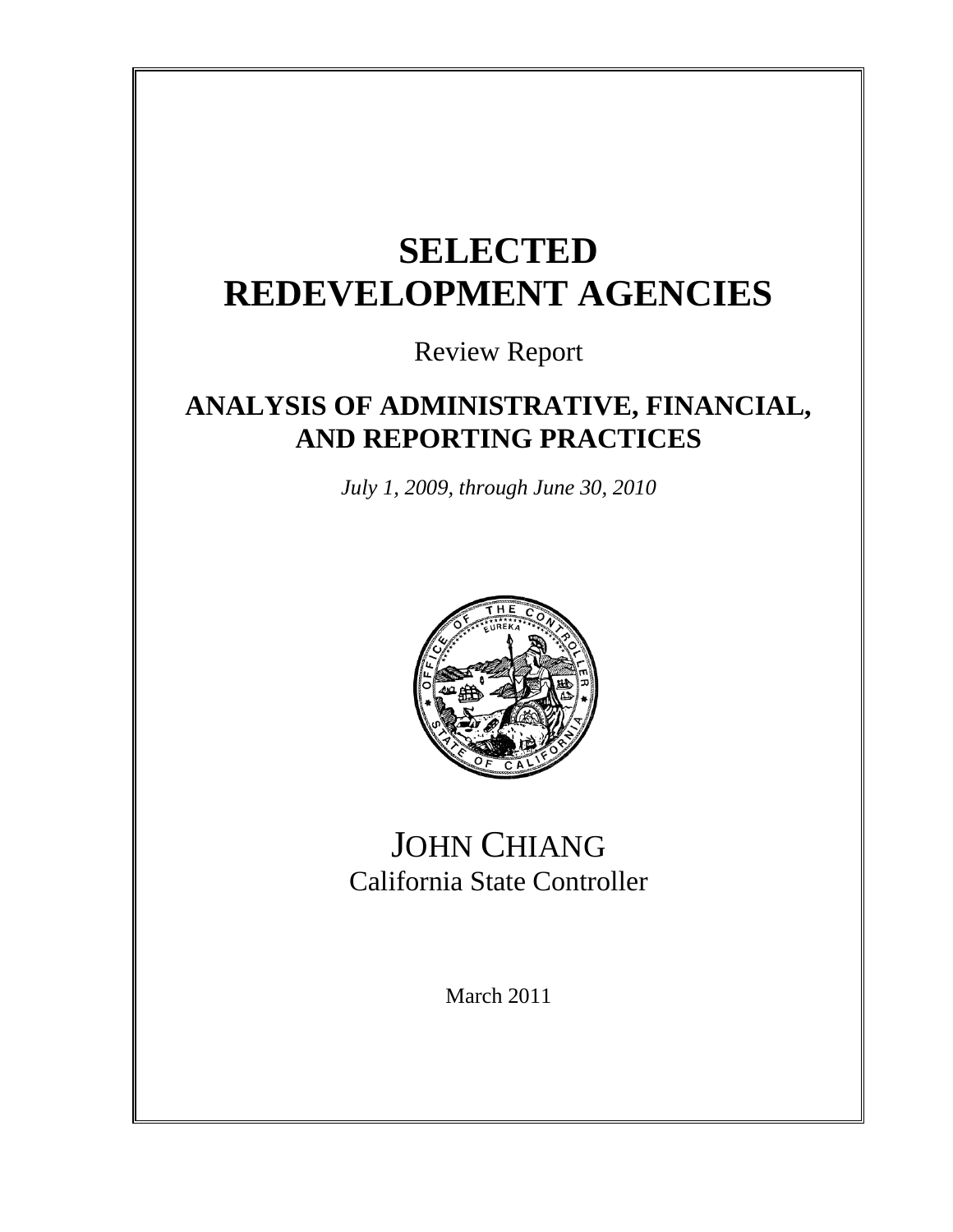

# **JOHN CHIANG** California State Controller

March 7, 2011

The Honorable Jerry Brown Governor of California State Capitol Building, Suite 1173 Sacramento, CA 95814

The Honorable Darrell Steinberg The Honorable John A. Pérez President Pro Tempore of the Senate Speaker of the Assembly State Capitol, Room 205 State Capitol, Room 219 Sacramento, CA 95814 Sacramento, CA 95814

The Honorable Robert D. Dutton The Honorable Connie Conway Senate Republican Leader Assembly Republican Leader State Capitol, Room 305 State Capitol, Room 3104 Sacramento, CA 95814 Sacramento, CA 95814

Dear Governor Brown and Legislative Leaders:

I am pleased to submit to you the final report of the State Controller's Office review of 18 redevelopment agencies in California. The review was conducted to provide the Administration and the Legislature with information that may be useful during the upcoming deliberative process. Our review was conducted to ascertain the degree of the redevelopment agencies' compliance with administrative, financial, and reporting requirements. We also gathered additional data for analyses.

Our review identified eight findings and four observations. A finding is an assessment of the conditions found against certain standards or criteria such as statutory provisions, adopted policies, and established industry practices. An observation is a condition which we believe may be of interest or useful to potential users of the report.

Specific findings include:

- All 18 redevelopment agencies made deposits into the Low and Moderate Income Housing Fund in accordance with statutory requirements.
- Of the 18 redevelopment agencies, 5 failed to deposit a portion of their tax increments into the Supplemental Educational Revenue Augmentation Fund (SERAF). Collectively, the amount was \$33.6 million. On a statewide basis, we identified another three redevelopment agencies that collectively failed to deposit a total of \$7.1 million into the SERAF. As a result, the state General Fund had to make more than \$40 million in backfill payments to meet minimum funding levels for the schools for FY 2009-10.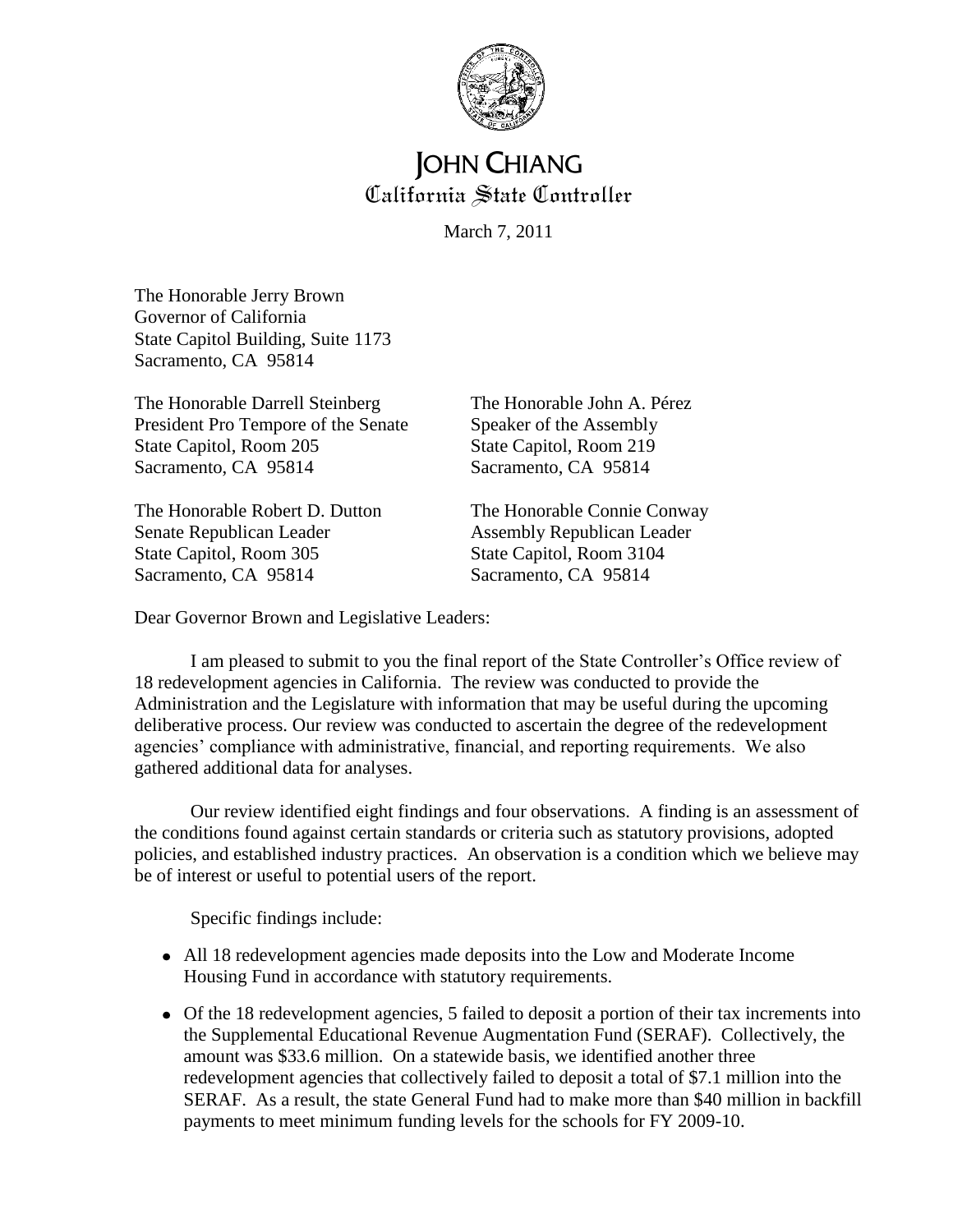Governor Brown and Legislative Leaders March 7, 2011 Page 2

- Ineligible charges were made against the Low and Moderate Income Housing Fund. These charges were identified through review of a limited number of transactions.
- Questionable charges were made to the RDAs. Again, these charges were identified through a review of a limited number of transactions.
- All of the 18 redevelopment agencies reviewed had reporting deficiencies.
- All of the 18 redevelopment agencies' independent auditors failed to identify major audit violations and did not include all required information in the audit reports.
- The City of Calexico has failed to repay the RDA for principal and interest for a loan.
- Under current legal standards, virtually any condition could be construed to be blight.

Specific observations include:

- The redevelopment agencies do not have a consistent methodology to capture accurate and reliable data regarding the number of jobs created or retained as a result of redevelopment activities.
- Significant variation exists among the redevelopment agencies for how indebtedness is determined.
- Significant differences exist among redevelopment agencies for accounting for planning and general administrative costs.
- Compensation of redevelopment agency officials appears to be in line with other local government officials.

I hope you will find the information contained in this report useful.

Sincerely,

*Original signed by*

JOHN CHIANG California State Controller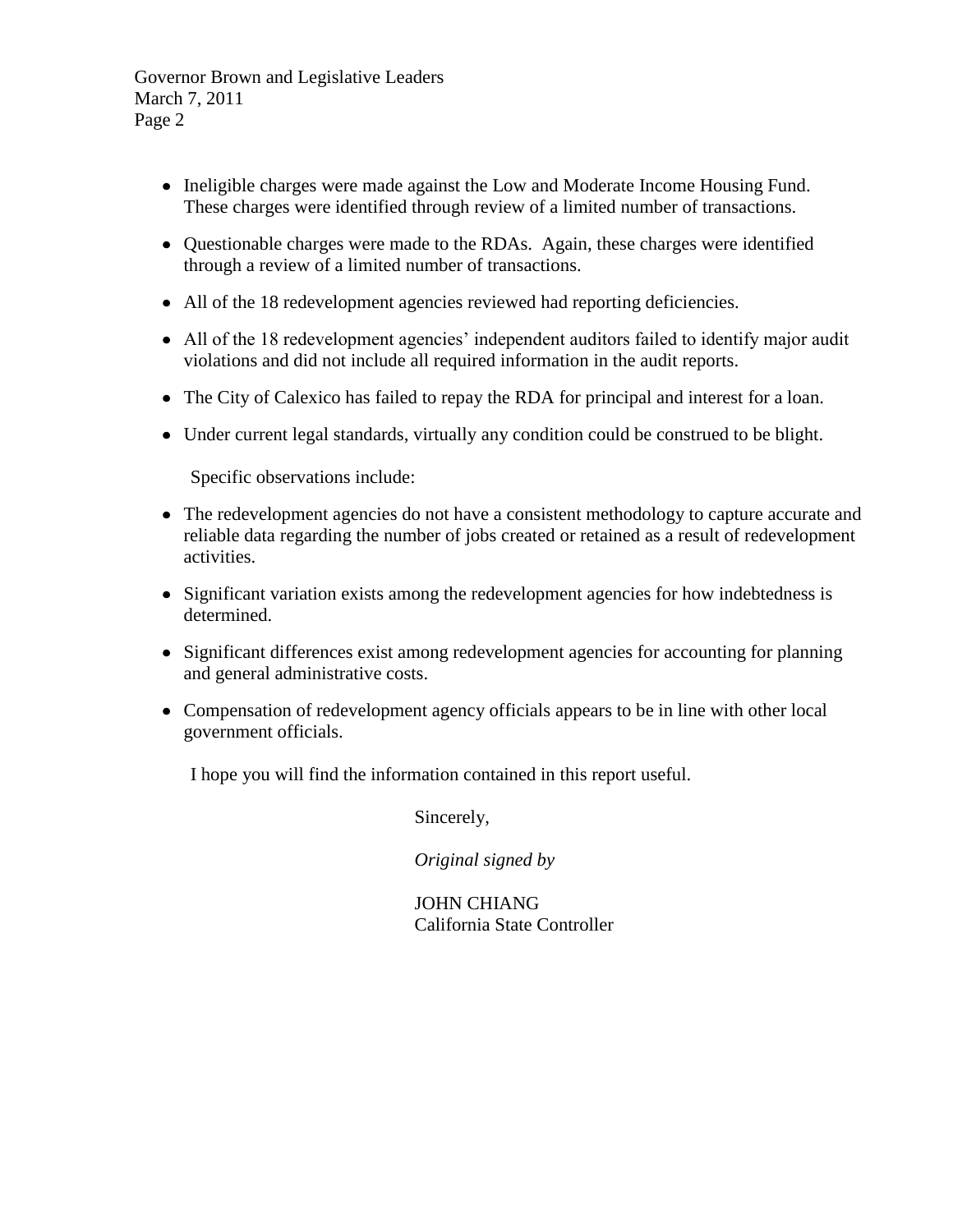Governor Brown and Legislative Leaders March 7, 2011 Page 3

cc: Members of the Legislature Ana J. Matosantos, Director California Department of Finance Mac Taylor, Legislative Analyst Anderson Redevelopment Agency City of Desert Hot Springs Redevelopment Agency City of Palm Desert Redevelopment Agency Community Development Agency of the City of Coronado Community Redevelopment Agency of the City of Calexico Community Redevelopment Agency of the City of Citrus Heights Community Redevelopment Agency of the City of Los Angeles Hercules Redevelopment Agency Parlier Redevelopment Agency Pasadena Community Development Commission Placentia Redevelopment Agency Redevelopment Agency for the County of Riverside Redevelopment Agency of the City of Fremont Redevelopment Agency of the City of Fresno Redevelopment Agency of the City of Pittsburg Redevelopment Agency of the City of San Jose Redevelopment Agency of the County of Sacramento Richmond Redevelopment Agency John Shirey, Executive Director California Redevelopment Association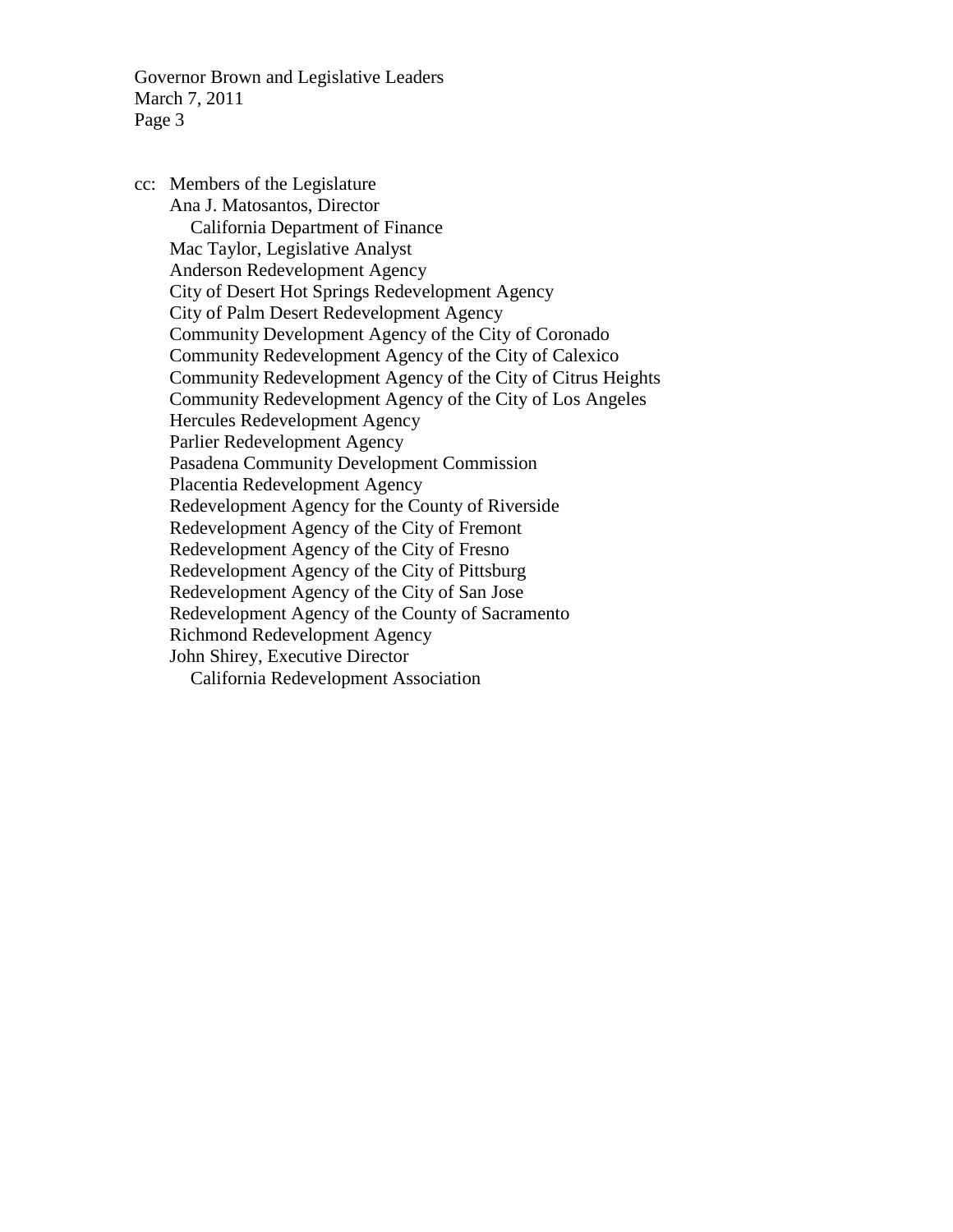# **Contents**

| <b>Review Report</b>                                                 |    |
|----------------------------------------------------------------------|----|
|                                                                      |    |
|                                                                      |    |
|                                                                      | 3  |
|                                                                      | 5  |
|                                                                      | 6  |
|                                                                      | 15 |
|                                                                      | 19 |
|                                                                      | 20 |
|                                                                      | 21 |
|                                                                      | 22 |
|                                                                      | 24 |
|                                                                      | 25 |
| Schedule 7—Redevelopment Agency Low and Moderate Income Housing Fund |    |
|                                                                      | 27 |
|                                                                      | 29 |
|                                                                      |    |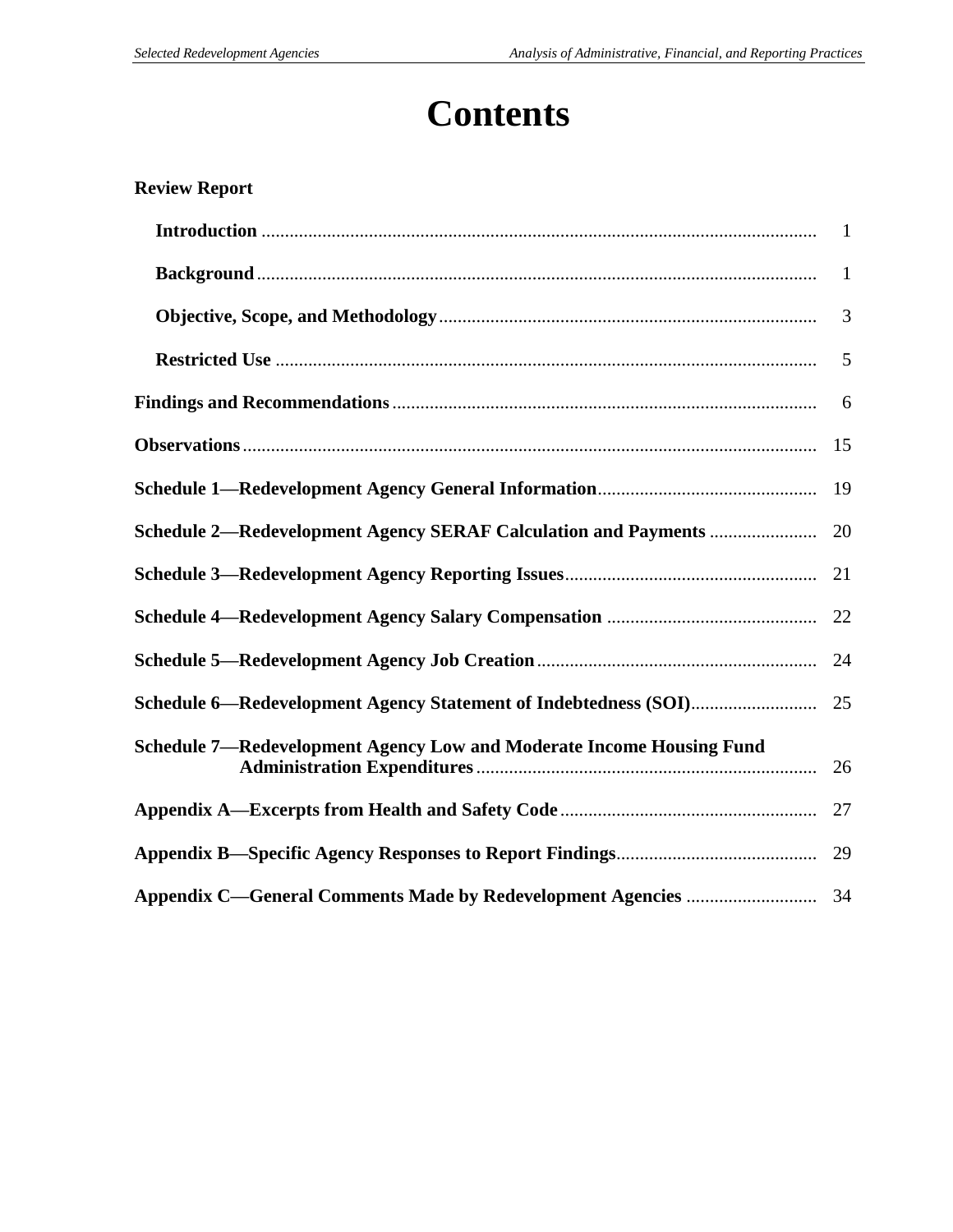# **Review Report**

| <b>Introduction</b> | For the fiscal year (FY) 2011-12 Budget, the Governor has proposed to<br>dissolve redevelopment agencies (RDAs) and distribute their funds<br>(above the amount necessary to pay outstanding debts) to other local<br>agencies. The proposal has met significant opposition as the RDAs and<br>local governments have asserted that the RDAs are an essential tool to<br>promote local economic development in blighted urban areas.                                                                                                                                                                                                                                                                                                 |
|---------------------|--------------------------------------------------------------------------------------------------------------------------------------------------------------------------------------------------------------------------------------------------------------------------------------------------------------------------------------------------------------------------------------------------------------------------------------------------------------------------------------------------------------------------------------------------------------------------------------------------------------------------------------------------------------------------------------------------------------------------------------|
|                     | Recognizing the significant policy and fiscal implications associated with<br>this proposal, the State Controller has directed Division of Audits' staff<br>to conduct a review to gather relevant data and provide analyses that may<br>be useful to the California Legislature and the Executive Branch during<br>the upcoming deliberative process.                                                                                                                                                                                                                                                                                                                                                                               |
|                     | The review is limited in scope and does not constitute an audit in<br>accordance with generally accepted auditing standards. This review was<br>conducted pursuant to the State Controller's authority under Government<br>Code section 12410.                                                                                                                                                                                                                                                                                                                                                                                                                                                                                       |
| <b>Background</b>   | The California Community Redevelopment Act of 1945 enables any city<br>or county to establish a redevelopment agency to combat urban blight<br>that hinders private development and growth within a community. The<br>redevelopment agencies cannot levy taxes to eliminate blight; therefore,<br>they incur debt to finance operations.                                                                                                                                                                                                                                                                                                                                                                                             |
|                     | In 1951, when the Legislature re-codified the various redevelopment<br>laws as the Community Redevelopment Law, it provided for tax<br>increment financing. The following year, voters ratified this action by<br>passing a state constitutional amendment authorizing the distribution of<br>property tax revenues to redevelopment agencies from increased assessed<br>values in project areas. The rationale behind supporting the amendment<br>was to relieve taxpayers of the costs of redevelopment by making<br>projects self-supporting. Property tax increment financing is based on the<br>assumption that a revitalized project area will generate more property<br>taxes than were being generated before redevelopment. |
|                     | The general purpose of redevelopment is to eliminate "blight." California<br>Health and Safety Code section 33020 states:                                                                                                                                                                                                                                                                                                                                                                                                                                                                                                                                                                                                            |
|                     | "Redevelopment" means the planning, development, replanning,<br>redesign, clearance, reconstruction, or rehabilitation, or<br>any<br>combination of these  and the provision of those residential,<br>commercial, industrial, public, or other structures or spaces as may be<br>appropriate or necessary in the interest of the general welfare, including<br>recreational and other facilities incidental or appurtenant to them.                                                                                                                                                                                                                                                                                                  |
|                     | A blighted area must be predominantly urbanized, meaning that at least<br>80% of the land in the project area (1) has been or is developed for urban<br>uses, or (2) is an integral part of an urban area, surrounded by developed<br>parcels. Additionally, a blighted area must have at least one of four<br>conditions of physical blight and at least one of seven conditions of<br>economic blight.                                                                                                                                                                                                                                                                                                                             |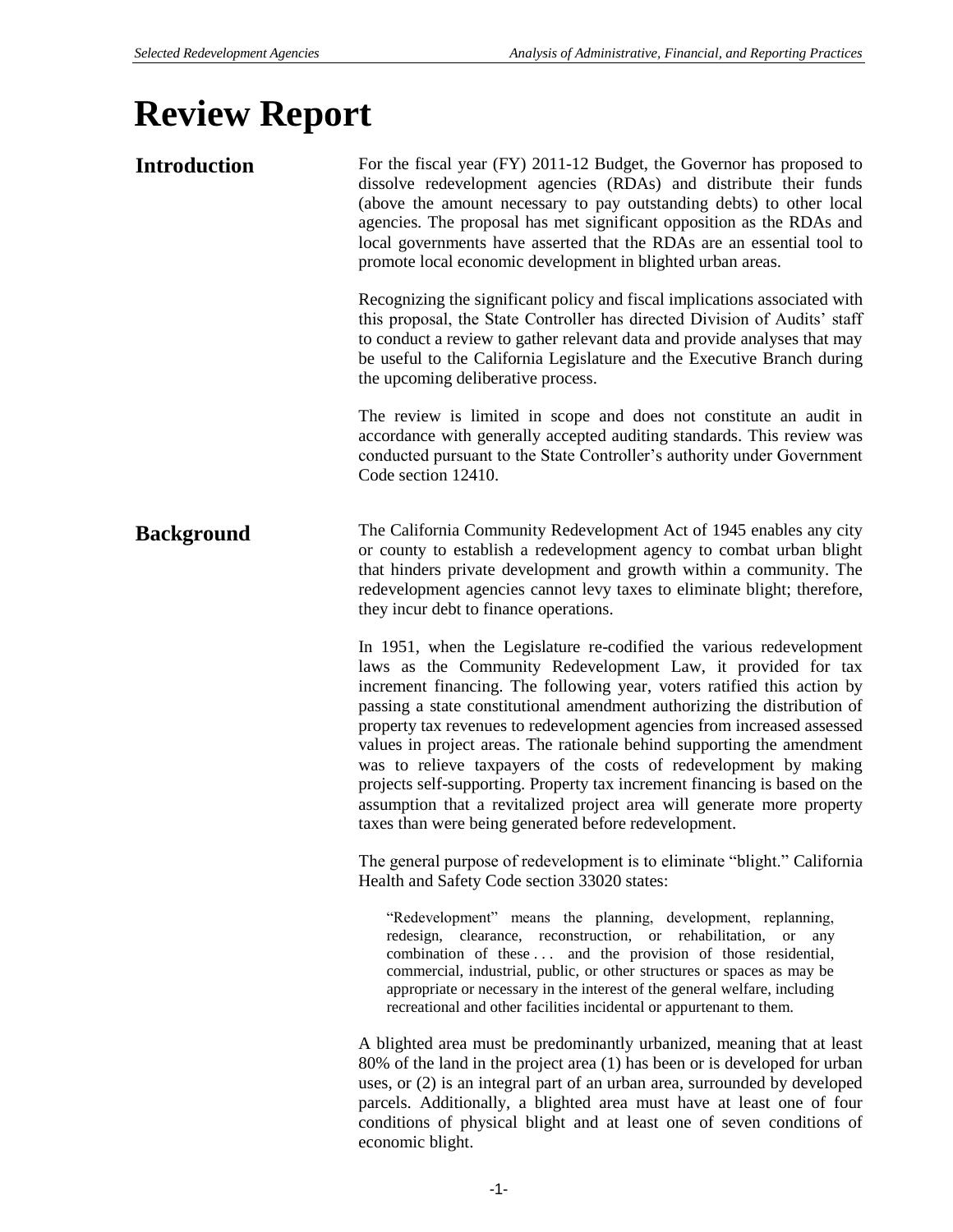Health and Safety Code section 33030(b) states:

A blighted area is one that contains both of the following:

 (1) An area that is predominantly urbanized, as that term is defined in Section 33320.1, and is an area in which the combination of conditions set forth in Section 33031 is so prevalent and so substantial that it causes a reduction of, or lack of, proper utilization of the area to such an extent that it constitutes a serious physical and economic burden on the community that cannot reasonably be expected to be reversed or alleviated by private enterprise or governmental action, or both, without redevelopment.

 (2) An area that is characterized by one or more conditions set forth in any paragraph of subdivision (a) of Section 33031 and one or more conditions set forth in any paragraph of subdivision (b) of Section 33031.

 (c) A blighted area that contains the conditions described in subdivision (b) may also be characterized by the existence of any of the following:

(1) Inadequate public improvements.

(2) Inadequate water or sewer utilities.

 (3) Housing constructed as a government-owned project that was constructed before January 1, 1960.

Health and Safety Code section 33031 states:

(a) This subdivision describes physical conditions that cause blight:

 (1) Buildings in which it is unsafe or unhealthy for persons to live or work . . . .

 (2) Conditions that prevent or substantially hinder the viable use or capacity of buildings or lots . . .

 (3) Adjacent or nearby incompatible land uses that prevent the development of those parcels or other portions of the project area.

 (4) The existence of subdivided lots that are in multiple ownership and whose physical development has been impaired by their irregular shapes and inadequate sizes, given present general plan and zoning standards and present market conditions.

(b) This subdivision describes economic conditions that cause blight:

(1) Depreciated or stagnant property values.

 (2) Impaired property values, due in significant part, to hazardous wastes on property . . . .

 (3) Abnormally high business vacancies, abnormally low lease rates, or an abnormally high number of abandoned buildings.

 (4) A serious lack of necessary commercial facilities that are normally found in neighborhoods, including grocery stores, drug stores, and banks and other lending institutions.

(5) Serious residential overcrowding that has resulted in

significant public health or safety problems . . . .

 (6) An excess of bars, liquor stores, or adult-oriented businesses that has resulted in significant public health, safety, or welfare problems.

 (7) A high crime rate that constitutes a serious threat to the public safety and welfare.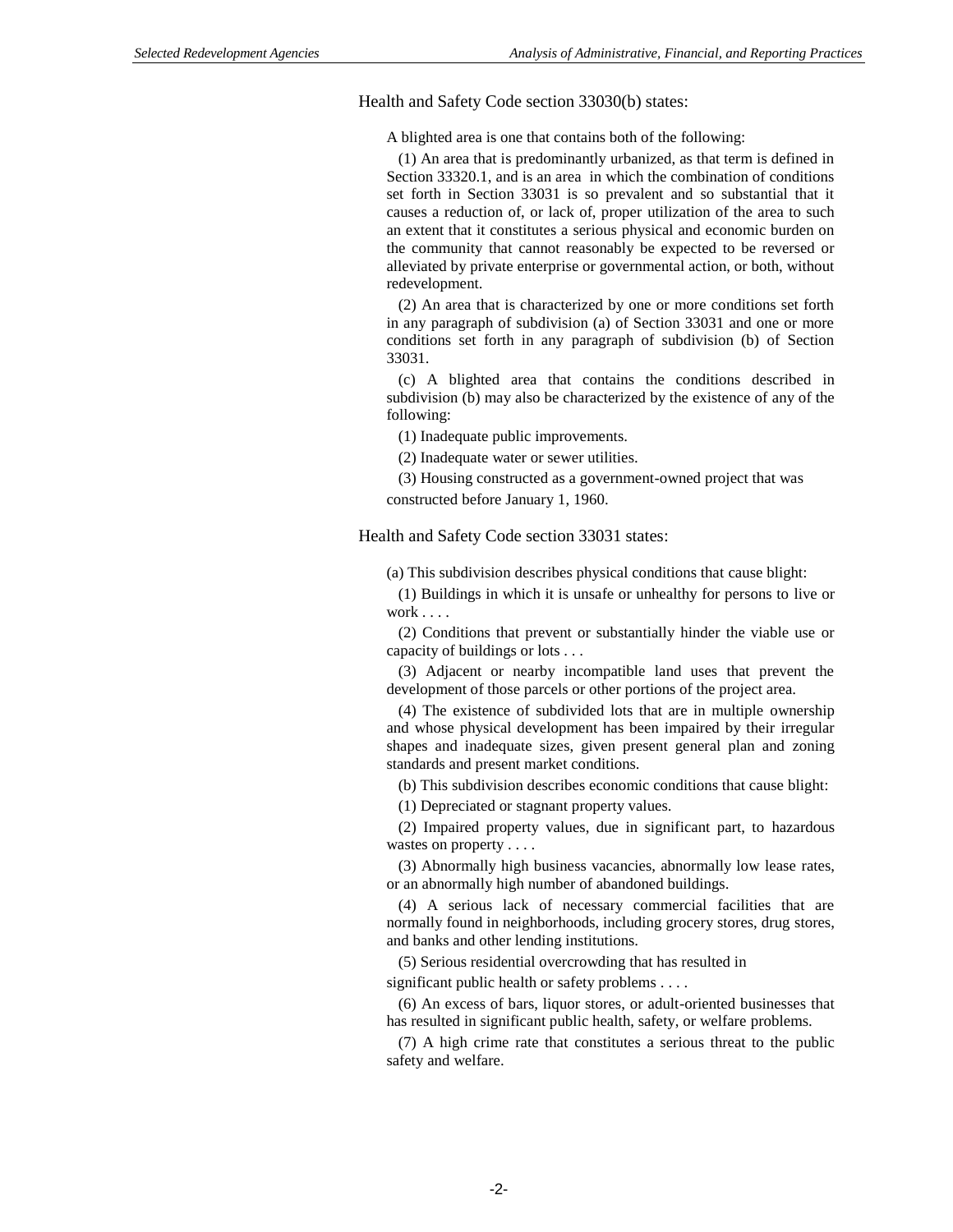A redevelopment agency cannot levy a tax. Instead, a redevelopment agency receives its funding from tax increment revenues. Tax increment revenues are revenues generated by the increase in the value of property within the redevelopment project over the value of the property when the project was established (base value). The California Supreme Court described the process as follows:

Under tax increment financing, "[a]ll taxable property within the area to be redeveloped is subject to ad valorem taxes. The properties lying within a redevelopment area have a certain assessed value as of the date a redevelopment plan is adopted. A local taxing agency, such as a city or county, continues in future years to receive property taxes on the redevelopment area properties, but may only claim the taxes allocable to the base year value. If the taxable properties within the redevelopment area increase in value after the base year, the taxes on the increment of value over and above the base year value are assigned to a special fund for the redevelopment agency. . . .

Once the redevelopment plan is adopted, the redevelopment agency may issue bonds to raise funds for the project. As the renewal and redevelopment is completed, the property values in the redevelopment area are expected to rise. The taxes attributable to the increase in assessed value above the base year value are assigned to the redevelopment agency, which then uses the funds to retire the bonds. The local taxing agencies still receive taxes attributable to the base year assessed value of the properties within the redevelopment area.

Redevelopment agencies are subject to a number of administrative, financial, and reporting requirements. These specific requirements are discussed in the Findings and Recommendations section of this report.

**Objective, Scope, and Methodology** The objective of our review was to ascertain the agencies' degree of compliance with administrative, financial, and reporting requirements and to gather relevant data for analyses. As the review was conducted within a short timeframe (approximately five weeks) in order to provide timely information, the scope of our review was limited to a sample of 18 RDAs (as listed on Schedule 1) that were selected based on the following objectives:

- Meaningful sample size, giving us insight into the financial practices and activities of RDAs throughout the State (the 18 selected represent 16% of all redevelopment dollars in FY 2008-09).
- Geographic balance (one Northern California, five Bay Area, four Central Valley, two Los Angeles, three Inland Empire, and three other Southern California).
- Diversity of RDAs serving urban, suburban, and rural areas.
- Seek cost and time efficiencies so that the review could be completed in a timely manner.

Although this is not a statistically valid random sample, the tax increments generated by the 18 RDAs represented approximately 16% of all RDA tax increments for FY 2008-09 (latest available published data).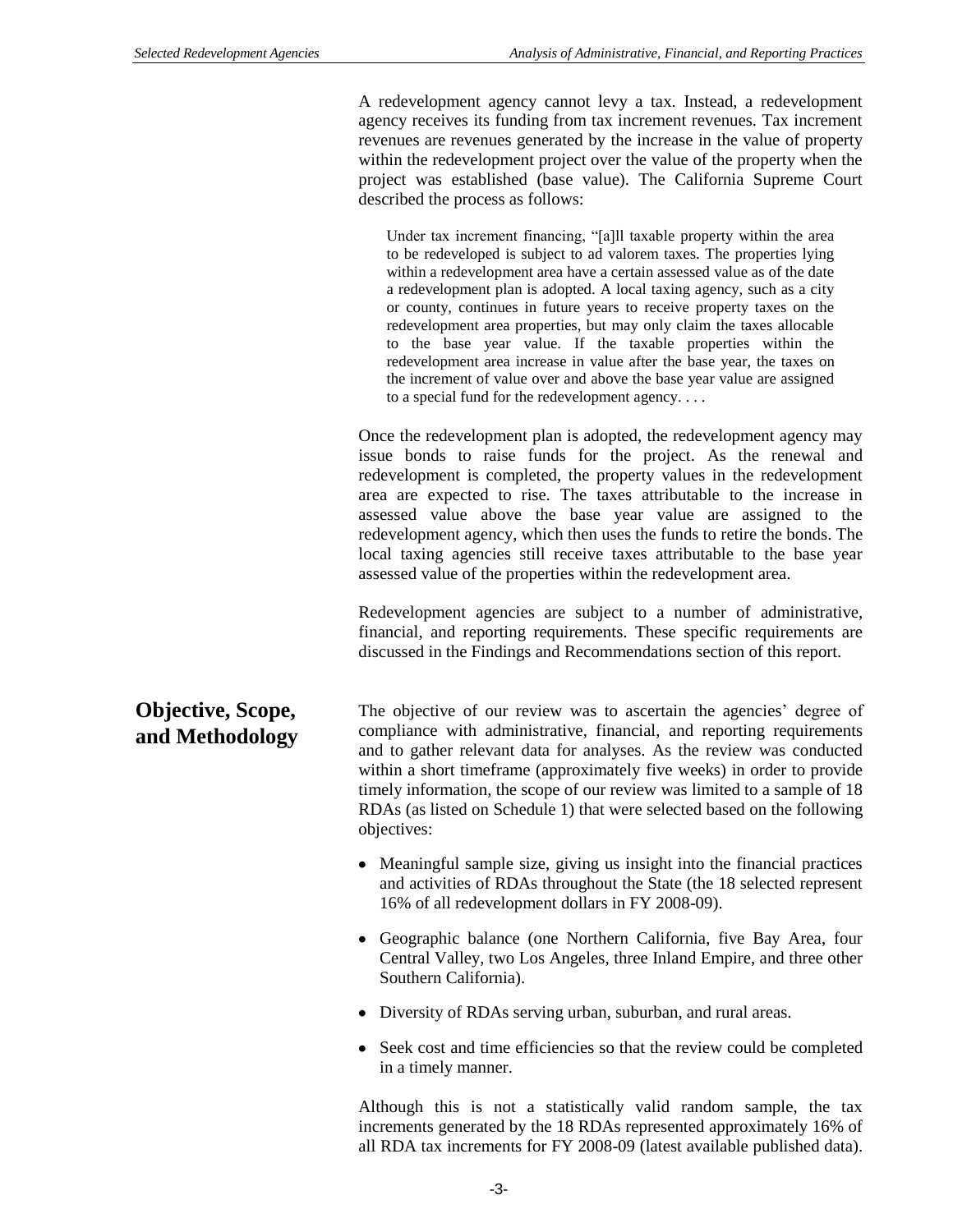We believe the evidence obtained provides a reasonable basis for the findings and observations noted in this report.

Our review was limited to information and records for FY 2009-10.

To accomplish our objectives, we performed the following procedures:

- Reviewed the agencies' financial statements.
- Reviewed agency redevelopment reports, plans, and budgets.
- Made inquiries of employees regarding agency operations and reports.
- Reviewed agency general ledger detail trial balance reports.
- Selectively analyzed accounts, such as low- and moderate-income housing funds, from the above ledgers.
- Obtained and reviewed other reports and data such as those developed by the Legislative Analyst's Office and the California Redevelopment Association.
- Obtained and analyzed other relevant data, such as:
	- o Job creation data maintained by the RDAs
	- o Compensation of key RDA officials
	- o Percentage of expenditures incurred for administrative functions and activities
- Identified how "blight" was defined or determined by the RDAs.
- Determined compliance with reporting requirements.
- Identified the nature and amount of ineligible or questionable uses of RDA funds.

#### Allegation of Improprieties at Hercules Redevelopment Agency

At the outset of our review, it was brought to our attention that there were numerous concerns that stemmed from financial dealings of several former key employees of the City of Hercules and the RDA. These individuals, as well as numerous key staff of the RDA, are no longer employed by the RDA. It is understood that these issues are being investigated at several levels. These matters are beyond the scope of our review. While the current RDA staff made available all requested records at their disposal, the absence of staff knowledgeable with practices and transactions occurred during our review period posed a possible concern about scope limitation with respect to Hercules RDA.

In the audited financial statements for Hercules Redevelopment Agency, the independent auditor raised questions about the viability of the RDA's ability to continue as a going concern. The auditor noted the RDA's Operating Special Revenue Fund and Affordable Housing Special Revenue Fund also had fund deficits of \$8,054,833 and \$2,173,320, respectively, as of June 30, 2010. According to the RDA's projection, its total revenues (including tax increments) will not be sufficient to service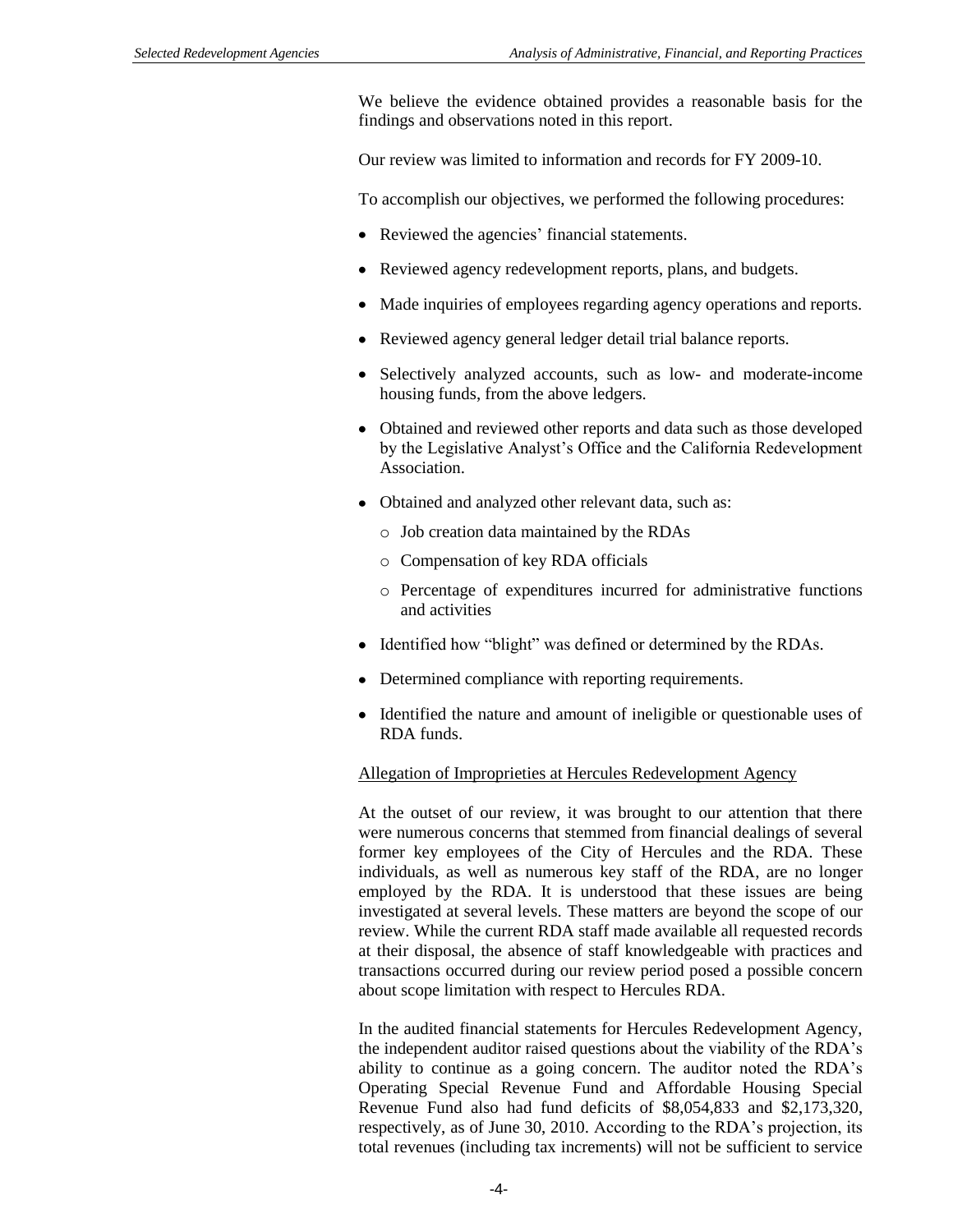its bond debt for FY 2010-11 and in the foreseeable future. The financial viability of Hercules Redevelopment Agency is beyond the scope of our review.

Besides Hercules Redevelopment Agency, there are four other RDAs in our sample that may be experiencing financial difficulties or cash flow problems as they were unable to deposit a portion of their tax increments into the Supplemental Education Augmentation Fund as required by statute (see Finding 2 of this report).

This report is solely for the information and use of the redevelopment agencies, Governor's Office, California Legislature, and the SCO; it is not intended to be and should not be used by anyone other than these specified parties. This restriction is not intended to limit distribution of this report, which is a matter of public record. **Restricted Use**

*Original signed by*

JEFFREY V. BROWNFIELD Chief, Division of Audits

March 7, 2011

-5-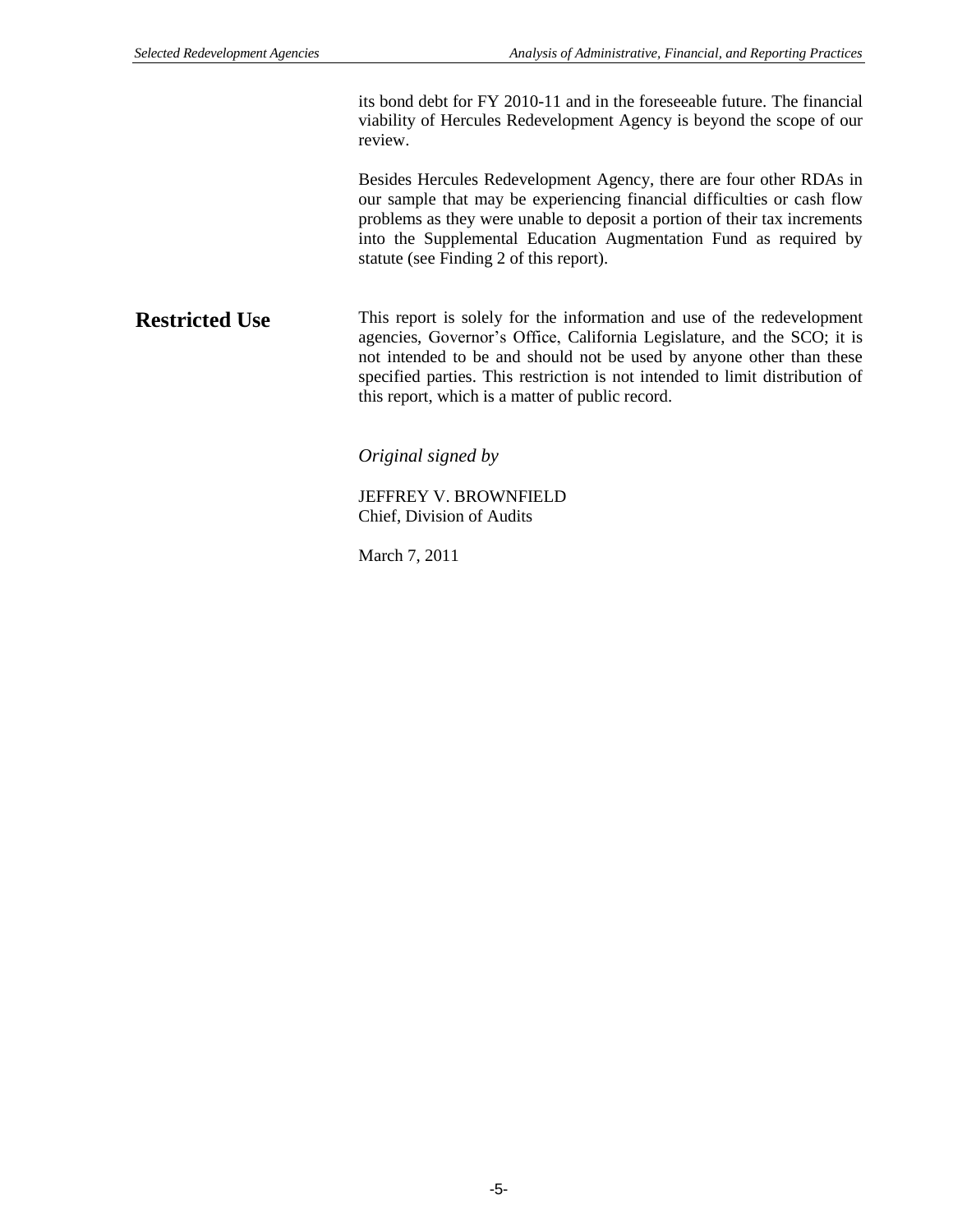# **Findings and Recommendations**

# **FINDING 1—**

*RDAs made deposits into the Low and Moderate Income Housing Fund in accordance with statutory requirements. (Schedule 7)* Section 33334.2 of the Health and Safety Code requires each redevelopment agency (RDA) to deposit 20% of its tax increment into a Low and Moderate Income Housing Fund (LMIHF) to increase, improve, and preserve the supply of low- and moderate-income housing within the territorial jurisdiction of the agency. For 2 of the 18 RDAs in our sample, Pasadena Community Redevelopment Commission and Redevelopment Agency of the City of Pittsburg, special legislation was enacted that allowed them to deposit less than 20% into LMIHF.

Our review found that all 18 RDAs made the required deposits into LMIHF.

## Recommendation

None. The RDAs have complied with the LMIHF requirement by depositing the appropriate amounts into the fund.

For fiscal year (FY) 2009-10, five of the eighteen RDAs in our sample failed to deposit funds into the Supplemental Educational Augmentation Fund (SERAF); an aggregate total of approximately \$33.6 million. Four of the RDAs indicated that they did not have sufficient funds to make the required deposit into SERAF. Officials from the Redevelopment Agency for the City of Pittsburg indicated that they had made a conscious decision to not make the required deposit due to the RDA having insufficient funds to make the payment.

> In 2009, the Legislature enacted AB X4 26 (Chapter 21, Statutes of 2009) which requires the RDAs to remit to the county auditor a portion of their tax increment for FY 2009-10 and FY 2010-11 for deposit into the SERAF for allocation to schools wholly or partially within the area of a redevelopment project. The intent of the statute was to reduce the State's obligation to backfill shortfall in education funding by \$1.7 billion in FY 2009-10 and \$350 million in FY 2010-11. When available property tax revenues are insufficient to meet minimum annual funding levels for K-12 schools and community college districts, the State must make up the difference. The amounts to be transferred to the SERAF were to be calculated by the Department of Finance based on the 2006-07 Controller's Community Redevelopment Agencies Annual Report.

> When an RDA does not have sufficient funds to make the required deposits into the SERAF, the Legislature enacted another law (SB 68, Chapter 652, Statutes of 2009) that enables an RDA to borrow funds from the agency's LMIHF to make the payments. The RDA also may enter into an agreement with the legislative body (e.g., a city council) of the local jurisdiction to fund any deficient amount. AB X4 26 also prescribed various sanctions when an RDA fails to make the required SERAF deposit by May  $10^{th}$  of the fiscal years when the payment is due. Examples of sanctions, which are to be continued until the SERAF payment is made, include:

**FINDING 2—** *Some RDAs failed to deposit a portion of their tax increments into the Supplemental Educational Revenue Augmentation Fund. (Schedule 2)*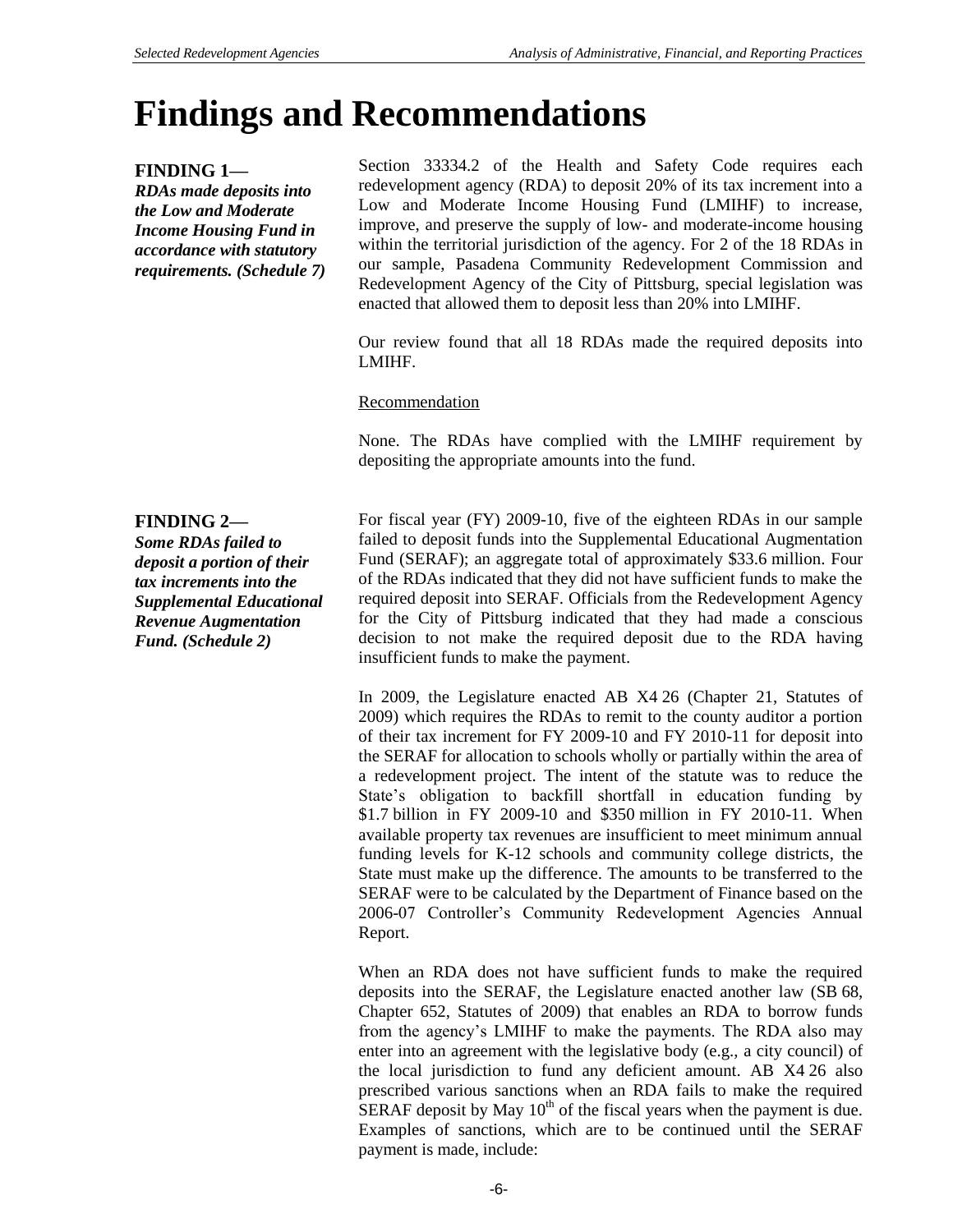- The agency shall be prohibited from adding new project areas or expanding existing project areas.
- The agency shall be prohibited from issuing new bonds, notes, interim certificates, debentures, or other obligations, whether funded, refunded, assumed, or otherwise.
- With certain exceptions, the agency shall be prohibited from encumbering any funds or expending any funds.
- Limiting the monthly operation and administrative costs of the agency to not exceed 75% of the average monthly expenditure for those purposes in the fiscal year preceding the fiscal year in which the agency failed to make the payment.

An agency that failed to make the required payment is required to deposit an additional 5% into its Low and Moderate Income Housing Fund for as long as the agency receives tax increment moneys.

The above sanctions resulting from the failure to deposit the required setaside became effective July 1, 2010.

In addition to the five RDAs identified as having failed to deposit funds into the SERAF (included in the sample of 18 RDAs), a review of records maintained by the Department of Finance identified another three RDAs that failed to submit an aggregate total of an additional \$7.1 million in SERAF payments.

The net effect of the RDAs' failure to make the required SERAF payments was that the State General Fund had to make more than \$40 million in backfill payments to meet the required K-12 schools and community college districts minimum funding levels for FY 2009-10.

### Recommendation

The RDAs should comply with statute by making the required SERAF payments. If the RDA is unable to pay, it could borrow funds from the LMIHF or make arrangements with the governing body of the local jurisdiction to fund the deficit.

| <b>FINDING 3-</b>                       | The following Health and Safety Code sections prescribe general |
|-----------------------------------------|-----------------------------------------------------------------|
| Ineligible charges were                 | guidelines governing fund usage for the Low and Moderate Income |
| made to the Low and                     | Housing Fund:                                                   |
| <b>Moderate Income Housing</b><br>Fund. | Section $33334.3(c)$ states:                                    |

The moneys in the Low and Moderate Income Housing Fund shall be used to increase, improve, and preserve the supply of low- and moderate-income housing within the territorial jurisdiction of the agency.

#### Section 33334.3(d) states:

It is the intent of the Legislature that the Low and Moderate Income Housing Fund be used to the maximum extent possible to defray the costs of production, improvement, and preservation of low- and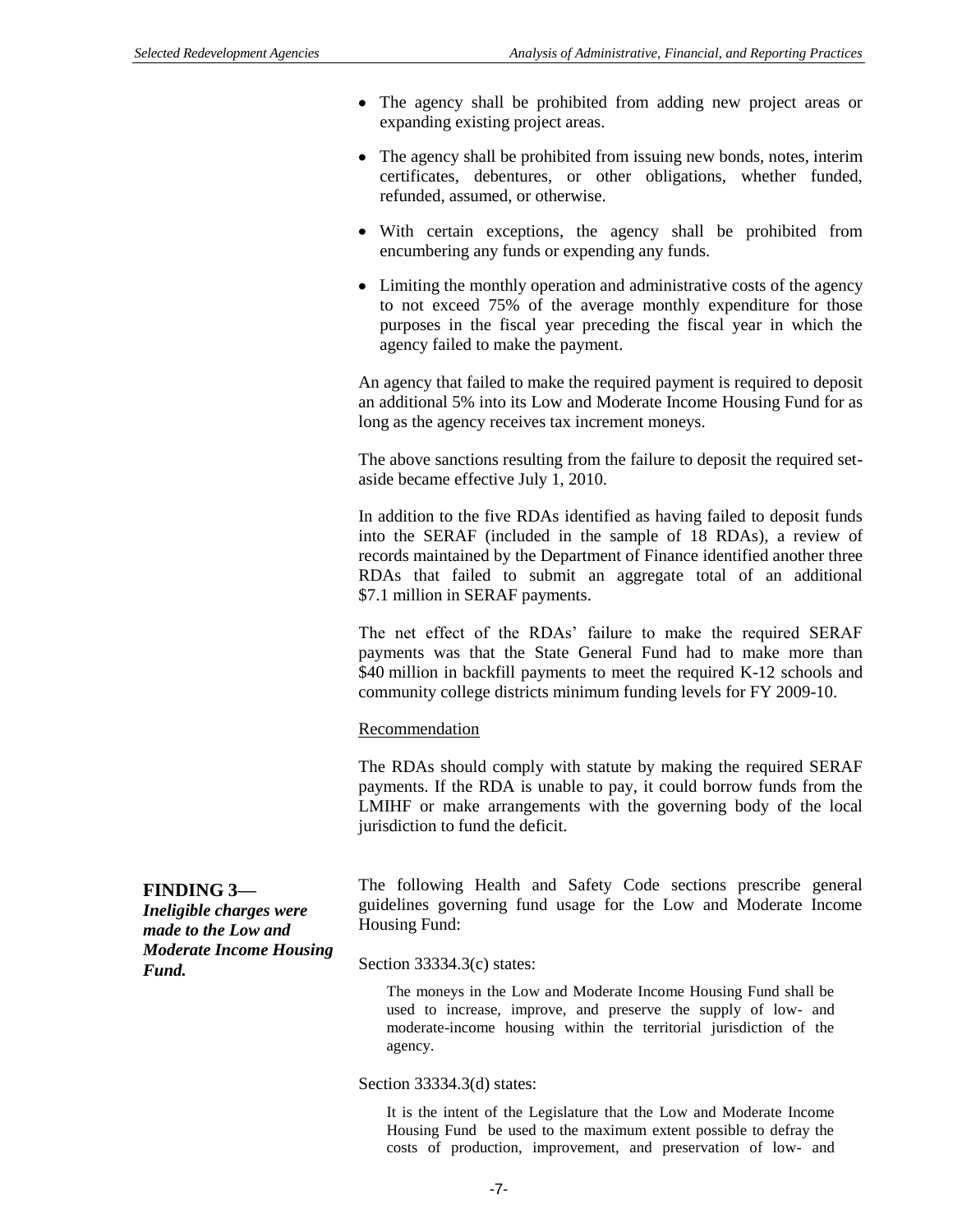moderate-income housing and that the amount of money spent for planning and general administrative activities associated with the development, improvement, and preservation of that housing not be disproportionate to the amount actually spent for the costs of production, improvement, or preservation of that housing. The agency shall determine annually that the planning and administrative expenses are necessary for the production, improvement, or preservation of lowand moderate-income housing.

#### Section 33334.3(e)(1) states:

Planning and general administrative costs which may be paid with moneys from the Low and Moderate Income Housing Fund are those expenses incurred by the agency which are directly related to the programs and activities authorized under subdivision (e) of Section 33334.2 and are limited to the following:

- (A) Costs incurred for salaries, wages, and related costs of the agency's staff or for services provided through interagency agreements, and agreements with contractors, including usual indirect costs related thereto.
- (B) Costs incurred by a nonprofit corporation which are not directly attributable to a specific project.

We found the following to be ineligible charges to LMIHF. These items were identified through a very limited review of transactions and a more thorough audit could uncover additional ineligible charges.

- The City of Los Angeles charged 20% or approximately \$883,000 of the county's Administrative Fee to the LMIHF during FY 2009-10. The fee is not directly related to low and moderate income housing activities. According to the RDA's Chief Financial Officer, this practice has been in existence for several years.
- The City of Parlier charged costs associated with purchasing a building for a city-run daycare center to the LMIHF
- The City of Hercules made \$38,400 in payments to a lobbyist out of RDA funds; \$9,600 of which was charged to the LMIHF. The \$9,600 in charges is not directly related to low- and moderate-income housing activities.
- The City of Hercules charged the LMIHF approximately \$19,200 for code enforcement. The costs of code enforcement officers are not directly related to LMIHF.
- The City of Calexico allocated a percentage of the RDA's annual audit costs to the LMIHF. The allocation/charges were approximately \$2,050. The RDA is required to have an annual independent audit performed and such costs are not directly related to LMIHF.
- The City of Desert Hot Springs charged the LMIHF approximately \$162,600 for code enforcement. The costs of code enforcement officers are not directly related to LMIHF.

#### Recommendation

The RDAs should reimburse the LMIHF for all ineligible charges.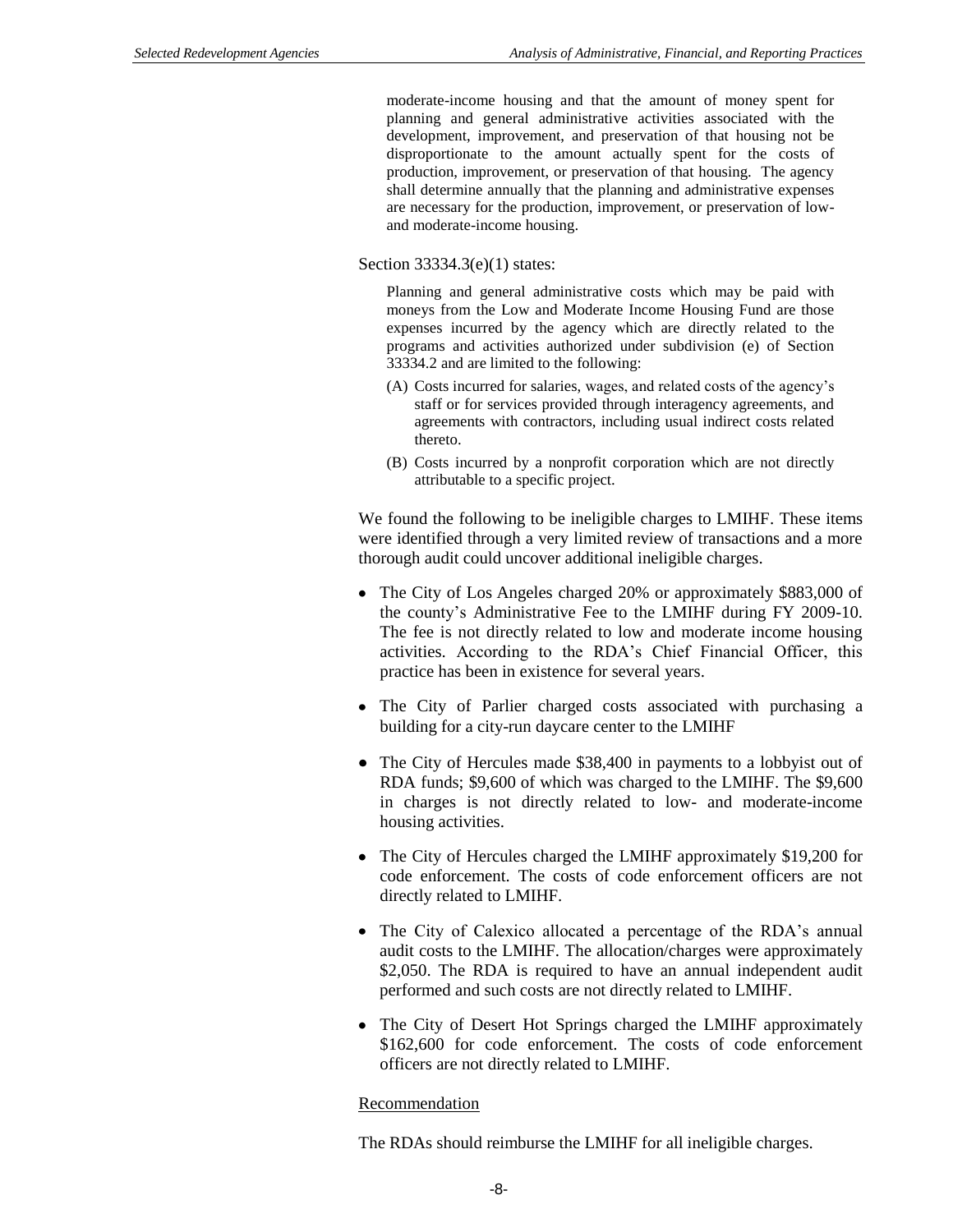**FINDING 4—** *Most RDAs charged expenditures that were questionable.*

We found most of the 18 redevelopment agencies in our review sample included one or more of the following:

- A portion of the compensation of the mayor, city manager, city council members, and other staff members
- Total compensation of certain designated staff members such as code enforcement officers and police officers
- The cost of the local government's administrative overhead

With the exception of the LMIHF, there is no statutory provision governing what constitutes appropriate charges. The local governments may charge the RDAs for costs of services provided to the RDA as long as such costs are necessary, reasonable, and documented. Through a very limited review of transactions, we identified the following charges that appeared to be questionable. These charges may be legitimate if the RDAs are able to provide the basis and documentation to demonstrate that they are necessary and reasonable.

## **Redevelopment Agency of the City of Pittsburg**

- Lack of documentation as to what service was provided. The RDA transferred \$3,000,000 to the city General Fund based solely upon an agreement signed in October 2009. The agreement contains a maximum amount of \$12,500,000 to be paid to the city. The agreement describes in general terms the services to be provided by the city. The agreement does not require the city to document the costs incurred in providing those services. Thus, there is no way of determining if the city provided any of the services.
- Undocumented loan of \$16,606,000 from the RDA to the city. The amount was transferred during FY 2009-10 from the RDA to the city for specified projects. At the end of FY 2009-10, the unexpended balance for those projects was \$15,446,574. With such a large balance in the city General Fund, the RDA is losing interest which should accrue to the agency. Some of the projects are not expected to start for another one or two years. This is tantamount to an undocumented, interest-free loan from the RDA to the city.

### **Redevelopment Agency of the City of San Jose**

- The City of San Jose charged 25% of the salary and fringe benefits of the mayor, the 12 members of the city council, and 40 city council staff members to the RDA. We have inquired about the basis for the charge but no explanation has been provided to date.
- The City of San Jose charged an indirect cost rate of 147.26% to the RDA for FY 2009-10, according to the City of San Jose's city-wide cost allocation plan. All other city departments' indirect cost rates varied from 20.04% (housing) to 96.49% (traffic maintenance). When questioned by the SCO auditor, the city did not provide an explanation for the variance in the indirect cost rates charged to the RDA and those charged to other departments.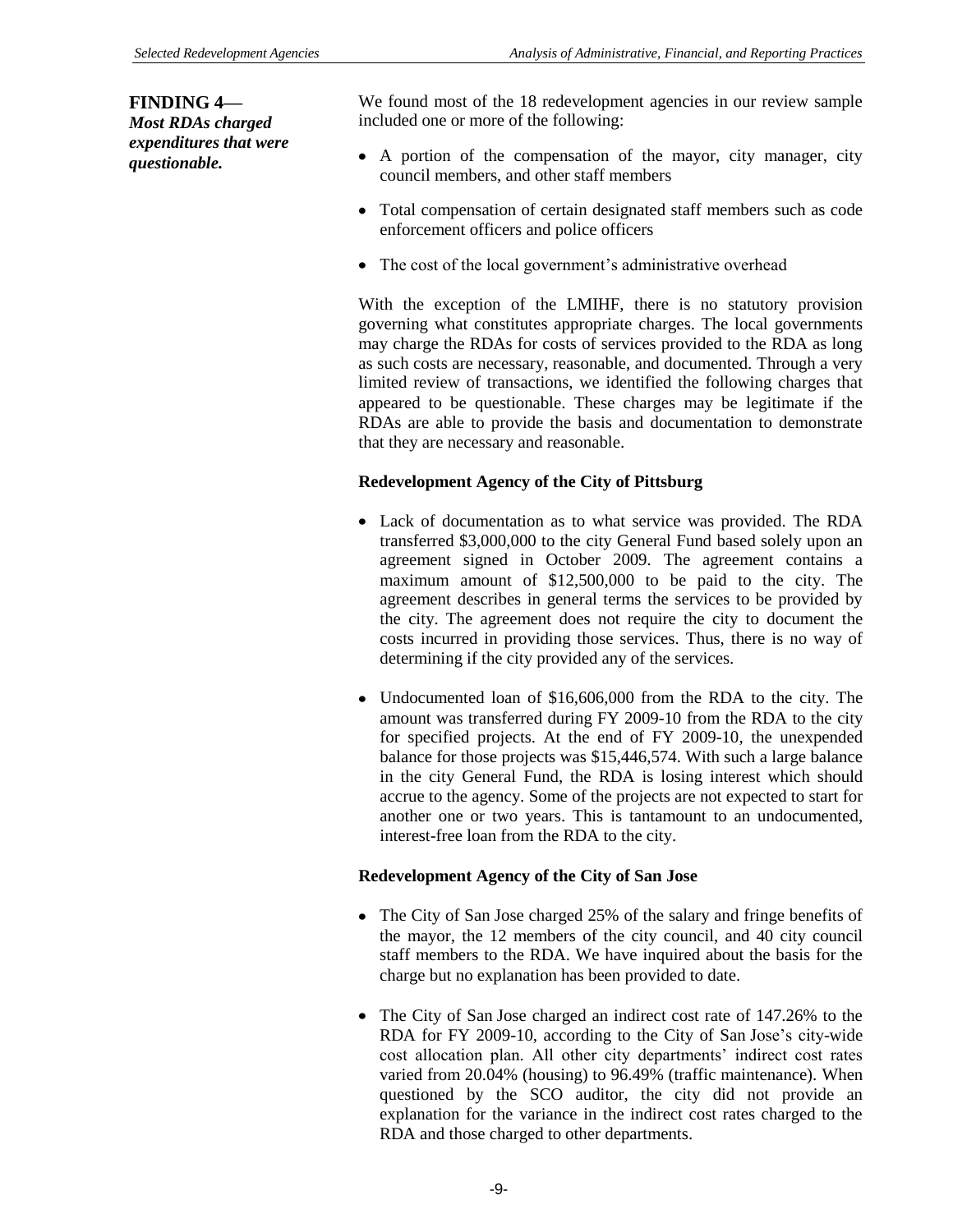#### Recommendation

The RDAs should review these charges to ensure that the services were necessary and reasonable to carry out the operations, functions, and activities of the RDAs. Otherwise, the amounts should be immediately returned to the RDA funds with interest.

**FINDING 5—**

*All of the 18 RDAs reviewed had reporting deficiencies. (Schedule 3)* Health and Safety Code section 33080.1 requires each redevelopment agency to file an annual report with its legislative body within six months of the end of the agency's fiscal year. The code specifies the contents of the annual report include:

- The financial statement audit
- A fiscal statement for the previous fiscal year (Health and Safety Code section 33080.5)
- A description of the agency's activities in the previous fiscal year affecting housing and displacement (Health and Safety Code sections 33080.4 and 33080.7)
- A description of the agency's progress, including specific actions and expenditures, in alleviating blight in the previous fiscal year
- A list of, and status report on, all loans that are \$50,000 or more, that in the previous fiscal year were in default, or not in compliance with the terms of the loan
- A description of the total number and nature of the properties that the agency owns and those properties the agency has acquired in the previous fiscal year
- A list of the fiscal years that the agency expects specified time limits of the plans to expire
- Any other information that the agency believes useful to explain its programs, including, but not limited to, the number of jobs created and lost in the previous fiscal year as a result of its activities

Health and Safety Code section 33606 requires a redevelopment agency to adopt an annual budget containing the following information including all the activities to be financed by the Low and Moderate Income Housing Fund:

- The proposed expenditures of the agency
- The proposed indebtedness to be incurred by the agency
- The anticipated revenues of the agency
- The work program for the coming year, including goals
- An examination of the previous year's achievements and a comparison of the achievements with the goals of the previous year's work program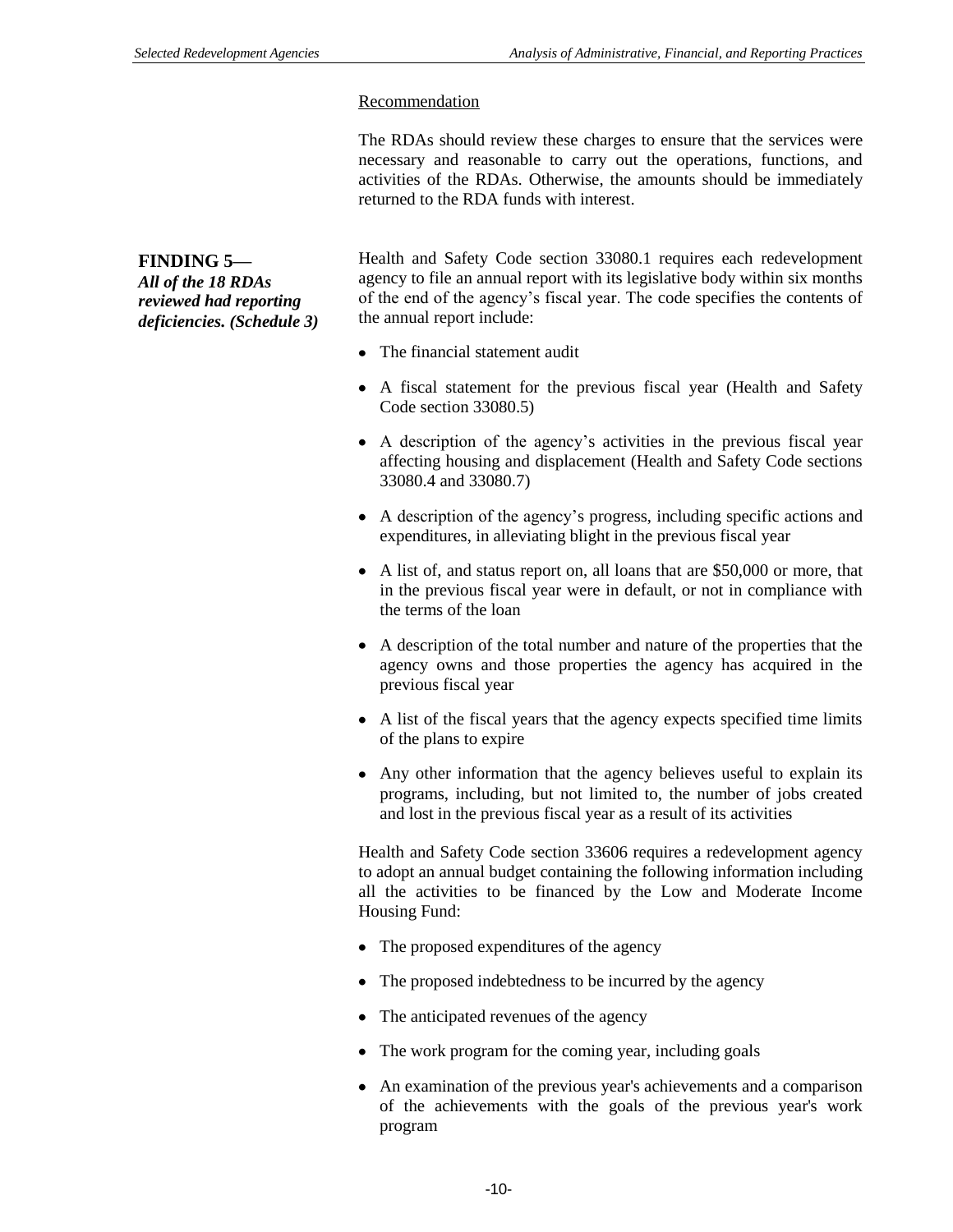While we could find examples where portions of the annual report were well prepared more often than not, the annual report was either poorly prepared or non-existent. In other instances, we found that portions of the annual report were given piecemeal to the legislative body and not as a cohesive whole. None of the 18 agencies reviewed met the full requirements of the annual report.

Examples include:

- The fiscal statement was not prepared (see Appendix A). While the information was available and may be included with other information given to the legislative body, such as in the State Controller's Annual Report, it was not presented as a cohesive whole report. Furthermore, Health and Safety Code section 33080.8(j)(2) defines not preparing the fiscal statement to be a major audit violation that needs to be corrected.
- The housing information required by the Health and Safety Code (Appendix A) as part of the annual report was not presented to the legislative body. Some of the reports presented to the legislative body included the required housing report to Housing and Community Development. It contained much of the required housing information but it is extremely difficult to extract or analyze the data by anyone not familiar with the report. One agency prepared a separate housing report which appeared to meet the housing report requirements, but then rather than present it to the legislative body as part of an annual report, it was merely put into their mail boxes.
- The agencies did not disclose or report the date and amount of all deposits and withdrawals of moneys deposited to and withdrawn from the Low and Moderate Income Housing Fund (Health and Safety Code section  $33080.4(a)(11)$ . The information was available in the accounting ledgers but was not disclosed or reported in the annual report.
- Most redevelopment agency budgets did not include all the information required by the Health and Safety Code. While all budgets included revenue and expenditure data, the work program and examination of the previous year's achievements and a comparison of the achievements with the goals of the previous year's work program was most often missing.

### Recommendation

RDAs should provide their employees with sufficient training regarding state reporting and budgeting requirements.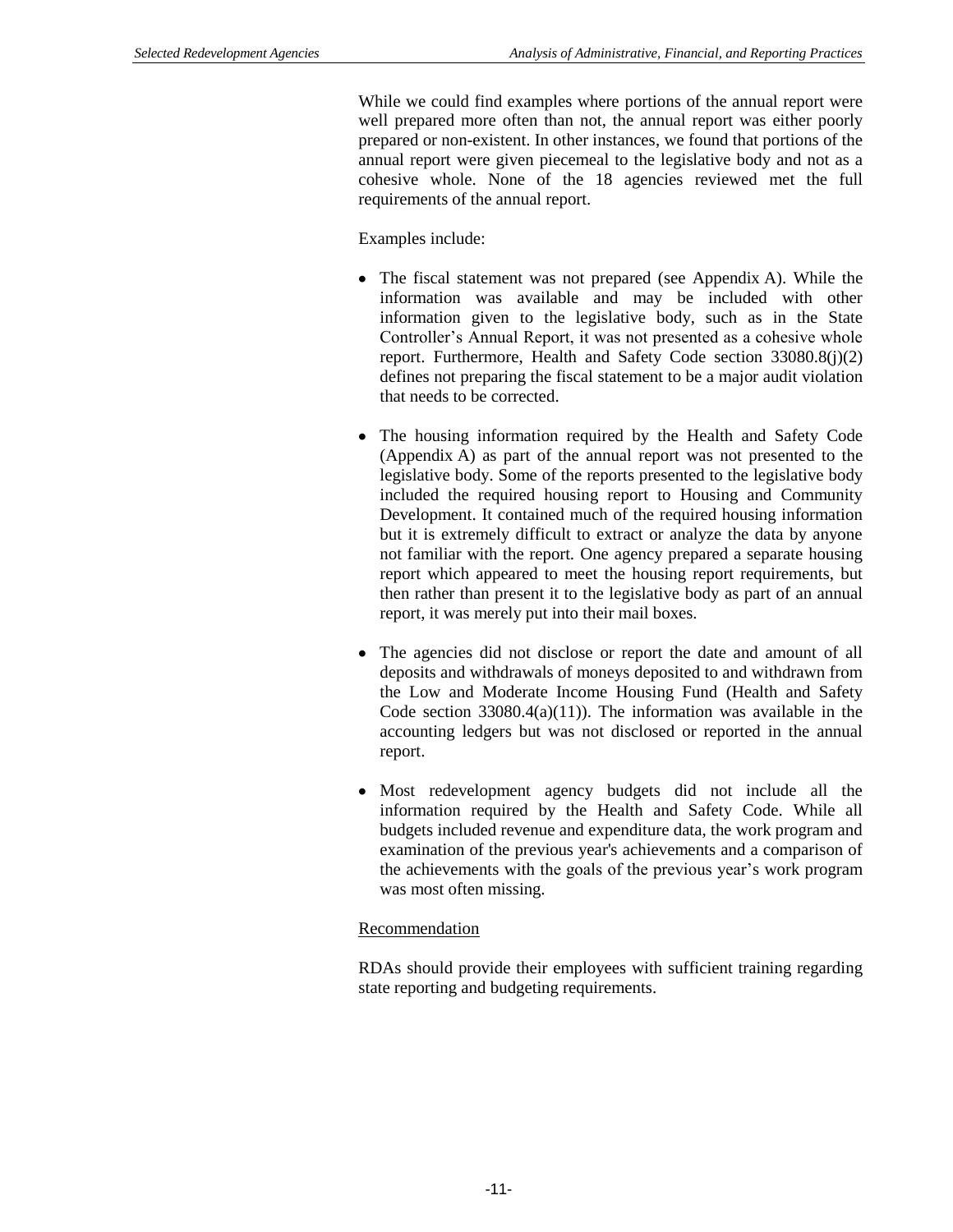#### **FINDING 6—**

*Independent audits failed to identify major audit violations and did not include all required information.*

Health and Safety Code section 33080.1 requires RDAs to submit an independent audit report of its activities to its legislative body.

. . . The audit report shall meet, at a minimum, the audit guidelines prescribed by the Controller's office pursuant to Section 33080.3 and also include a report on the agency's compliance with laws, regulations, and administrative requirements governing activities of the agency, and a calculation of the excess surplus in the Low and Moderate Income Housing Fund as defined in subdivision (g) of Section 33334.12.

Our review of the independent audit reports disclosed that only two audit reports included the required excess surplus calculation.

As noted above, the audit is also required to include a report on the agency's compliance with laws, regulations, and administrative requirements. Our review of all 18 agencies' independent audit reports noted that the auditors did not disclose non-compliance with laws, regulations, and administrative requirements when it existed. In some reports where the auditor disclosed instances of non-compliance, not all instances were disclosed.

For example, based upon our review of agency reports, as discussed in Finding 5, we found that the RDAs did not prepare a fiscal statement. Health and Safety Code section 33080.8(j)(2) defines this as a major audit violation which must be corrected. The independent audit report on compliance did not disclose this major audit violation. We also noted that some RDAs did not have a current five-year implementation plan as required by the Health and Safety Code. This, again, is a major audit violation as defined in Health and Safety Code section 33080.8 (j)(9) that the independent audit report did not disclose.

### Recommendation

The RDAs are required to comply with existing laws and reporting requirements. Accordingly, the RDAs must ensure compliance with the Guidelines for Compliance Audits for California Redevelopment Agencies. Additionally, the RDAs should monitor their independent CPAs to ensure that compliance issues are disclosed in their audit reports.

The State Controller's Office is currently working with representatives from the California Redevelopment Association and the California Society of CPAs to revise and update the current guidelines. Additionally, quality control reviews should be performed to ensure compliance.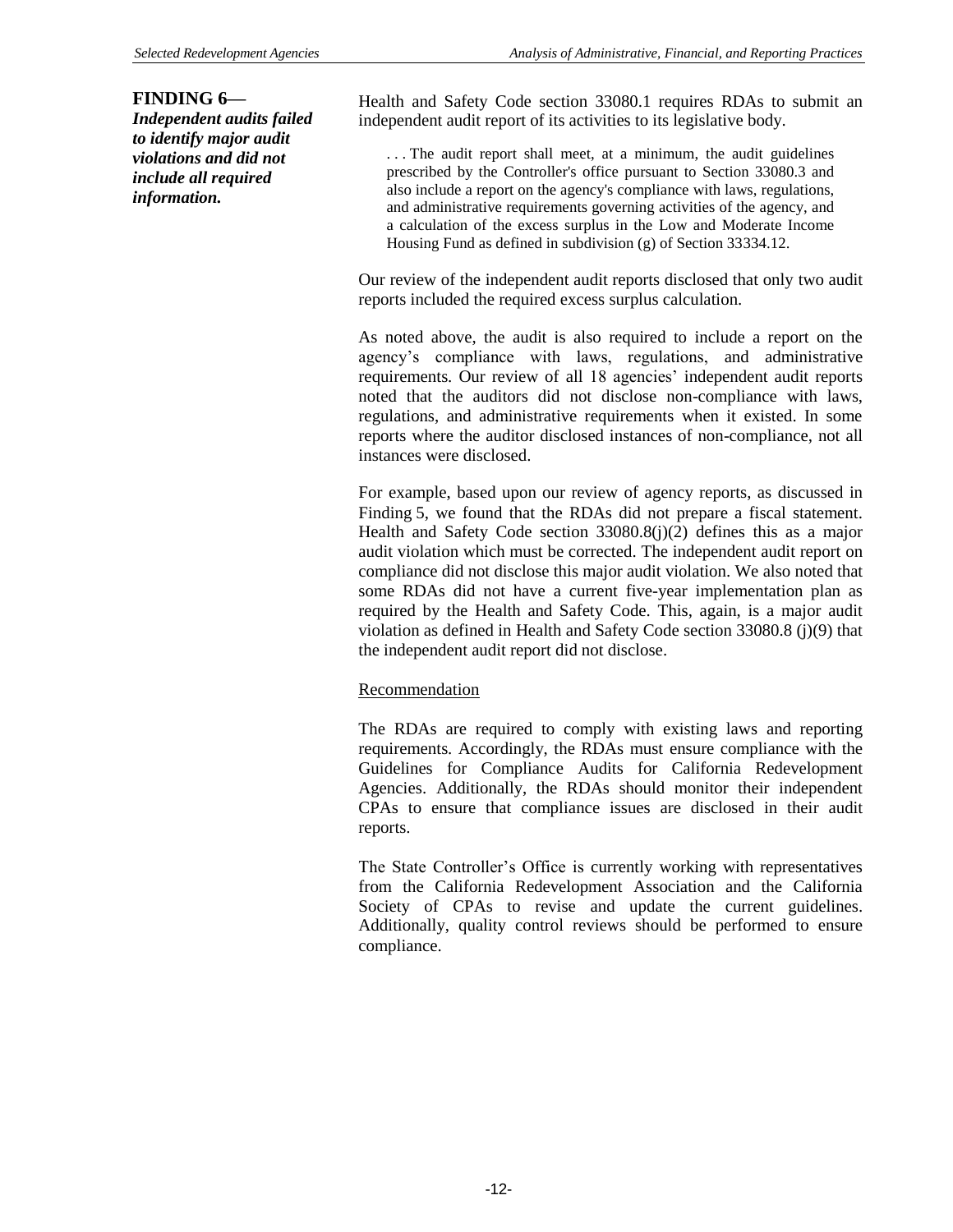#### **FINDING 7—**

*The City of Calexico has failed to repay the RDA for principal and interest for a loan.*

On December 22, 1993, the Community Redevelopment Agency of the City of Calexico (RDA) loaned \$1,750,000 to the City of Calexico. The loan was to be repaid in seven installments commencing on June 30, 1995. Simple interest was to accrue at the rate of 6% per annum from the date the funds were disbursed. Repayment of the loan was to be made from Public Facilities Impact Fees. If the fees were insufficient to make the required payments for successive years, the term of the loan was automatically extended for additional year(s) until the entire amount owed was paid.

The city did not make the June 30, 1995 payment and then paid the June 30, 1995 payment in June 1996. Based upon information made available to us, no further payment was made until 2001 when a \$75,000 principal payment was made. In addition, no other documented payments were made until 2009 which totaled \$956,524.

On May 11, 2004, the RDA board voted to reduce the interest rate on the loan from 6% to 1.42% per annum—presumably the Local Agency Investment Fund return rate.

The amortization schedule presented to us purports to show that the loan was paid in total in 2009. However, the payment documentation presented to us indicates there is a unpaid principal and accumulated simple interest balance of \$1,102,726 due the RDA.

### Recommendation

The city should pay the principal and interest on the outstanding loan to the RDA.

# **FINDING 8—**

*Under current legal standards, virtually any condition could be construed to be blight.*

This finding was presented as Observation 2 in the draft report. Based on Palm Desert RDA's response, we have recategorized it as a finding. The basis for the recategorization is in the response section of this report.

Under Health and Safety Code sections 33030(b) and 33031, the RDAs have considerable discretion in determining what constitutes a blight condition. Among the 18 RDAs reviewed, there was no consensus regarding the definition of "blight" as what appears as blight to one may not be so to another. For example, the City of Coronado's project area includes all privately owned property within the city's limits which includes oceanfront properties among multi-million dollar homes. On the other hand, the Community Redevelopment Agency of the City of Los Angeles has project areas located in south Los Angeles which is rife with vacant and abandoned buildings, high crime rates, and significant unemployment. It appears that the RDAs have interpreted these Health and Safety Code sections to give them considerable discretion in determining what constitutes "blight."

The following provides an example how blight is being identified and addressed at the Palm Desert Redevelopment Agency:

The City of Palm Desert established the Palm Desert Redevelopment Agency in 1974. The agency's first project area was adopted in July 1975. Since then the agency has adopted three additional project areas.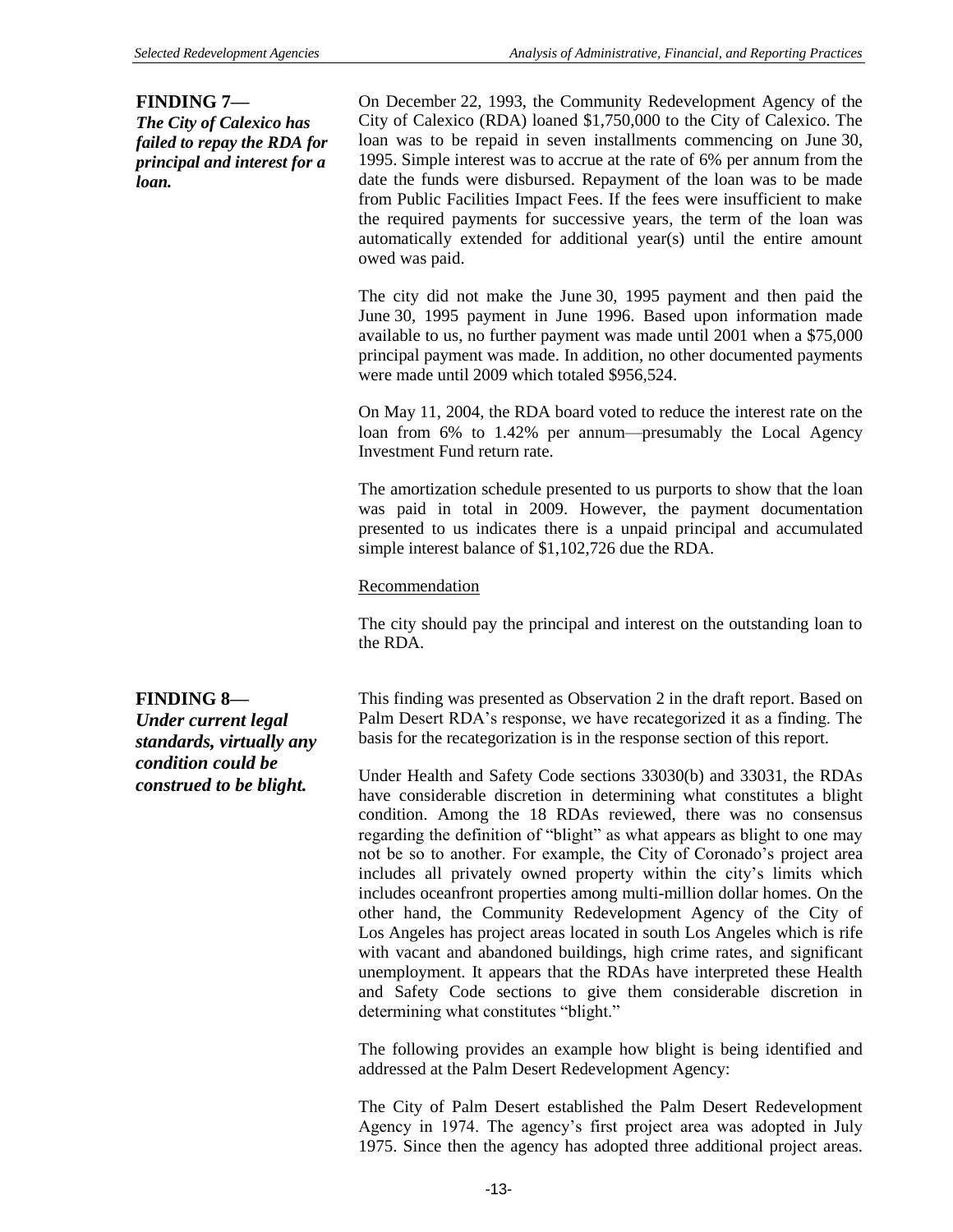The four adopted redevelopment project areas encompass an estimated 11,964 acres or more than 50% of the city's incorporated territory. Redevelopment began as a way for the community to pay for costly flood control channels to protect Palm Desert residents from floods that destroyed neighborhoods and hindered future development. Since then the agency has accomplished numerous redevelopment, development, and infrastructure projects that have undoubtedly made the city a hub for commerce and development in the Coachella Valley.

With a city population of approximately 52,000 residents, the Palm Desert RDA receives the tenth highest amount of tax increment in the state according to the Legislative Analyst's Office, or approximately \$89 million in FY 2009-10. As of June 30, 2010, the agency had a fund balance of \$242 million, or \$4,666 for every city resident.

According to its five-year implementation plan for FY 2009-10 through FY 2013-14, the Palm Desert RDA allocated a total of \$16.7 million on projects related to the Desert Willow Golf Resort, a premier public golf resort that was voted 4½ stars, "Best Places to Play," by Golf Digest Magazine; the Los Angeles Times' "Southern California Top Ten Places to Play"; and a Palm Springs Life magazine's "Best Public Course." Projects range from the renovating of the golf greens to building a hotel at the golf resort. The following is the description in the five-year implementation plan for the \$909,462 allocated to the renovation project:

The Project will provide for renovation of all 18 greens, reshape greenside bunkers and fairway bunkers, install new bunker drainage improvements, bunker liners, new sand, and restoration of all lake edges.

In the five-year implementation plan, "public improvement" was cited as the blighting condition that was being addressed. This appears to be inconsistent with the intent of the Health and Safety Code in addressing the elimination of blight.

In response to our draft report, the RDA asserted that the definition of "redevelopment" in the Community Redevelopment Law specifically includes the provision of recreational facilities (Health and Safety Code section 33020). However, in order to incur expenditures under Health and Safety Code section 33020, the area must be blighted. The fact that the RDA continues to insist that a  $4\frac{1}{2}$  star golf course to be blighted further illustrates our point that virtually any condition could be construed to be blighted. Moreover, the renovation of all 18 greens, reshaping of greenside bunkers and fairway bunkers, new bunker drainage improvements, bunker liners, new sand, and restoration of all lake edges to maintain the publicly owned golf course is in violation of Health and Safety Code section 33445(a)(3) which prohibits RDAs from paying normal maintenance or other improvement of publicly owned facilities.

### Recommendation

Palm Desert RDA should seek reimbursement for funds spent on ineligible maintenance activities for the Desert Willow Golf Resort.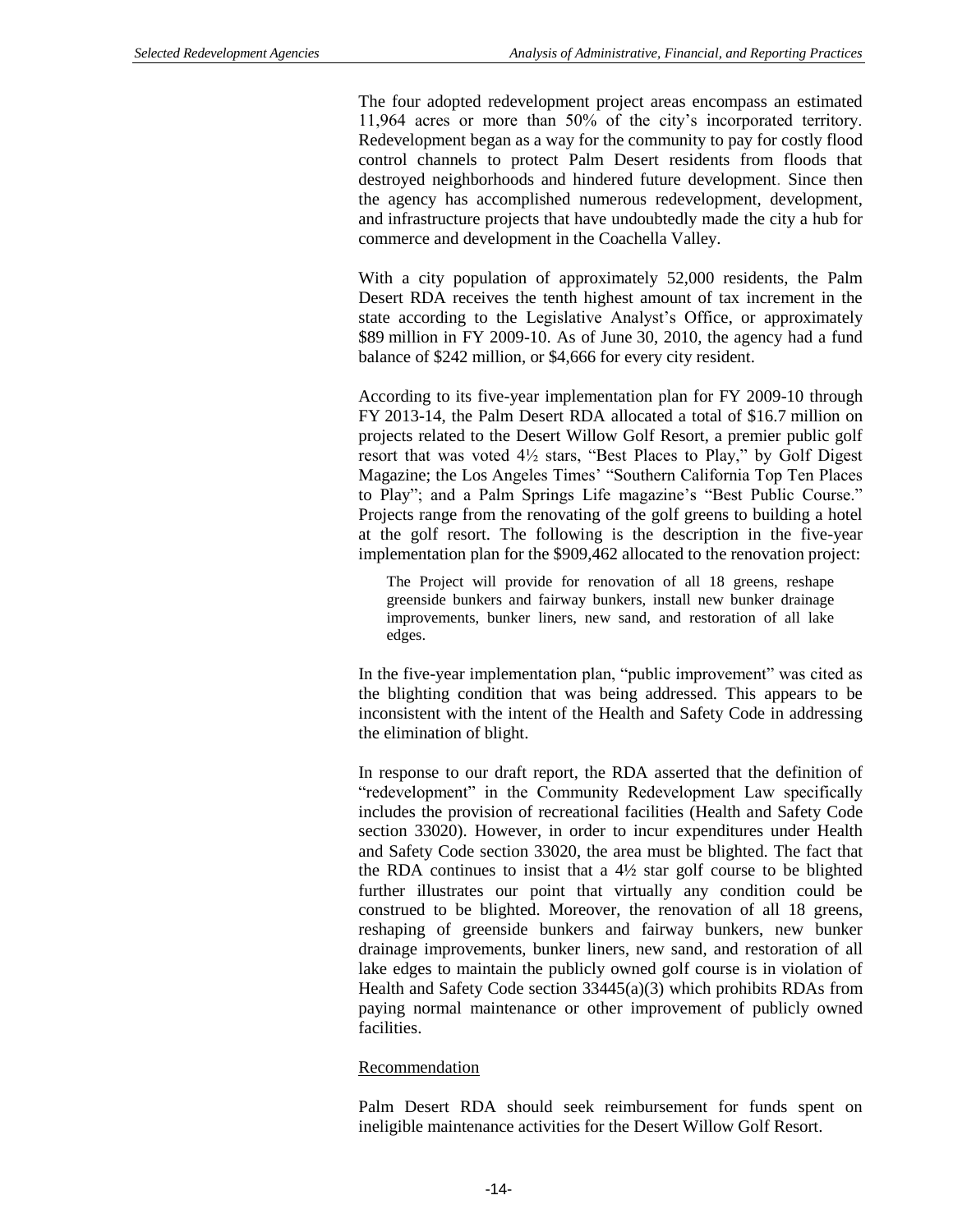# **Observations**

During the course of our review, we noted issues relating to the redevelopment agencies' administrative, financial, and reporting practices that merit consideration, and may be useful to State policy makers. Therefore, we are presenting these issues as observations for consideration.

# **OBSERVATION 1—**

*The RDAs are not required to have a consistent methodology to capture accurate and reliable data regarding the number of jobs created or retained as a result of redevelopment activities. (Schedule 5)*

A study commissioned by the California Redevelopment Association concluded that redevelopment projects and activities attributed to Redevelopment Agencies (RDAs) were responsible for supporting the employment of 303,946 individuals. The Legislative Analyst's Office questioned the validity of the study sample, the study methodology, and the objectivity of the CRA study, as it was not validated by an independent source.

As a part of our review, we attempted to gather and analyze employment data from the sample of 18 RDAs to determine the reasonableness of the conclusions generated by the California Redevelopment Association study. Based on analysis of data gathered, we have concluded that it is not possible to make a meaningful comparison between the California Redevelopment Association study numbers and the RDA numbers due to differences in methodology used and other variables that affect comparability. For example, using the formula of the California Redevelopment Association study group, the Andersen RDA calculated a total of 176 jobs created as a result of redevelopment projects over a five-year period from FY 2005-06 through FY 2009-10. The figure reportedly included jobs created directly and indirectly through suppliers during construction, a multiplier effect throughout the economy, and generally-improved economic conditions. Using city information about payroll during construction and by the resulting new businesses, the RDA calculated a total of 51.5 in "direct full-time equivalent jobs" created during construction and 11 new jobs that resulted from the projects over the same five-year period. It should be noted that the 51.5 construction jobs were temporary in nature and there was no indication as to how long the projects lasted. We have no means to reconcile the significant difference between the two calculations.

In addition, we identified the following factors that precluded meaningful comparison between the RDAs' numbers and the California Redevelopment Association study numbers in jobs created:

Of the 18 RDAs in our sample, 8 did not maintain data to show the number of jobs created from redevelopment activities. In response to our inquiry, two RDAs provided estimated job numbers that are not easily or reasonably verifiable.

For example, a City of Parlier official stated that the city did not know how many jobs had been generated by the RDA "because almost the entire City is under the RDA, so almost any job from businesses in the City are generated by RDA." After the issuance of the draft review report, the city provided a listing of 1,193 jobs that had been created over the last ten years including one at the taxi company, five each at ten different apartment complexes as well as approximately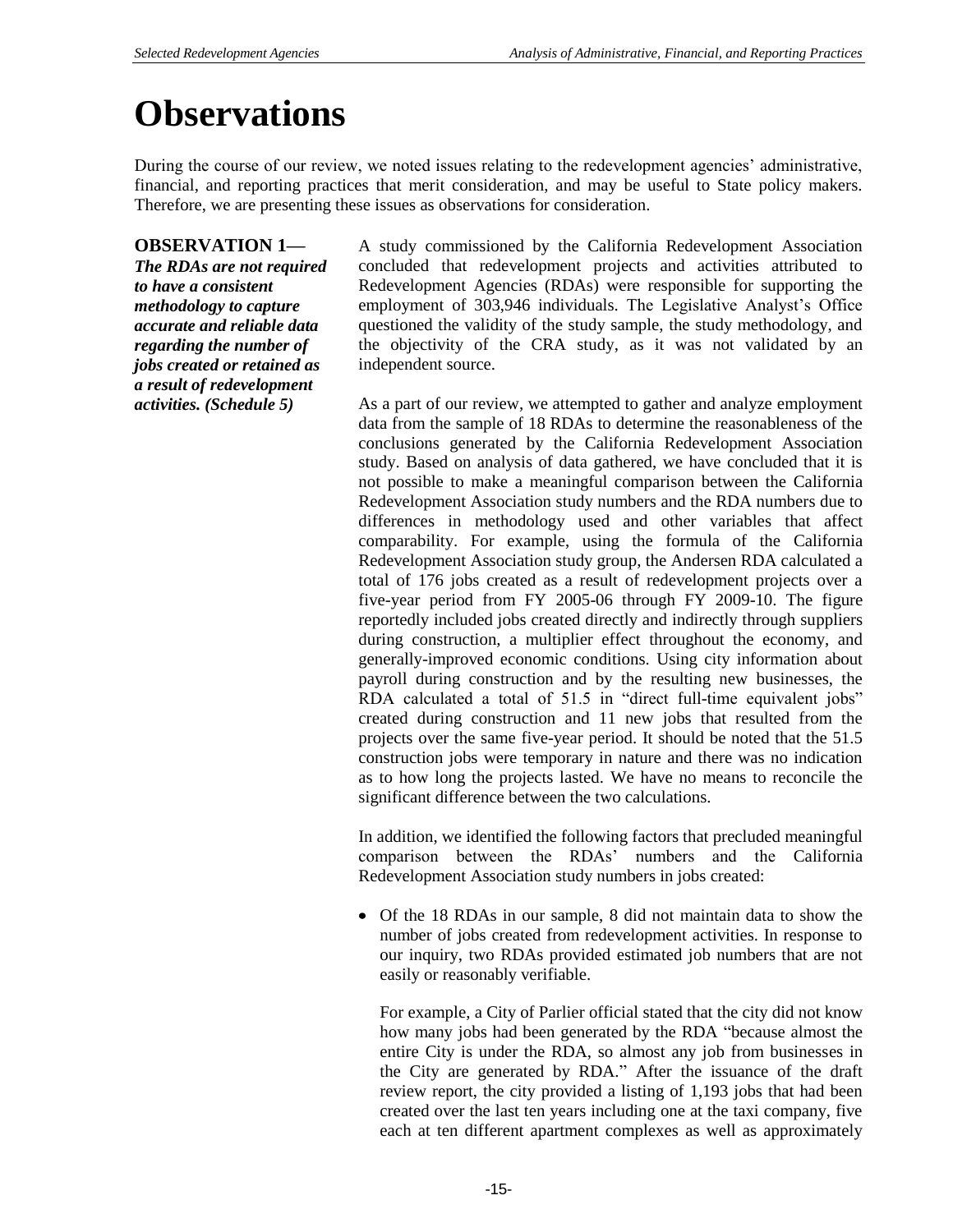418 full-time and seasonal jobs at the industrial park. The city did not provide a methodology explaining how it determined the number of jobs created.

- For four of the ten RDAs that provided data, it is unclear as to what methodology was used to calculate job creation. For example, the Community Redevelopment Agency of the City of Calexico provide a memo dated February 15, 2011, from the Executive Director to the Board indicating that 2,697 jobs had been created from 2004 through 2009 without providing any explanation as to how the number was determined.
- Each of the six remaining RDAs employed a different methodology in calculating job creation numbers. For example, the City of Citrus Heights' Redevelopment Agency surveyed new businesses while the Redevelopment Agency of the City of Fresno uses a calculator based on the Bureau of Labor's statistics methodology. The Redevelopment Agency of the County of Riverside used projections provided by the project developer as the basis for its numbers.
- There appears to be a significant variation as to what constitutes a job creation as some RDAs made no distinction between full-time, parttime, or temporary jobs. For example, The Redevelopment Agency of the City of Fresno recognized the temporary nature of construction jobs and converted them into full-time equivalent jobs. Meanwhile, the City of Desert Hot Springs' RDA identified 1,183 jobs created for fiscal years 2008-09 and 2009-10 through employment records and construction permits issued. The RDA counted every job in the project as a job created without taking into consideration the temporary nature of construction jobs. Conceivably, a construction worker who worked on multiple jobs could be counted as multiple jobs created during the year.

Under current state laws, the RDAs are not required to track the number of jobs created. However, such information is requested by the SCO for inclusion in the Community Redevelopment Agencies Annual Report. Moreover, given the magnitude of public funds spent on redevelopment activities, such data should be one of critical performance measures.

Schedule 5 provides data provided by the 18 RDAs in the sample on jobs created by the RDA. Also, the schedule provides information on the RDAs' method of calculating the number of jobs created as well as the time period in which they were created.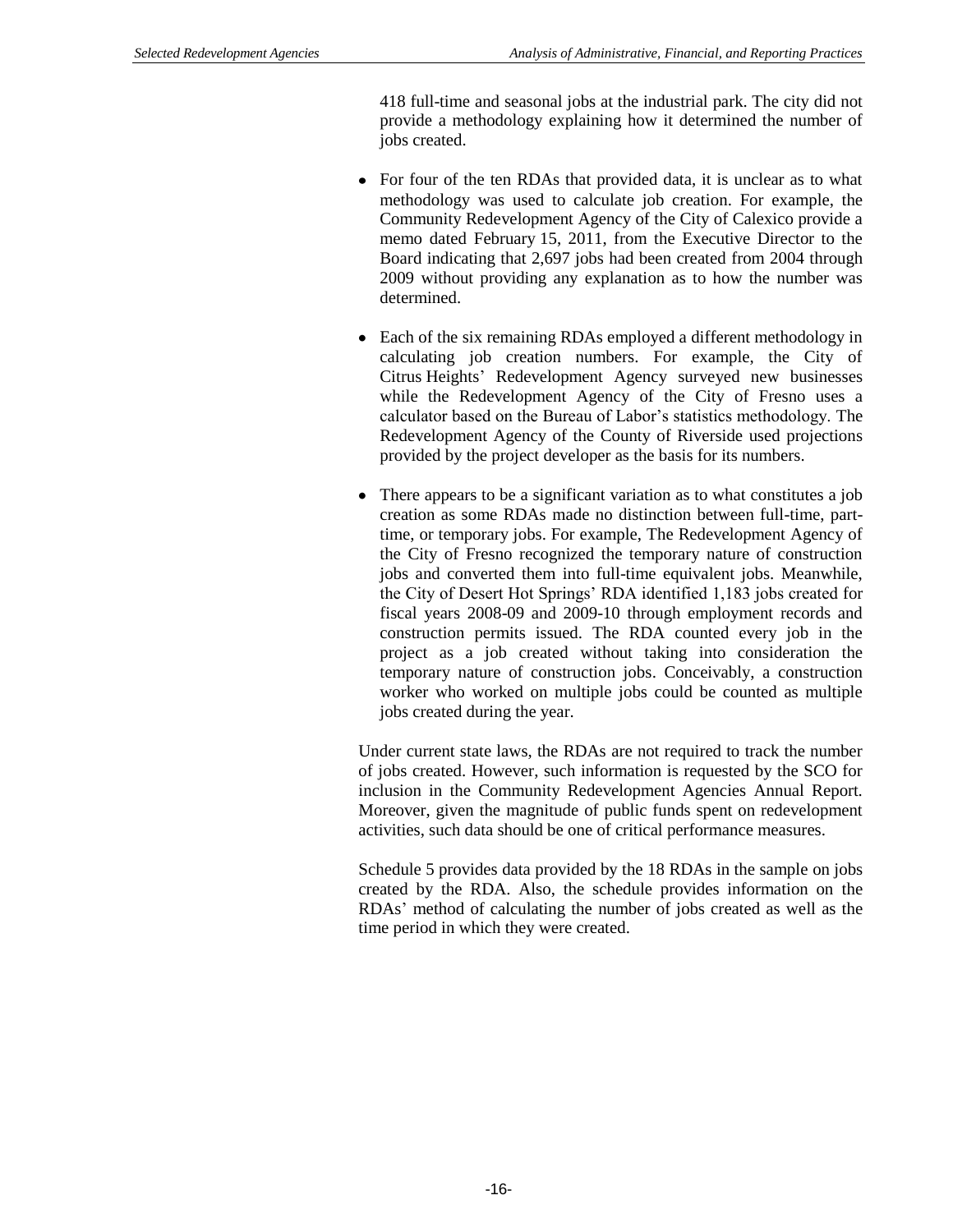# **OBSERVATION 2—**

*Significant variations exist among RDAs for how indebtedness is determined. (Schedule 6)*

An RDA must show that it has debt in excess of its available revenues in order to be eligible to receive tax increment revenues. Annually, each RDA is to submit to the State Controller's Office and the County Auditor/Controller's Office a Statement of Indebtedness (SOI) to show the amount of current and future redevelopment project debts. In the SOI, the RDA is to include actual debts such as bond debts, related interests, and notes payable. In addition, by statute (Health and Safety Code section 33675), and the instructions provided by the State Controller's Office for the preparation of the SOI, the RDAs should include in the SOI its current and future obligation to make pass-through payments to affected taxing agencies under the assumption that it will continue to operate as a going concern entity.

We also found that agency practices vary when preparing the SOI. Some agencies only include bonded debt and interest payments and only current year pass-through and low- and moderate-income housing obligations. Other agencies also included the SERAF obligation, total estimated pass-through obligations for the life of the project, total estimated 20% low- and moderate-income housing obligations, disposition and development agreement obligations, reimbursement obligations, notes payable, advances payable, and any other debt for which the agency is responsible.

Schedule 6 provides the amount of indebtedness reported in the SOI of the 18 RDAs in our sample. The 18 RDAs collectively reported more than \$12 billion in future debts against a total of \$2.37 billion in reserved and unreserved fund balances. However, if all of the RDAs were terminated immediately, the total debt amount would be reduced by the estimated future obligations for which the RDAs would no longer be liable. For FY 2008-09, the latest year for which information is available from the State Controller's *Community Redevelopment Agencies Annual Report,* Low/Moderate Income Housing Fund debt from the SOI is \$16,960,797,534, virtually all of which is future LMIHF obligations. Other Indebtedness is \$20,690,503,278, virtually all of which is future pass-through obligations.

# **OBSERVATION 3—**

*Significant differences exist among RDAs for accounting for planning and general administrative costs. (Schedule 7)*

The percentage of Low and Moderate Income Housing Funds used for planning and general administrative costs in any given year may not be a valid indication of the RDA's spending practice because of the flow and timing of project expenditures.

Schedule 7 provides the percentage of each RDA's planning and general administrative costs in its Low and Moderate Income Housing Fund (LMIHF) for FY 2009-10. The schedule contains two calculations; one is the percentage of administrative costs in relationship to the total amount allocated to LMIHF for the year and the other one is the percentage of administrative costs in relationship to LMIHF expenditures for the year. The schedule shows significant variation among the 18 RDAs in both categories:

Percentage based on amount allocated to LMIHF—the percentage ranged from 0% at Parlier Redevelopment Agency to 87.51% at the Community Redevelopment Agency of the City of Calexico.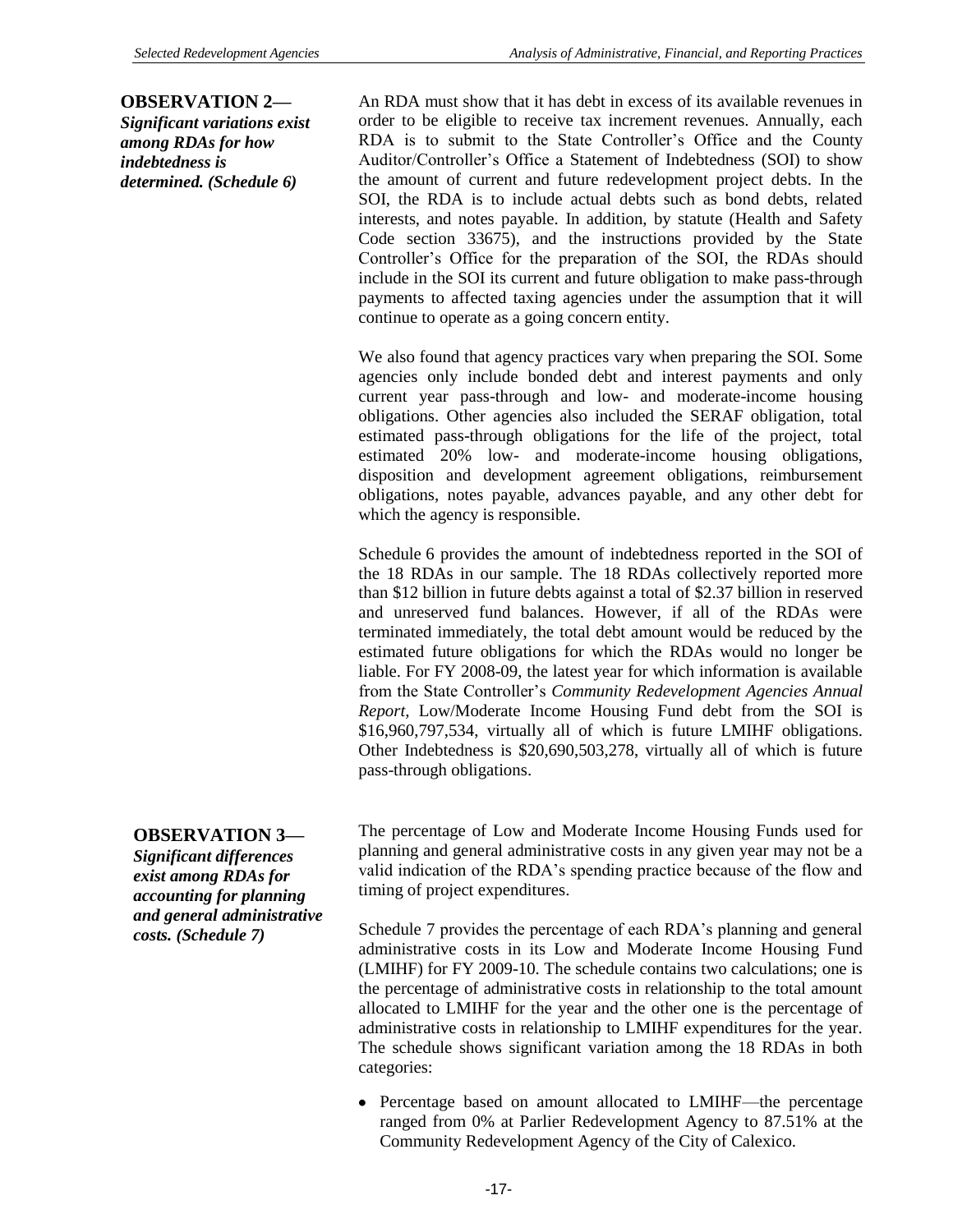Percentage based on LMIHF expenditures—the percentage ranged from 0% at Parlier Redevelopment Agency to 82.20% at Richmond Redevelopment Agency.

The primary cause of the variation is the timing difference between when the funds were deposited into LMIHF and how and when the funds were actually spent. Some projects may take years of planning before the housing projects are underway. Thus, the administrative cost percentages in earlier years would be artificially high until the project began. In the case of the Community Redevelopment Agency of the City of Calexico, the administrative percentage was exceedingly high in FY 2009-10 because the RDA's expenditures of \$4,328,953 were 408% of its LMIHF allocation of \$1,060,750 for the year.

For the City of Richmond, the 82.20% appears to be an aberration. For the two previous years, the total LMIHF expenditures were \$4,668,430 and \$7,825,372. Using the current administrative costs as a base, the respective percentages would be 31.07% and 18.53%.

Therefore, a review of administrative cost percentage on a project-byproject basis would provide a more meaningful analysis than the annual percentages.

**OBSERVATION 4—** *Compensation of RDA officials appears to be in line with other local government officials. (Schedule 4)*

Of the 18 agencies reviewed, there was significant disparity in compensation levels and the manner in which salaries and benefits were allocated. Several agencies reviewed allocated a percentage of general government personnel costs to the RDA. A list of the RDAs reviewed and the compensation for the most highly-paid personnel is included on Schedule 4.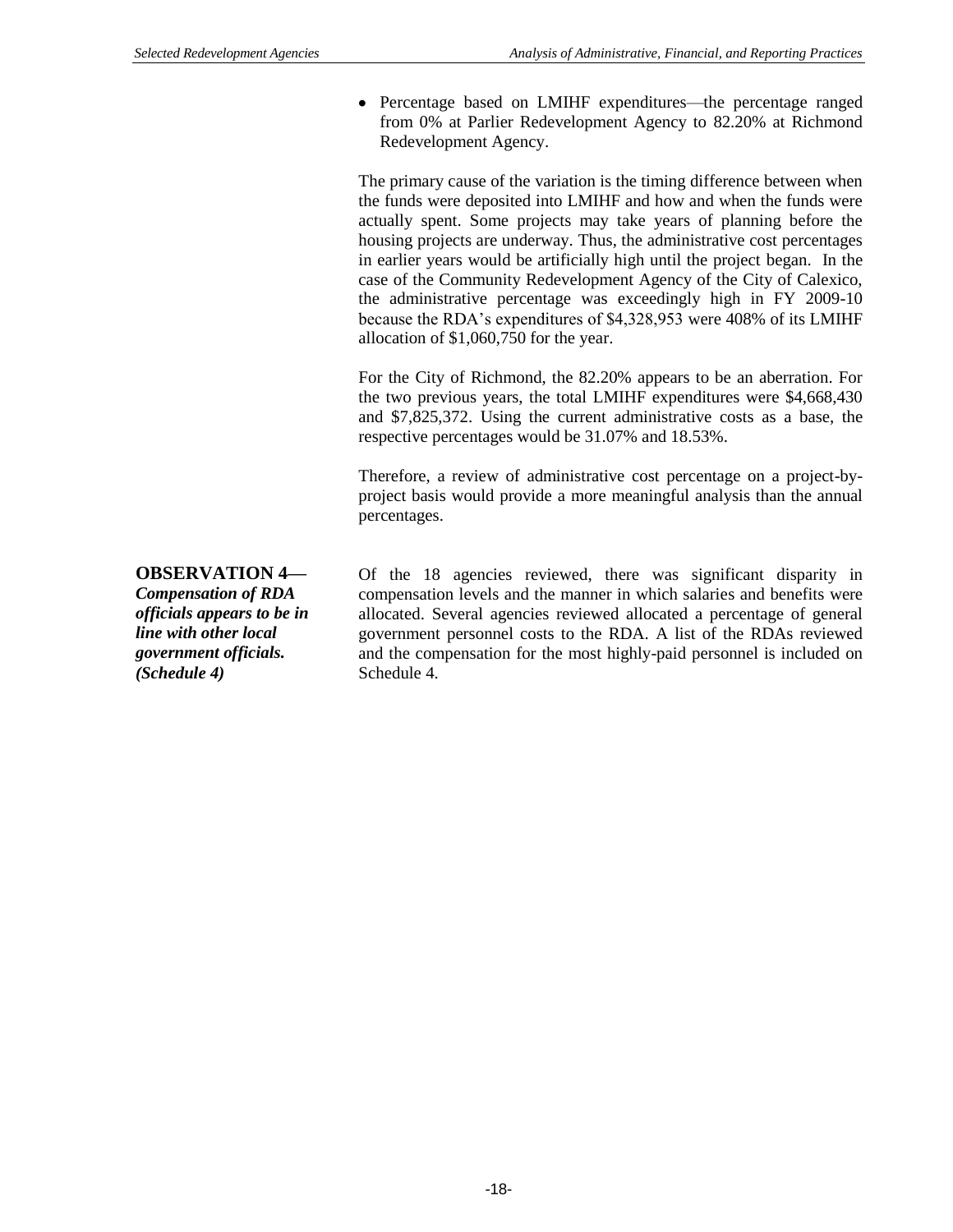# **Schedule 1— Redevelopment Agency General Information July 1, 2009, through June 30, 2010**

|                                                              |                            |            |             | Number of    |                                    |                           |                            |
|--------------------------------------------------------------|----------------------------|------------|-------------|--------------|------------------------------------|---------------------------|----------------------------|
|                                                              |                            |            | Inception   |              | Project Areas   2009-10 Annual Tax | <b>Total</b>              | <b>Fund Balance at</b>     |
| <b>Redevelopment Agency Name</b>                             | <b>City or County</b>      | Population | Date of RDA | Reviewed     | <b>Increment Received</b>          | Expenditures <sup>1</sup> | June 30, 2010 <sup>2</sup> |
|                                                              |                            |            |             |              |                                    |                           |                            |
| Anderson Redevelopment Agency                                | City of Anderson           | 10,826     | 1995        | 1            | \$<br>1,100,189                    | \$.<br>1,727,850          | \$ ا<br>3,315,042          |
| City of Desert Hot Springs Redevelopment Agency              | City of Desert Hot Springs | 26,811     | 1982        | 2            | 5,231,174                          | 15,019,544                | 26,648,075                 |
| City of Palm Desert Redevelopment Agency                     | City of Palm Desert        | 52,067     | 1975        | 4            | 89,106,443                         | 80,021,798                | 242,324,155                |
| Community Development Agency of the City of Coronado         | City of Coronado           | 23,916     | 1985        | $\mathbf{1}$ | 15,789,190                         | 12,607,284                | 20,481,122                 |
| Community Redevelopment Agency of the City of Calexico       | City of Calexico           | 45,365     | 1952        | 1            | 5,303,749                          | 4,805,349                 | 16,693,824                 |
| Community Redevelopment Agency of the City of Citrus Heights | City of Citrus Heights     | 88,115     | 1997        | 1            | 4,259,087                          | 3,034,301                 | 14,404,470                 |
| Community Redevelopment Agency of the City of Los Angeles    | City of Los Angeles        | 4,094,764  | 1948        | 34           | 272,015,911                        | 160,671,000               | 593,175,000                |
| Hercules Redevelopment Agency                                | City of Hercules           | 24,693     | 1982        | 3            | 10,405,553                         | 44,370,352                | 28,407,363                 |
| Parlier Redevelopment Agency                                 | City of Parlier            | 13,658     | 1978        | 1            | 1,542,703                          | 1,600,094                 | 7,280,344                  |
| Pasadena Community Development Commission                    | City of Pasadena           | 151,576    | 1959        | 8            | 28,582,529                         | 8,841,863                 | 55,167,669                 |
| Placentia Redevelopment Agency                               | City of Placientia         | 52,305     | 1982        | 1            | 2,373,459                          | 1,755,330                 | 2,175,478                  |
| Redevelopment Agency for the County of Riverside             | County of Riverside        | 2,139,535  | 1984        | 5            | 99,329,906                         | 168,494,874               | 477,814,815                |
| Redevelopment Agency of the City of Fremont                  | City of Fremont            | 218,128    | 1976        | 4            | 37,310,760                         | 45,420,913                | 73,280,846                 |
| Redevelopment Agency of the City of Fresno                   | City of Fresno             | 502,303    | 1956        | 19           | 22,064,725                         | 24,096,856                | 60,561,728                 |
| Redevelopment Agency of the City of Pittsburg                | City of Pittsburg          | 64,967     | 1958        | 5            | 34,813,259                         | 40,903,162                | 112,363,559                |
| Redevelopment Agency of the City of San Jose                 | City of San Jose           | 1,023,083  | 1956        | 21           | 202,409,336                        | 190, 106, 164             | 189,498,931                |
| Redevelopment Agency of the County of Sacramento             | County of Sacramento       | 1,445,327  | 1974        | 5            | 13,119,119                         | 11,238,650                | 72,001,814                 |
| Richmond Redevelopment Agency                                | City of Richmond           | 105,630    | 1949        | 10           | 18,559,284                         | 13,406,063                | 55,400,688                 |
| <b>Total</b>                                                 |                            |            |             |              | 863,316,376                        | 828, 121, 447             | \$2,050,994,923            |

Source: Department of Finance E-4 Schedules (dated 1/1/10)

City Comprehensive Annual Financial Report and Expenditure Ledgers

 $^{1}$  Excludes debt expenditures (principal, interest, issuance costs) and ERAF/SERAF payments.

 $2$  The Fund Balance total includes available and unavailable amounts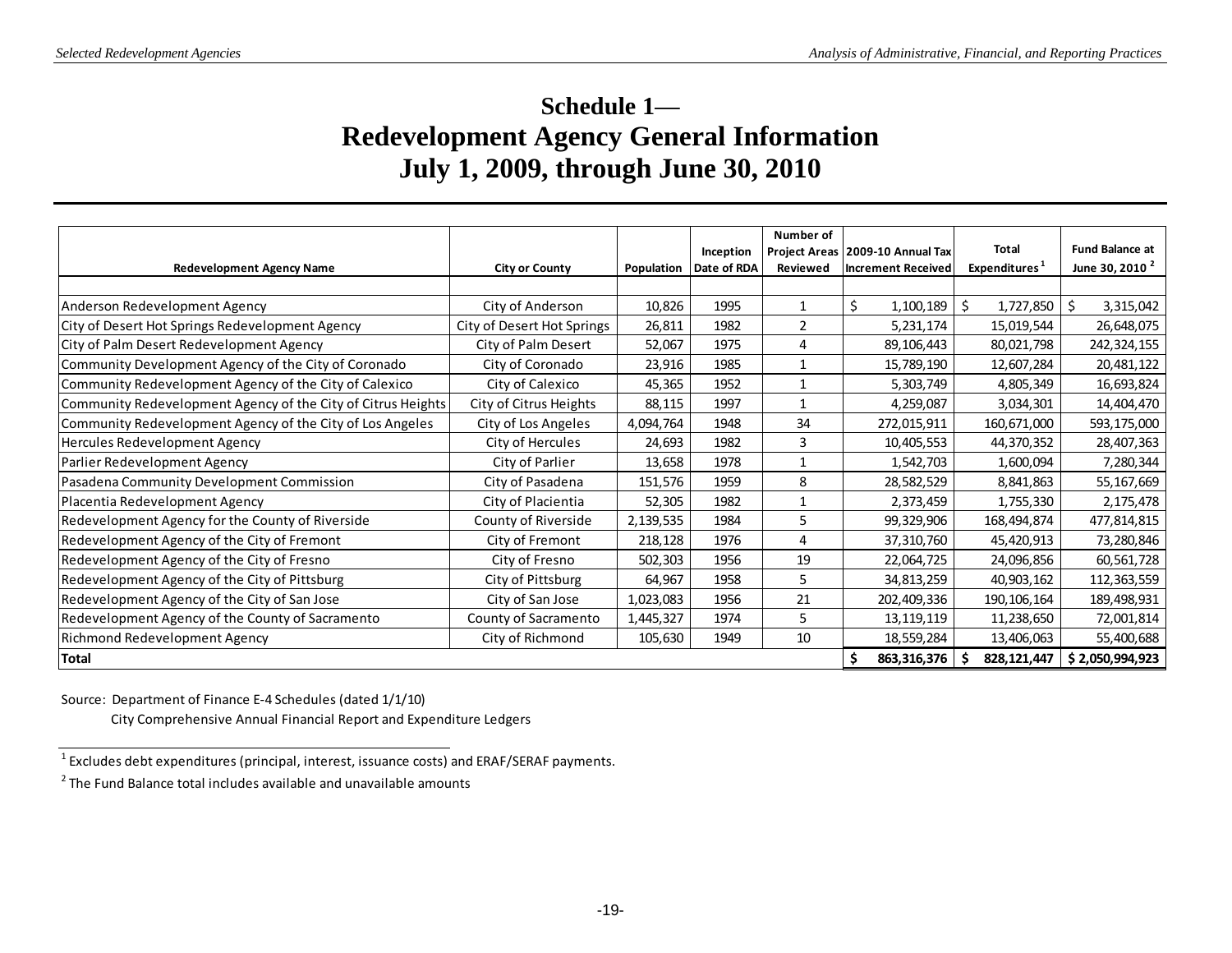# **Schedule 2— Redevelopment Agency Supplemental Educational Revenue Augmentation Fund (SERAF) Calculation and Payments July 1, 2009 through June 30, 2010**

|                                                              |                         |                      | \$850,000,000 on<br>\$850,000,000 on<br>Net Tax Increment Net Tax Increment |                       |                        |                        |                    |
|--------------------------------------------------------------|-------------------------|----------------------|-----------------------------------------------------------------------------|-----------------------|------------------------|------------------------|--------------------|
|                                                              | 2006-07 Tax             |                      | <b>Based on Net</b>                                                         | <b>Based on Gross</b> |                        |                        |                    |
|                                                              | <b>Increment Net of</b> | 2006-07 Gross        | Factor                                                                      | <b>Factor</b>         | <b>Total Amount of</b> | <b>Amount of SERAF</b> | <b>Total SERAF</b> |
| <b>Redevelopment Agency Name</b>                             | Pass-Throughs           | <b>Tax Increment</b> | (0.2261168310)                                                              | (0.1793855082)        | <b>SERAF Due</b>       | Paid                   | Outstanding        |
| Anderson Redevelopment Agency                                | 534,724<br>\$           | - \$<br>668,405 \$   | $120,910$ \ \$                                                              | 119,902               | \$                     | 240,812                | S                  |
| City of Desert Hot Springs Redevelopment Agency              | 7,965,088               | 9,152,805            | 1,801,040                                                                   | 1,641,881             | 3,442,921              | 3,442,921              |                    |
| City of Palm Desert Redevelopment Agency                     | 47,148,261              | 82,867,337           | 10,661,015                                                                  | 14,865,199            | 25,526,215             | 25,526,215             |                    |
| Community Development Agency of the City of Coronado         | 12,550,252              | 12,550,252           | 2,837,823                                                                   | 2,251,333             | 5,089,157              | 5,089,157              |                    |
| Community Redevelopment Agency of the City of Calexico       | 3,738,778               | 4,673,476            | 845,401                                                                     | 838,354               | 1,683,755              | 1,683,755              |                    |
| Community Redevelopment Agency of the City of Citrus Heights | 1,675,039               | 2,099,283            | 378,755                                                                     | 376,581               | 755,335                | 755,335                |                    |
| Community Redevelopment Agency of the City of Los Angeles    | 161,298,000             | 191,926,000          | 36,472,193                                                                  | 34,428,743            | 70,900,936             | 70,900,936             |                    |
| Redevelopment Agency of the City of Fresno                   | 15,870,115              | 17,547,137           | 3,588,500                                                                   | 3,147,702             | 6,736,202              | 6,736,202              |                    |
| Hercules Redevelopment Agency                                | 11,443,293              | 13,409,461           | 2,587,521                                                                   | 2,405,463             | 4,992,984              |                        | 4,992,984          |
| Parlier Redevelopment Agency                                 | 1,354,132               | 1,385,895            | 306,192                                                                     | 248,609               | 554,802                | 300,000                | 254,802            |
| Pasadena Community Development Commission                    | 26,767,093              | 26,767,093           | 6,052,490                                                                   | 4,801,629             | 10,854,119             | 10,854,119             |                    |
| Placentia Redevelopment Agency                               | 1,960,929               | 2,227,251            | 443,399                                                                     | 399,537               | 842,936                | 25,000                 | 817,936            |
| Redevelopment Agency for the County of Riverside             | 60,240,321              | 79,003,973           | 13,621,350                                                                  | 14,172,168            | 27,793,518             | 27,793,518             |                    |
| Redevelopment Agency of the City of Fremont                  | 23,144,511              | 31,694,882           | 5,233,363                                                                   | 5,685,603             | 10,918,966             | 10,918,966             |                    |
| Redevelopment Agency of the City of Pittsburg                | 39,451,382              | 47,087,969           | 8,920,621                                                                   | 8,446,899             | 17,367,521             |                        | 17,367,521         |
| Redevelopment Agency of the City of San Jose                 | 146,913,531             | 161,818,577          | 33,219,622                                                                  | 29,027,908            | 62,247,530             | 62,247,530             |                    |
| Redevelopment Agency of the County of Sacramento             | 6,186,616               | 7,573,129            | 1,398,898                                                                   | 1,358,510             | 2,757,408              | 2,757,408              |                    |
| Richmond Redevelopment Agency                                | 24,953,804              | 24,953,804           | 5,642,475                                                                   | 4,476,351             | 10,118,826             |                        | 10,118,826         |
| <b>Total</b>                                                 | 593,195,869             | \$717,406,729        | -\$<br>134,131,570                                                          | 128,692,371           | \$262,823,941          | -\$<br>229, 271, 873   | 33,552,069<br>S    |

Source: Department of Finance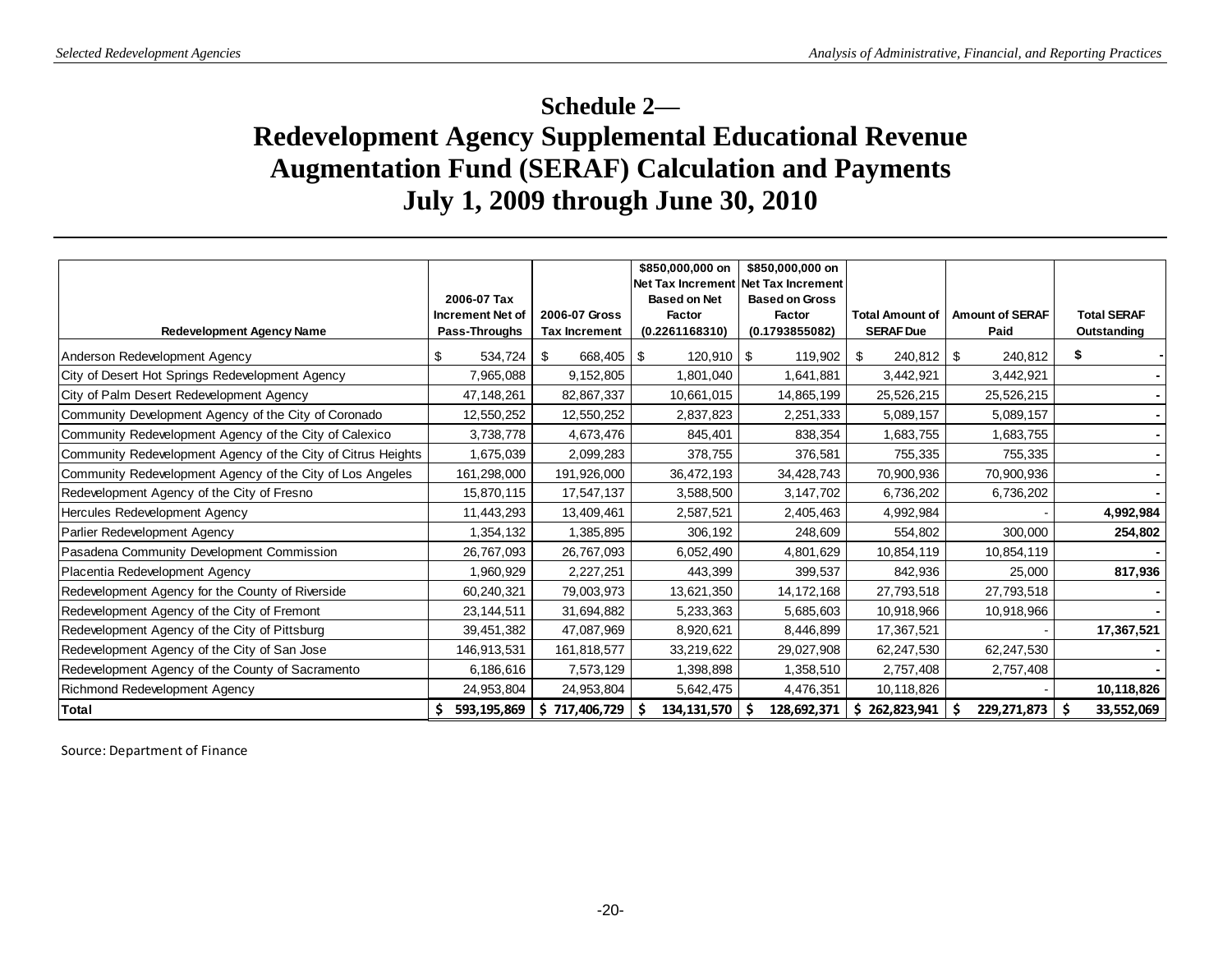# **Schedule 3— Redevelopment Agency Reporting Issues July 1, 2009, through June 30, 2010**

| <b>Redevelopment Agency Name</b>                             | <b>Filed</b><br>Independent<br><b>Audit Report</b> | <b>Filed</b><br>Annual<br><b>Fiscal</b><br><b>Statement</b> | Establish<br><b>Time</b><br>Limits | Establish<br>Low/Mod<br><b>Housing</b><br>Fund | Required<br>Tax<br>Increment<br><b>Deposited</b><br>into<br>Low/Mod<br>Fund | <b>Accrued</b><br>Interest<br>Earned by<br>Low/Mod<br>Fund | Determination of Initiate Develop-<br>Necessity of<br>Planning &<br>Administration<br><b>Cost Charged to</b><br>Low/Mod Fund | ment of<br><b>Housing or Sale</b><br>of Real Property<br><b>Acquired by</b><br>Low/Mod Fund | Adopt an<br>Imple-<br>mentation<br>Plan |
|--------------------------------------------------------------|----------------------------------------------------|-------------------------------------------------------------|------------------------------------|------------------------------------------------|-----------------------------------------------------------------------------|------------------------------------------------------------|------------------------------------------------------------------------------------------------------------------------------|---------------------------------------------------------------------------------------------|-----------------------------------------|
| Anderson Redevelopment Agency                                | Yes                                                | No                                                          | Yes                                | Yes                                            | Yes                                                                         | Yes                                                        | Yes                                                                                                                          | Yes                                                                                         | Yes                                     |
| Community Redevelopment Agency of the City of Calexico       | Yes                                                | <b>No</b>                                                   | Yes                                | Yes                                            | Yes                                                                         | <b>Yes</b>                                                 | Yes                                                                                                                          | Yes                                                                                         | Yes                                     |
| Community Redevelopment Agency of the City of Citrus Heights | Yes                                                | No                                                          | Yes                                | Yes                                            | Yes                                                                         | Yes                                                        | Yes                                                                                                                          | Yes                                                                                         | Yes                                     |
| Community Development Agency of the City of Coronado         | Yes                                                | No                                                          | Yes                                | Yes                                            | Yes                                                                         | Yes                                                        | Yes                                                                                                                          | Yes                                                                                         | Yes                                     |
| City of Desert Hot Springs Redevelopment Agency              | Yes                                                | No                                                          | Yes                                | Yes                                            | Yes                                                                         | Yes                                                        | Yes                                                                                                                          | Yes                                                                                         | Yes                                     |
| Redevelopment Agency of the City of Fremont                  | Filed Late                                         | <b>No</b>                                                   | Yes                                | Yes                                            | Yes                                                                         | Yes                                                        | Yes                                                                                                                          | N/A                                                                                         | Yes                                     |
| Redevelopment Agency of the City of Fresno                   | Yes                                                | No                                                          | Yes                                | Yes                                            | <b>Yes</b>                                                                  | Yes                                                        | N/A <sup>1</sup>                                                                                                             | Yes                                                                                         | Late                                    |
| Hercules Redevelopment Agency                                | Yes                                                | <b>No</b>                                                   | Yes                                | Yes                                            | Yes                                                                         | Yes                                                        | Yes                                                                                                                          | Yes                                                                                         | Yes                                     |
| Community Redevelopment Agency of the City of Los Angeles    | Yes                                                | No                                                          | Yes                                | Yes                                            | Yes                                                                         | Yes                                                        | Yes                                                                                                                          | Yes                                                                                         | Yes                                     |
| City of Palm Desert Redevelopment Agency                     | Yes                                                | <b>No</b>                                                   | Yes                                | Yes                                            | Yes                                                                         | Yes                                                        | Yes                                                                                                                          | Yes                                                                                         | Yes                                     |
| Parlier Redevelopment Agency                                 | Yes                                                | No                                                          | Yes                                | Yes                                            | <b>Yes</b>                                                                  | Yes                                                        | Yes                                                                                                                          | Yes                                                                                         | <b>No</b>                               |
| Pasadena Community Development Commission                    | Yes                                                | No                                                          | Yes                                | Yes                                            | Yes                                                                         | Yes                                                        | Yes                                                                                                                          | Yes                                                                                         | Yes                                     |
| Redevelopment Agency of the City of Pittsburg                | <b>Filed Late</b>                                  | <b>No</b>                                                   | Yes                                | Yes                                            | Yes                                                                         | Yes                                                        | Yes                                                                                                                          | Yes                                                                                         | Yes                                     |
| Placentia Redevelopment Agency                               | <b>Filed Late</b>                                  | No                                                          | Yes                                | Yes                                            | Yes                                                                         | Yes                                                        | Yes                                                                                                                          | Yes                                                                                         | Yes                                     |
| Richmond Redevelopment Agency                                | Yes                                                | <b>No</b>                                                   | Yes                                | Yes                                            | Yes                                                                         | Yes                                                        | Yes                                                                                                                          | Yes                                                                                         | Yes                                     |
| Redevelopment Agency for the County of Riverside             | Yes                                                | <b>No</b>                                                   | Yes                                | Yes                                            | Yes                                                                         | Yes                                                        | Yes                                                                                                                          | Yes                                                                                         | Yes                                     |
| Redevelopment Agency of the County of Sacramento             | Yes                                                | No                                                          | Yes                                | Yes                                            | Yes                                                                         | <b>Yes</b>                                                 | Yes                                                                                                                          | Yes                                                                                         | Yes                                     |
| Redevelopment Agency of the City of San Jose                 | Yes                                                | No                                                          | Yes                                | Yes                                            | Yes                                                                         | Yes                                                        | Yes                                                                                                                          | Yes                                                                                         | Yes                                     |
| $1$ Did not charge planning and administration               |                                                    |                                                             |                                    |                                                |                                                                             |                                                            |                                                                                                                              |                                                                                             |                                         |

 $<sup>1</sup>$  Did not charge planning and administration</sup>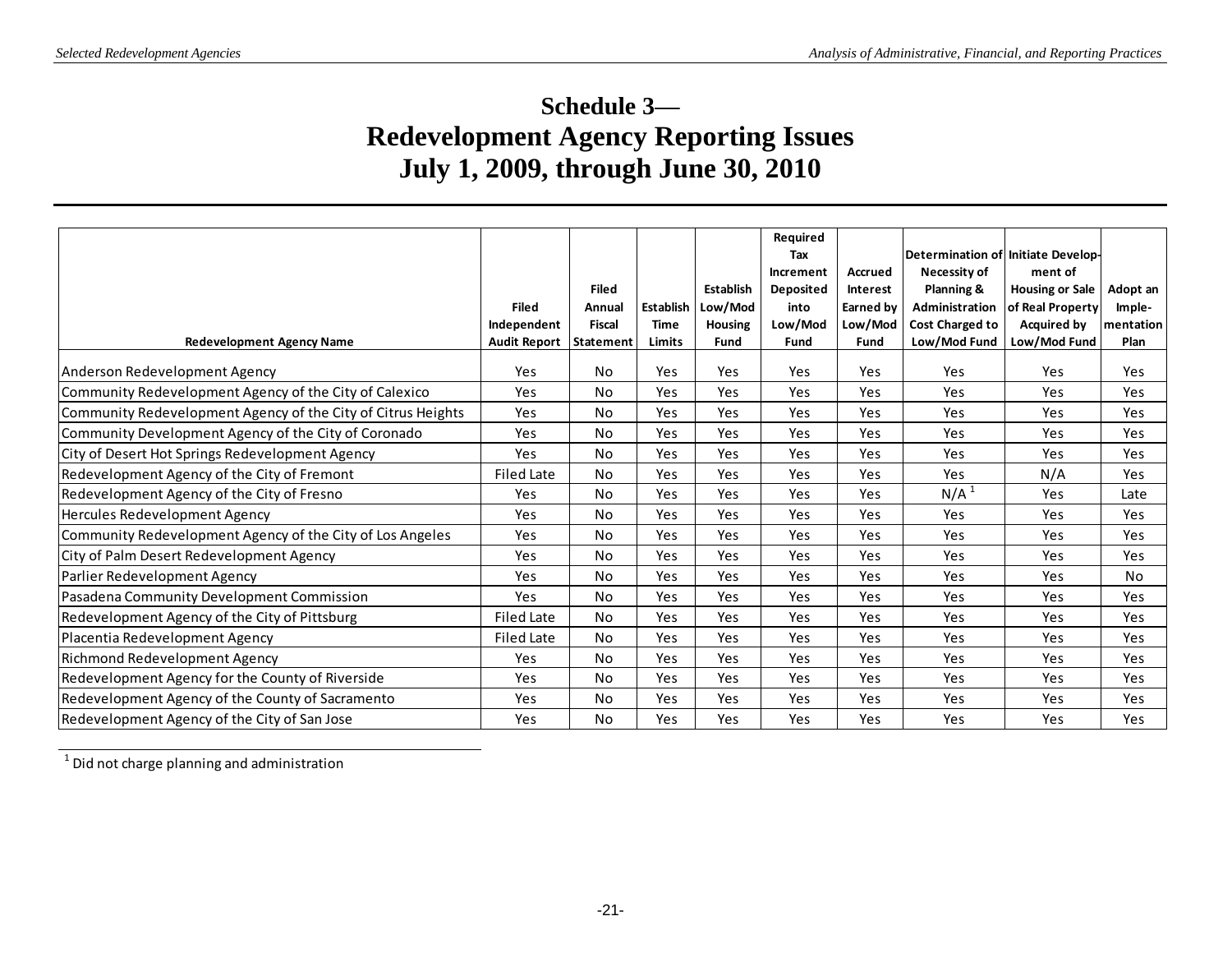# **Schedule 4— Redevelopment Agency Salary Compensation July 1, 2009, through June 30, 2010**

| <b>Redevelopment Agency Name</b>                             | City / County Population | <b>Job Title</b>                               | <b>Multiple</b><br><b>Positions?</b> | Annual<br>Salary   | <b>Comments</b>            |
|--------------------------------------------------------------|--------------------------|------------------------------------------------|--------------------------------------|--------------------|----------------------------|
| Anderson Redevelopment Agency                                | 10,826 / 184,247         | <b>Executive Director/City Manager</b>         | Yes                                  |                    | \$75,598 RDA portion only  |
|                                                              |                          | City Clerk/Programs Manager                    | Yes                                  |                    | 19,567 RDA portion only    |
|                                                              |                          | Code Enforcement Officer                       | No                                   |                    | 3,918 RDA portion only     |
|                                                              |                          | Asst to City Manager and City Clerk            | Yes                                  | 3,477              | RDA portion only           |
|                                                              |                          | Accountant                                     | No                                   |                    | 1,531 RDA portion only     |
|                                                              |                          |                                                |                                      |                    |                            |
| City of Desert Hot Springs Redevelopment Agency              | 26,811 / 2,139,535       | City Manager/Exec Director                     | Yes                                  | 227,200            |                            |
|                                                              |                          | RDA Finance Manager                            | No                                   | 107,881            |                            |
|                                                              |                          | RDA Project Manager                            | No                                   | 86,402             |                            |
|                                                              |                          | Community Development Director                 | Yes                                  | 72,644             |                            |
|                                                              |                          |                                                |                                      |                    |                            |
| City of Palm Desert Redevelopment Agency                     | 52,067 / 2,139,535       | City Manager/Exec Director                     | Yes                                  | 209,114            | 50% charged to RDA         |
|                                                              |                          | <b>ACM for Redevelopment</b>                   | No                                   | 210,807            |                            |
|                                                              |                          | Director of Finance (City/RDA)                 | Yes                                  | 179,383            | 30% charged to RDA         |
|                                                              |                          | Economic Development Manager                   | No                                   | 152,689            |                            |
|                                                              |                          | Director of Housing                            | No                                   | 134,950            |                            |
|                                                              |                          |                                                |                                      |                    |                            |
| Community Development Agency of the City of Coronado         | 23,916 / 3,224,432       | City Manager                                   | Yes                                  | 262,563            |                            |
|                                                              |                          | RDA Exe Director                               | Yes                                  | 198,273            |                            |
|                                                              |                          | Dir of Admin Serv                              | Yes                                  | 141,903            |                            |
|                                                              |                          | <b>Finance Director</b>                        | Yes                                  | 110,339            |                            |
|                                                              |                          |                                                |                                      |                    |                            |
| Community Redevelopment Agency of the City of Calexico       | 45,365 / 183,029         | City Manager / Exec Dir                        | Yes                                  | 175,303            |                            |
|                                                              |                          | Police Chief                                   | No                                   | 205,935            |                            |
|                                                              |                          | Fire Chief                                     | <b>No</b>                            | 195,199            |                            |
|                                                              |                          | Utility Serv Director                          | No<br>No                             | 144,273<br>151,581 |                            |
|                                                              |                          | Asst. Exec Director RDA                        |                                      |                    |                            |
| Community Redevelopment Agency of the City of Citrus Heights | 88, 115 / 1, 445, 327    | City Manager                                   | Yes                                  | 269,222            |                            |
|                                                              |                          | Community and Economic Dev Dir                 | Yes                                  | 156,758            |                            |
|                                                              |                          | <b>Community Enhancement Manager</b>           | Yes                                  | 121,168            |                            |
|                                                              |                          | Economic Developmenmt Specialist               | Yes                                  | 76,187             |                            |
|                                                              |                          | Grants and Housing Tech                        | Yes                                  | 55,460             |                            |
|                                                              |                          |                                                |                                      |                    |                            |
| Community Redevelopment Agency of the City of Los Angeles    |                          | 4,094,764 / 10,441,080 Chief Executive Officer | No                                   | 223,256            |                            |
|                                                              |                          | Chief Operating Officer                        | No                                   | 198,504            |                            |
|                                                              |                          | Regional Administrator II                      | No                                   | 186,355            |                            |
|                                                              |                          | Regional Administrator II                      | No                                   | 186,355            |                            |
|                                                              |                          | Regional Administrator II                      | No                                   | 176,640            |                            |
|                                                              |                          |                                                |                                      |                    |                            |
| Hercules Redevelopment Agency                                | 24,693 / 1,073,055       | Economic Development Director                  | No                                   | 206,000            |                            |
|                                                              |                          | City Manager                                   | Yes                                  | 177,704            | 50% charged to RDA         |
|                                                              |                          | Special Project Director                       | No                                   | 174,806            |                            |
|                                                              |                          | Assistant City Manager                         | Yes                                  |                    | 172,955 85% charged to RDA |
|                                                              |                          | <b>RDA Analyst</b>                             | No                                   | 99,738             |                            |
| Parlier Redevelopment Agency                                 | 13,658 / 953,761         | City Manager/Excutive Director                 | Yes                                  | 114,512            |                            |
|                                                              |                          | Finance Director                               | Yes                                  | 95,511             |                            |
|                                                              |                          | Community Development Director                 | Yes                                  | 76,659             |                            |
|                                                              |                          | <b>Executive Assistant</b>                     | Yes                                  | 49,560             |                            |
|                                                              |                          |                                                |                                      |                    |                            |
| Placentia Redevelopment Agency                               | 52,305 / 3,166,461       | City Administrator                             | Yes                                  |                    | 194,421 25% charged to RDA |
|                                                              |                          | Asst City Administrator                        | Yes                                  |                    | 162,617 50% charged to RDA |
|                                                              |                          | Development Services Manager                   | Yes                                  |                    | 132,004 25% charged to RDA |
|                                                              |                          | Director of Finance                            | Yes                                  |                    | 153,093 25% charged to RDA |
|                                                              |                          | Neighborhood Services Manager                  | Yes                                  |                    | 80,416 25% charged to RDA  |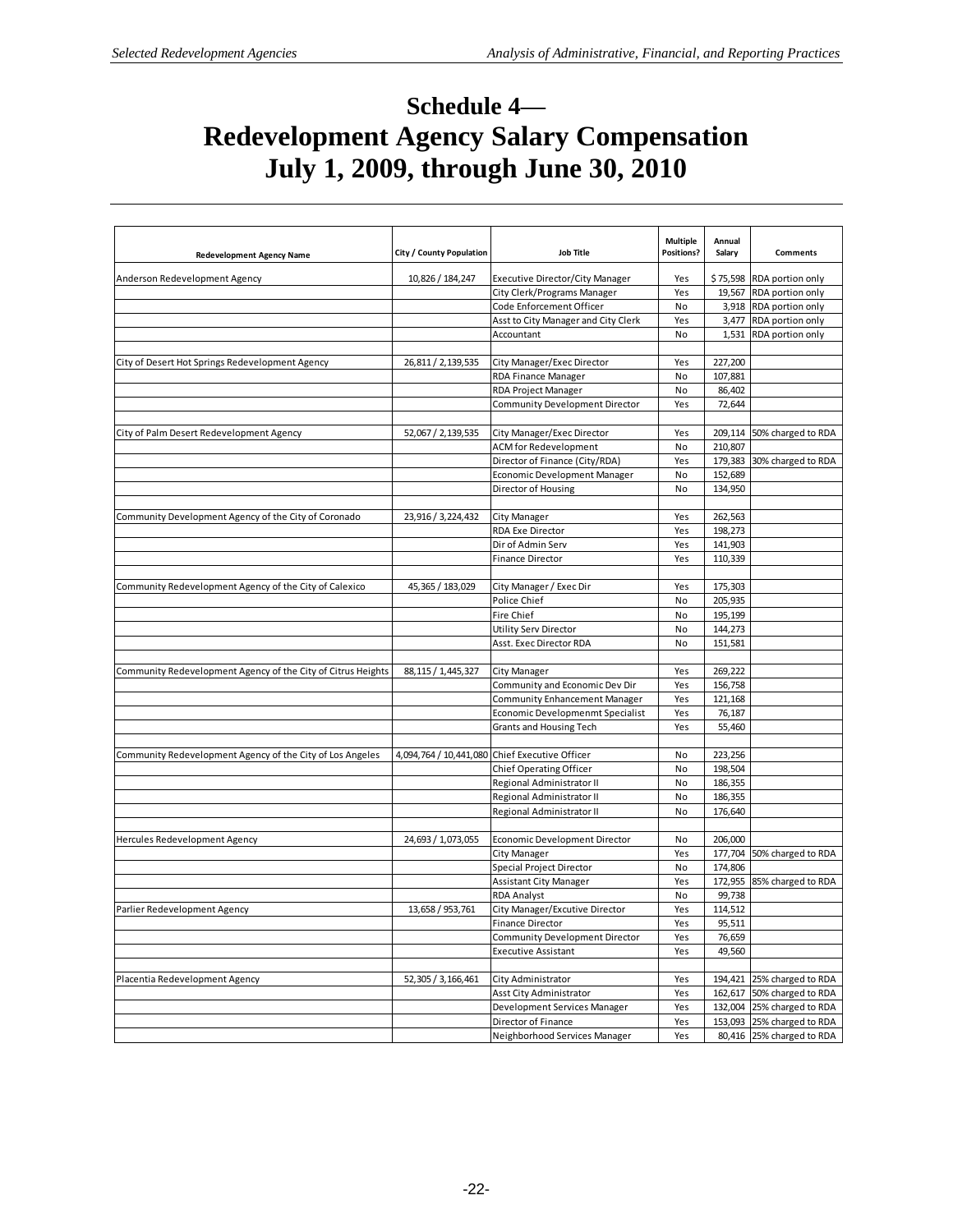# **Schedule 4 (continued)**

| <b>Redevelopment Agency Name</b>                 | City / County Population | <b>Job Title</b>                      | <b>Multiple</b><br>Positions? | Annual<br>Salary | <b>Comments</b>          |
|--------------------------------------------------|--------------------------|---------------------------------------|-------------------------------|------------------|--------------------------|
| Redevelopment Agency for the County of Riverside | N/A / 2,139,535          | Asst County Executive Officer Econ    | Yes                           | 219,306          |                          |
|                                                  |                          | Managing Director of EDA              | Yes                           | 159,036          |                          |
|                                                  |                          | Assistant Director of EDA             | Yes                           | 149,908          |                          |
|                                                  |                          | Assistant Director of EDA             | Yes                           | 146,652          |                          |
|                                                  |                          | Assistant Director of EDA             | Yes                           | 142,808          |                          |
|                                                  |                          |                                       |                               |                  |                          |
| Redevelopment Agency of the City of Fremont      | 218,128 / 1,574,857      | City Attorney                         | Yes                           | 287,685          |                          |
|                                                  |                          | City Manager / Exc Director           | Yes                           | 274,502          |                          |
|                                                  |                          | Finance Director (City/RDA)           | Yes                           | 220,172          |                          |
|                                                  |                          | <b>Community Development Director</b> | Yes                           | 190,129          |                          |
|                                                  |                          | <b>RDA Director</b>                   | No                            | 182,876          |                          |
|                                                  |                          |                                       |                               |                  |                          |
| Redevelopment Agency of the City of Fresno       | 502,303 / 953,761        | <b>Executive Director</b>             | No                            | 137,920          |                          |
|                                                  |                          | <b>Financial Officer</b>              | No                            | 93,725           |                          |
|                                                  |                          | Professional Engineer                 | No                            | 91,596           |                          |
|                                                  |                          | Project Manager/MAII                  | No                            | 79,866           |                          |
|                                                  |                          |                                       |                               |                  |                          |
| Redevelopment Agency of the City of Pittsburg    | 64,967 / 1,073,055       | Redevelopment Manager                 | No                            | 167,147          |                          |
|                                                  |                          | Senior Civil Engineer                 | No                            | 163,064          |                          |
|                                                  |                          | Police Officer                        | No                            | 158,986          |                          |
|                                                  |                          | Senior Combo Bldg Inspector           | No                            | 147,712          |                          |
|                                                  |                          | City Manager                          | Yes                           |                  | 138,287 RDA portion only |
|                                                  |                          |                                       |                               |                  |                          |
| Redevelopment Agency of the City of San Jose     | 1,023,083 / 1,880,876    | Redevelopment Manager                 | No                            | 273,220          |                          |
|                                                  |                          | Dir of Economic Development           | Yes                           | 222,788          |                          |
|                                                  |                          | Deputy Redevelopment Manager          | No                            | 210,149          |                          |
|                                                  |                          | Deputy Redevelopment Manager          | No                            | 190,795          |                          |
|                                                  |                          | Asst Dir of Economic Development      | Yes                           | 186,742          |                          |
|                                                  |                          |                                       |                               |                  |                          |
| Redevelopment Agency of the County of Sacramento | 486,189 / 1,445,327      | Deputy Executive Director             | Yes                           | 161,308          |                          |
|                                                  |                          | <b>Executive Director</b>             | Yes                           | 159,528          |                          |
|                                                  |                          | Director of Administration            | Yes                           | 149,045          |                          |
|                                                  |                          | General Counsel                       | Yes                           | 138,712          |                          |
|                                                  |                          | Director of Finance                   | Yes                           | 120,389          |                          |
|                                                  |                          |                                       |                               |                  |                          |
| Richmond Redevelopment Agency                    | 105,630 / 1,073,055      | Community & Econ Executive Dir.       | Yes                           | 193,116          |                          |
|                                                  |                          | Redevelopment Director                | No                            | 162,432          |                          |
|                                                  |                          | <b>Housing Director</b>               | No                            | 155,019          |                          |
|                                                  |                          | <b>OED Administrator</b>              | Yes                           | 124,800          |                          |
|                                                  |                          | Senior Development Project Manager    | No                            | 119.160          |                          |
|                                                  |                          |                                       |                               |                  |                          |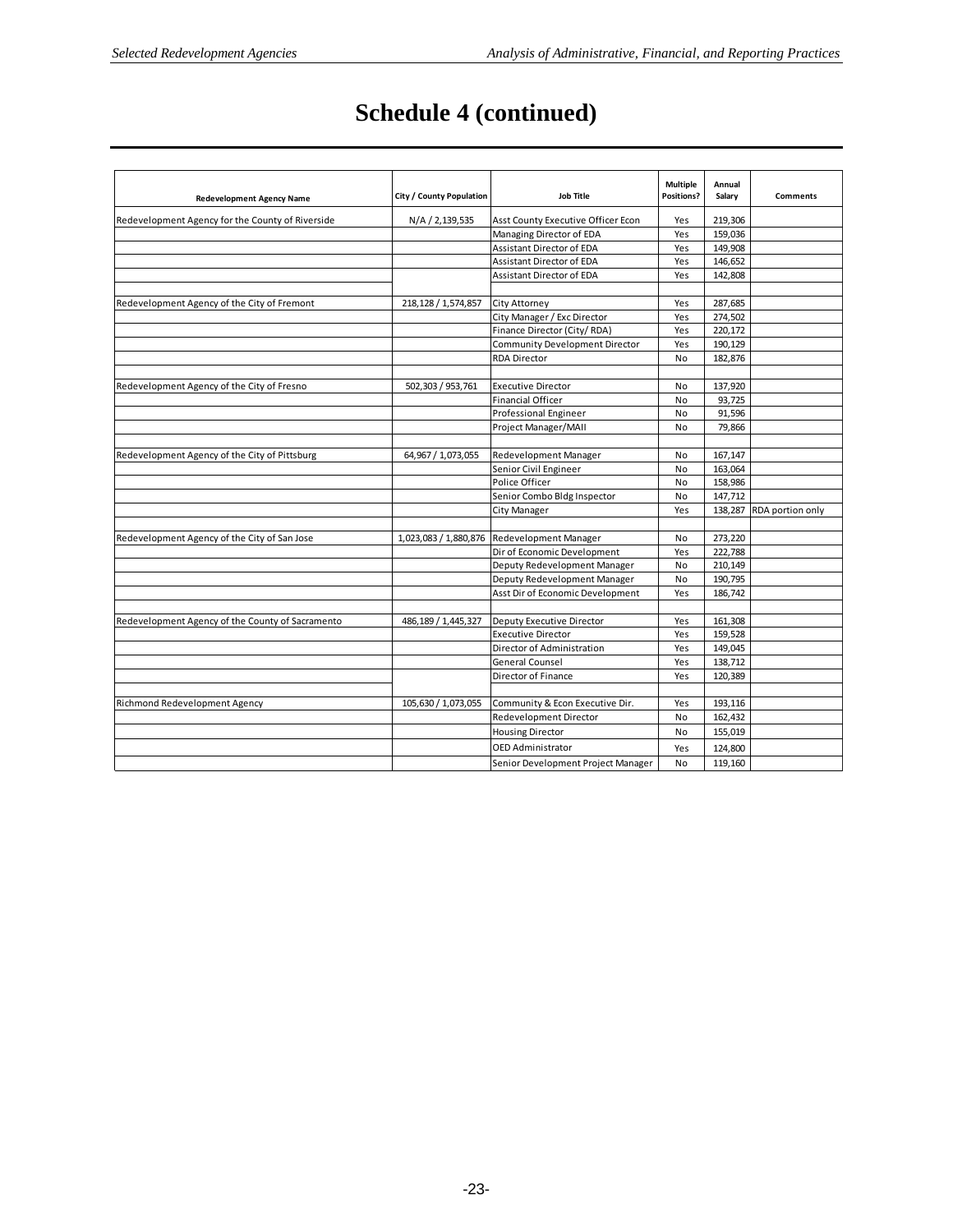# **Schedule 5— Redevelopment Agency Job Creation**

|                                                              |                      |                     | <b>Number</b><br>of Project |                                                                                                          | Time     |                                                                                                                                                      |
|--------------------------------------------------------------|----------------------|---------------------|-----------------------------|----------------------------------------------------------------------------------------------------------|----------|------------------------------------------------------------------------------------------------------------------------------------------------------|
| <b>Redevelopment Agency Name</b>                             | <b>Tax Increment</b> | <b>Expenditures</b> | Areas                       | <b>Estimated Number of Jobs Created</b>                                                                  | Period   | Methodology                                                                                                                                          |
| Anderson Redevelopment Agency                                | \$<br>1,100,189      | \$1,727,850         | 1                           | Did not track prior to review. During our review, the<br>agency created a chart showing 62.5 direct jobs | 5 years  | Agency created a chart showing a total of 62.5<br>direct jobs during the past five years after our<br>request for information.                       |
| City of Desert Hot Springs Redevelopment Agency              | 5,231,174            | 15,019,544          | $\overline{2}$              | 1,183                                                                                                    | 2 years  | Based on employment and construction permit<br>records.                                                                                              |
| City of Palm Desert Redevelopment Agency                     | 89,106,443           | 80,021,798          | 4                           | 1,800 Jobs / 453 Construction Jobs                                                                       | Note 1   | Underterminable based on available records.                                                                                                          |
| Community Development Agency of the City of Coronado         | 15,789,190           | 12,607,284          | 1                           | Did not track                                                                                            |          |                                                                                                                                                      |
| Community Redevelopment Agency of the City of Calexico       | 5,303,749            | 4,805,349           | 1                           | 2,697                                                                                                    | Note 1   | Underterminable based on available records.                                                                                                          |
| Community Redevelopment Agency of the City of Citrus Heights | 4,259,087            | 3,034,301           | 1                           | 82                                                                                                       | Note 1   | Based on direct contact with businesses                                                                                                              |
| Community Redevelopment Agency of the City of Los Angeles    | 272,015,911          | 160,671,000         | 34                          | 15,339 Construction / 2,858 Permanent                                                                    | 1 year   | ERNIE System - an economic model for estimating<br>construction/permanent jobs, similar to the CRA<br>calculator.                                    |
| Hercules Redevelopment Agency                                | 10,405,553           | 44,370,352          | $\overline{3}$              | Did not track                                                                                            |          |                                                                                                                                                      |
| Parlier Redevelopment Agency                                 | 1,542,703            | 1,600,094           | $\mathbf{1}$                | 1,193                                                                                                    | 10 years | Underterminable based on available records.                                                                                                          |
| Pasadena Community Development Commission                    | 28,582,529           | 8,841,863           | 8                           | 11,500                                                                                                   | Note 1   | Underterminable based on available records.                                                                                                          |
| Placentia Redevelopment Agency                               | 2,373,459            | 1,755,330           | $\mathbf{1}$                | Did not track                                                                                            |          |                                                                                                                                                      |
| Redevelopment Agency for the County of Riverside             | 99,329,906           | 168,494,874         | 5                           | 10,088 Permanent / 7,304 Construction                                                                    | Note 2   | Fast-Track program applications system. Job data<br>provided by developers.                                                                          |
| Redevelopment Agency of the City of Fremont                  | 37,310,760           | 45,420,913          | 4                           | Did not track                                                                                            |          |                                                                                                                                                      |
| Redevelopment Agency of the City of Fresno                   | 22,064,725           | 24,096,856          | 19                          | 957 Direct and 431 Indirect / 746 Construction FTE                                                       | 2 years  | Direct base on survey, Indirect based on Bureau of<br>Labor Statistic Methodology, Construction based<br>on prevailing wage rates for Central Valley |
| Redevelopment Agency of the City of Pittsburg                | 34,813,259           | 40,903,162          | 5                           | Did not track                                                                                            |          |                                                                                                                                                      |
| Redevelopment Agency of the City of San Jose                 | 202,409,336          | 190,106,164         | 21                          | 4.148                                                                                                    | 1 year   | Underterminable based on available records.                                                                                                          |
| Redevelopment Agency of the County of Sacramento             | 13,119,119           | 11,238,650          | 5                           | Did not track                                                                                            |          |                                                                                                                                                      |
| Richmond Redevelopment Agency                                | 18,559,284           | 13,406,063          | 10                          | Did not track                                                                                            |          |                                                                                                                                                      |

**Note 1: Represents jobs created to date**

.

 $\overline{\phantom{a}}$ 

**Note 2: Represents jobs created upon project completion**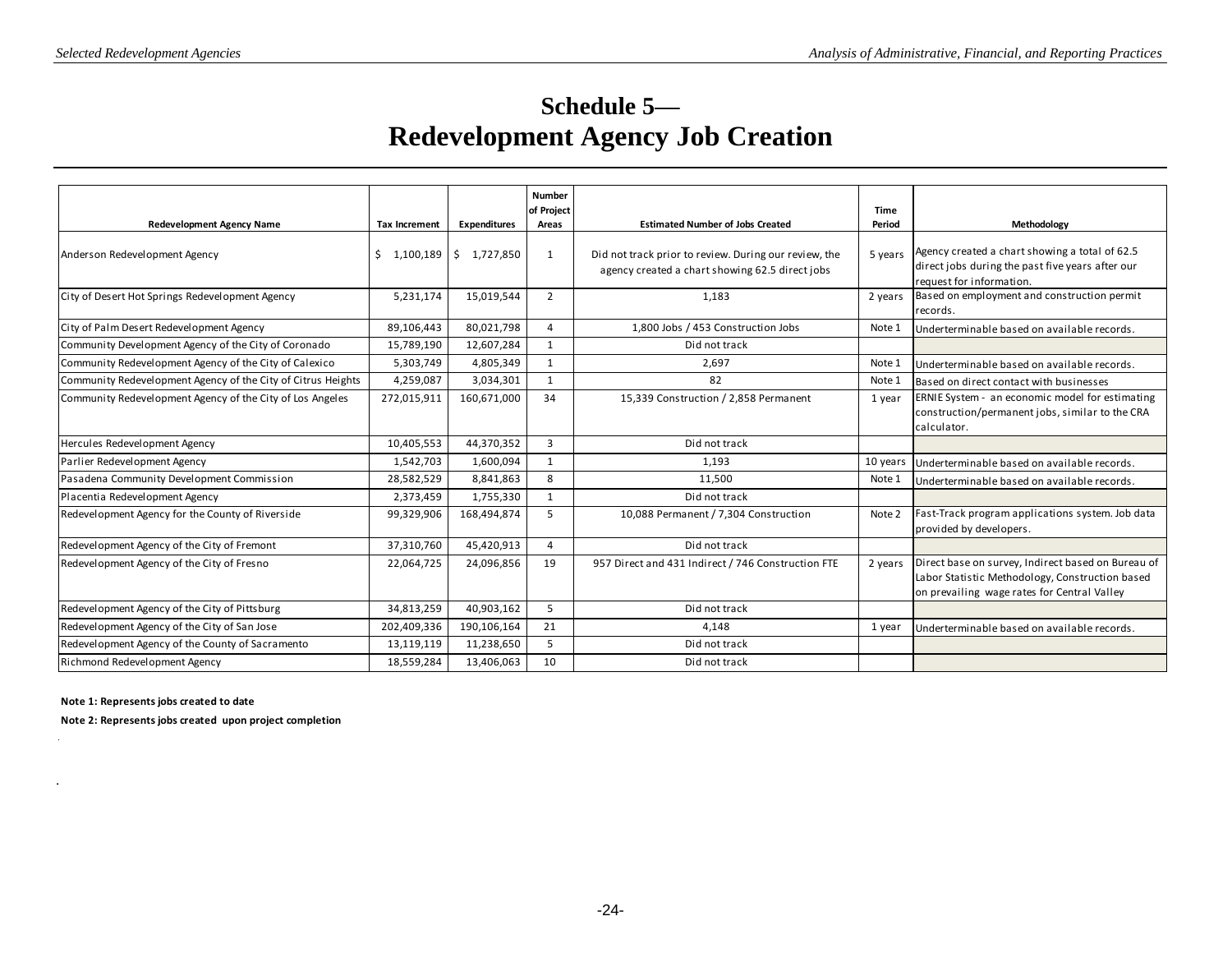# **Schedule 6— Redevelopment Agency Statement of Indebtedness (SOI) at June 30, 2010**

| <b>Redevelopment Agency Name</b>                             | <b>Total Agency</b><br>Debt Per SOI | <b>Total Tax Increment</b><br>2009-10 | <b>Estimated</b><br>Repayment<br><b>Time In Years</b> |
|--------------------------------------------------------------|-------------------------------------|---------------------------------------|-------------------------------------------------------|
| Anderson Redevelopment Agency                                | \$<br>25,487,348                    | \$<br>1,100,189                       | 23.2                                                  |
| Community Redevelopment Agency of the City of Calexico       | 197,586,810                         | 5,303,749                             | 37.3                                                  |
| Community Redevelopment Agency of the City of Citrus Heights | 25,836,803                          | 4,259,087                             | 6.1                                                   |
| Community Development Agency of the City of Coronado         | 363,445,926                         | 15,789,190                            | 23.0                                                  |
| City of Desert Hot Springs Redevelopment Agency              | 111,075,396                         | 5,231,174                             | 21.2                                                  |
| Redevelopment Agency of the City of Fremont                  | 184,354,900                         | 37,310,760                            | 4.9                                                   |
| Redevelopment Agency of the City of Fresno                   | 145, 372, 789                       | 22,064,725                            | 6.6                                                   |
| Hercules Redevelopment Agency                                | 241, 105, 332                       | 10,405,553                            | 23.2                                                  |
| Community Redevelopment Agency of the City of Los Angeles    | 1,743,869,746                       | 272,015,911                           | 6.4                                                   |
| City of Palm Desert Redevelopment Agency                     | 1,812,247,129                       | 89,106,443                            | 20.3                                                  |
| Parlier Redevelopment Agency                                 | 18,007,114                          | 1,542,703                             | 11.7                                                  |
| Pasadena Community Development Commission                    | 218,272,637                         | 28,582,529                            | 7.6                                                   |
| Redevelopment Agency of the City of Pittsburg                | 855,031,754                         | 34,813,259                            | 24.6                                                  |
| Placentia Redevelopment Agency                               | 38,686,521                          | 2,373,459                             | 16.3                                                  |
| Richmond Redevelopment Agency                                | 221,702,177                         | 18,559,284                            | 11.9                                                  |
| Redevelopment Agency for the County of Riverside             | 1,868,574,537                       | 99,329,906                            | 18.8                                                  |
| Redevelopment Agency of the County of Sacramento             | 173,037,375                         | 13, 119, 119                          | 13.2                                                  |
| Redevelopment Agency of the City of San Jose                 | 3,584,744,850                       | 202,409,336                           | 17.7                                                  |

Items on the Statement of Indebtedness (Health and Safety Code section 33675) may include:

- Bonded debt
- Interest on bonded debt
- Total 20% housing set-aside obligation
- Affected taxing agency pass-through obligations
- Advances from the community
- Notes payable
- Obligations from agreements
- Certificates of Participation
- County administrative fees
- Any other debt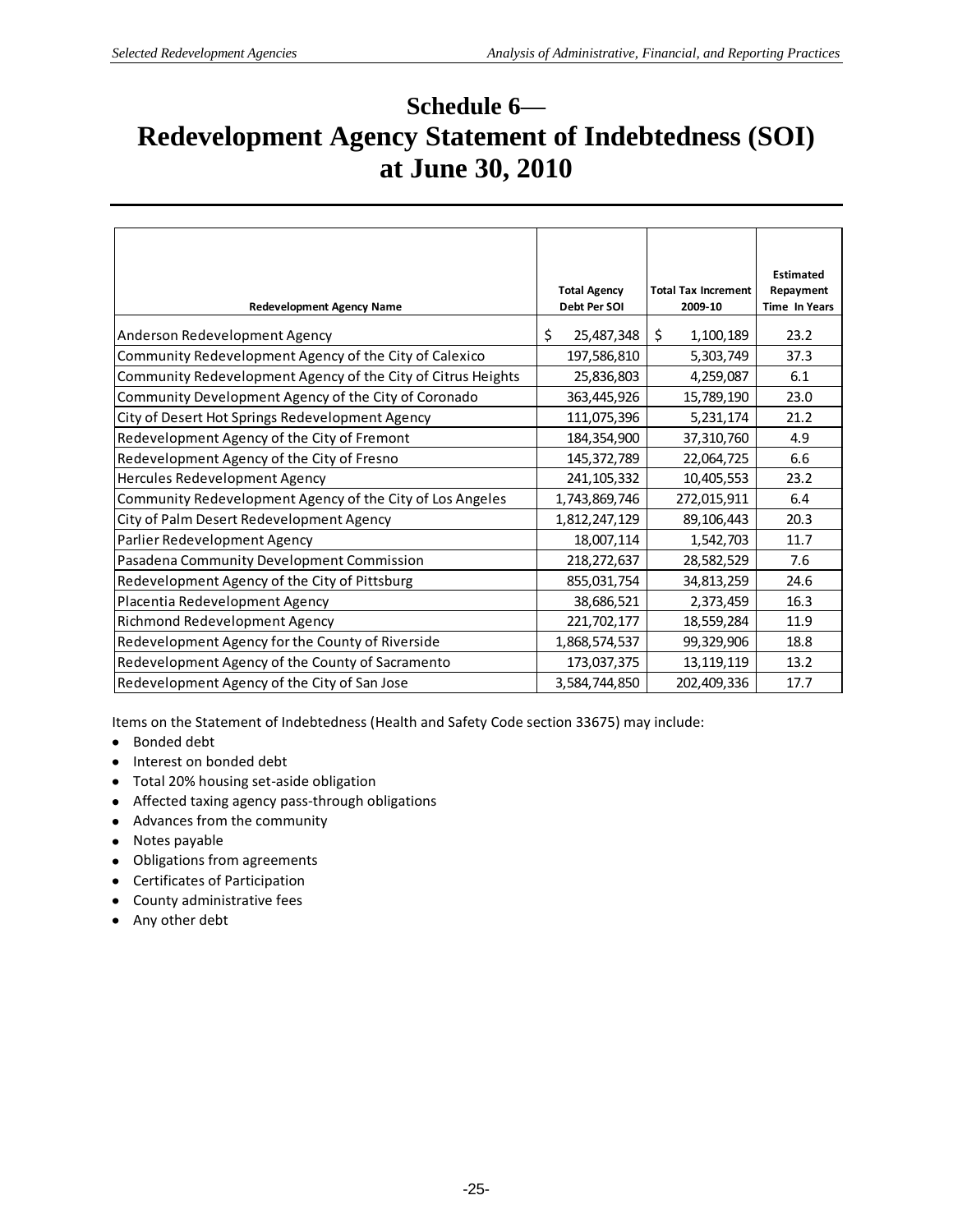# **Schedule 7— Redevelopment Agency Low and Moderate Income Housing Fund Administration Expenditures July 1, 2009, through June 30, 2010**

| <b>Redevelopment Agency Name</b>                             | <b>Annual Tax</b><br>Increment<br>Received | 20%<br>Low/Moderate<br>Set-Aside | Administration<br><b>Expenditures</b> | Other<br><b>Expenditures</b> | <b>Total</b><br>Low/Moderate<br><b>Income Housing</b><br>Expenditures <sup>1</sup> | Administration<br>Percentage of<br><b>Set-Aside Dollars</b> | Administration<br>Percentage of<br>Low/Moderate<br><b>Expenditures</b> | <b>Fund Balance</b><br>at June 30,<br>2010 |
|--------------------------------------------------------------|--------------------------------------------|----------------------------------|---------------------------------------|------------------------------|------------------------------------------------------------------------------------|-------------------------------------------------------------|------------------------------------------------------------------------|--------------------------------------------|
| Anderson Redevelopment Agency                                | Ś.<br>1,100,189                            | 220,038<br>\$.                   | 7,354<br>S                            | 53,660<br>S                  | \$.<br>61,014                                                                      | 3.34%                                                       | 12.05%                                                                 | \$<br>302,687                              |
| City of Desert Hot Springs Redevelopment Agency              | 5,231,174                                  | 1,046,235                        | 345,828                               | 3,776,721                    | 4,122,549                                                                          | 33.05%                                                      | 8.39%                                                                  | 9,352,042                                  |
| City of Palm Desert Redevelopment Agency                     | 89,106,443                                 | 17,821,289                       | 1,537,492                             | 10,575,731                   | 12, 113, 223                                                                       | 8.63%                                                       | 12.69%                                                                 | 82, 122, 385                               |
| Community Development Agency of the City of Coronado         | 15,789,190                                 | 3,157,838                        | 197,963                               | 345,549                      | 543,512                                                                            | 6.27%                                                       | 36.42%                                                                 | 7,331,586                                  |
| Community Redevelopment Agency of the City of Calexico       | 5,303,749                                  | 1,060,750                        | 928,221                               | 3,400,732                    | 4,328,953                                                                          | 87.51%                                                      | 21.44%                                                                 | 4,328,953                                  |
| Community Redevelopment Agency of the City of Citrus Heights | 4,259,087                                  | 851,817                          | 91,801                                | 150,280                      | 242,081                                                                            | 10.78%                                                      | 37.92%                                                                 | 3,046,484                                  |
| Community Redevelopment Agency of the City of Los Angeles    | 272,015,911                                | 54,403,182                       | 7,242,000                             | 46,637,000                   | 53,879,000                                                                         | 13.31%                                                      | 13.44%                                                                 | 117, 132, 000                              |
| Hercules Redevelopment Agency                                | 10,405,553                                 | 2,081,111                        | Did not provide                       | Did not provide              | 2,430,539                                                                          | Did not provide                                             | Did not provide                                                        | 2,173,320                                  |
| Parlier Redevelopment Agency                                 | 1,542,703                                  | 308,541                          |                                       | 126,492                      | 126,492                                                                            | 0.00%                                                       | 0.00%                                                                  | (359, 172)                                 |
| Pasadena Community Development Commission                    | 28,582,529                                 | 2,830,800                        | 491,757                               | 2,942,736                    | 3,434,494                                                                          | 17.37%                                                      | 14.32%                                                                 | 39, 331, 188                               |
| Placentia Redevelopment Agency                               | 2,373,459                                  | 474,692                          | 82,336                                | 651,123                      | 733,459                                                                            | 17.35%                                                      | 11.23%                                                                 | 225,148                                    |
| Redevelopment Agency for the County of Riverside             | 99,329,906                                 | 19,865,981                       | 3,228,076                             | 6,172,706                    | 9,400,782                                                                          | 16.25%                                                      | 34.34%                                                                 | 163,554,890                                |
| Redevelopment Agency of the City of Fremont                  | 37,310,760                                 | 7,462,152                        | 881,422                               | 3,839,363                    | 4,720,785                                                                          | 11.81%                                                      | 18.67%                                                                 | 19,838,599                                 |
| Redevelopment Agency of the City of Fresno                   | 22,064,725                                 | 4,412,945                        |                                       | 2,316,435                    | 2,316,435                                                                          | 0.00%                                                       | 0.00%                                                                  | 20, 153, 411                               |
| Redevelopment Agency of the City of Pittsburg                | 34,813,259                                 | 2,679,842                        | 59,106                                | 1,586,942                    | 1,646,048                                                                          | 2.21%                                                       | 3.59%                                                                  | (5,406,421)                                |
| Redevelopment Agency of the City of San Jose                 | 202,409,336                                | 40,481,867                       | 3,469,069                             | 37,012,804                   | 40,481,873                                                                         | 8.57%                                                       | 8.57%                                                                  |                                            |
| Redevelopment Agency of the County of Sacramento             | 13, 119, 119                               | 2,623,824                        | 242,593                               | 1,086,177                    | 1,328,770                                                                          | 9.25%                                                       | 18.26%                                                                 | 19,359,505                                 |
| Richmond Redevelopment Agency                                | 18,559,284                                 | 3,711,857                        | 1,450,530                             | 314,065                      | 1,764,595                                                                          | 39.08%                                                      | 82.20%                                                                 | 13,624,352                                 |

<sup>1</sup> Excludes debt service costs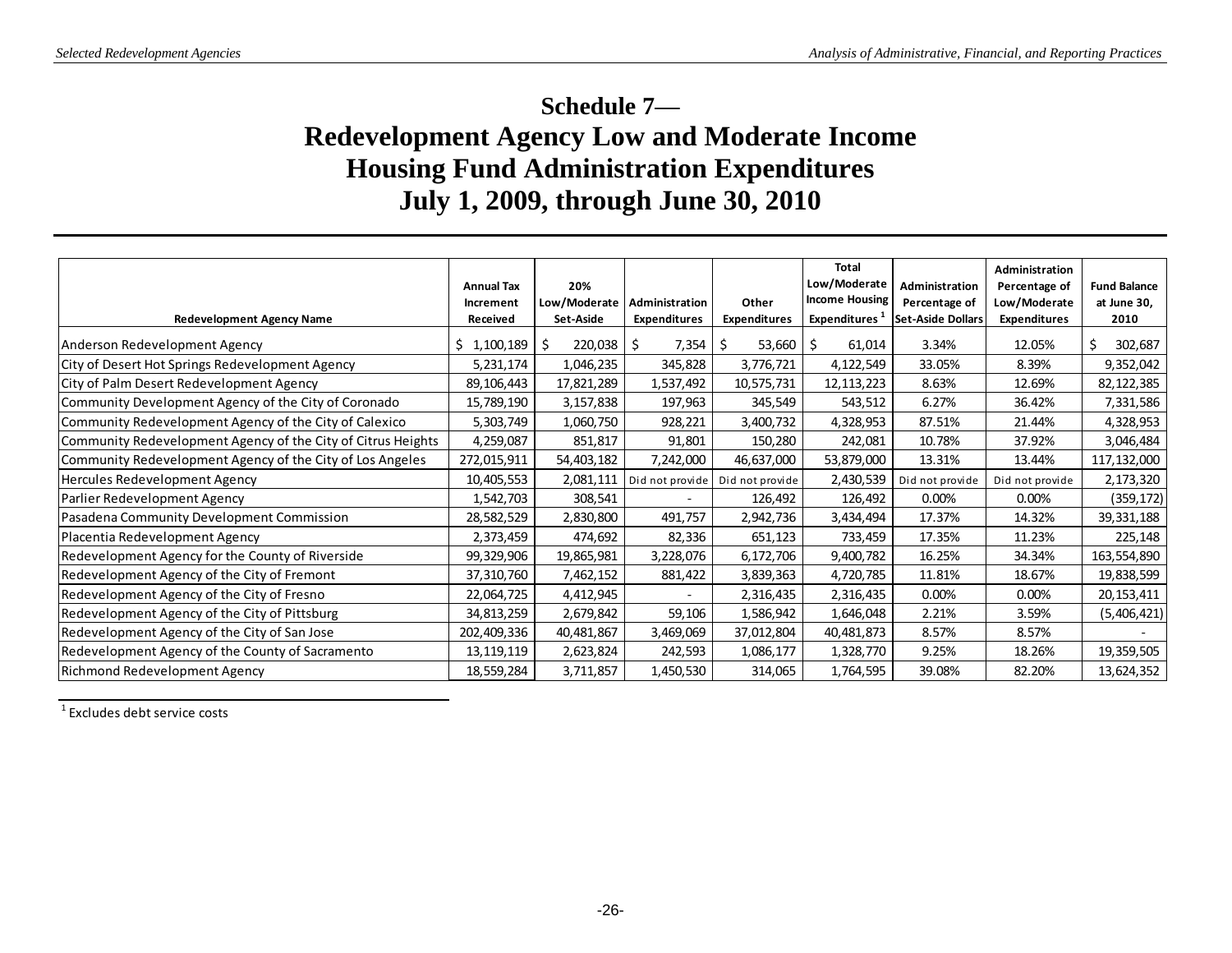# **Appendix A— Excerpts from Health and Safety Code**

Section 33080.4.

(a) For the purposes of compliance with subdivision (c) of Section 33080.1, the description of the agency's activities shall contain the following information regardless of whether each activity is funded exclusively by the state or federal government, for each project area and for the agency overall:

 (1) Pursuant to Section 33413, the total number of nonelderly and elderly households, including separate subtotals of the numbers of very low income households, other lower income households, and persons and families of moderate income, that were displaced or moved from their dwelling units as part of a redevelopment project of the agency during the previous fiscal year.

 (2) Pursuant to Section 33413.5, the total number of nonelderly and elderly households, including separate subtotals of the numbers of very low income households, other lower income households, and persons and families of moderate income, that the agency estimates will be displaced or will move from their dwellings as part of a redevelopment project of the agency during the present fiscal year and the date of adoption of a replacement housing plan for each project area subject to Section 33413.5.

 (3) The total number of dwelling units housing very low income households, other lower income households, and persons and families of moderate income, respectively, which have been destroyed or removed from the low- or moderate-income housing market during the previous fiscal year as part of a redevelopment project of the agency, specifying the number of those units which are not subject to Section 33413.

 (4) The total numbers of agency-assisted dwelling units which were constructed, rehabilitated, acquired, or subsidized during the previous fiscal year for occupancy at an affordable housing cost by elderly persons and families, but only if the units are restricted by agreement or ordinance for occupancy by the elderly, and by very low income households, other lower income households, and persons and families of moderate income, respectively, specifying those units which are not currently so occupied, those units which have replaced units destroyed or removed pursuant to subdivision (a) of Section 33413, and the length of time any agency-assisted units are required to remain available at affordable costs.

 (5) The total numbers of new or rehabilitated units subject to paragraph (2) of subdivision (b) of Section 33413, including separate subtotals of the number originally affordable to and currently occupied by, elderly persons and families, but only if the units are restricted by agreement or ordinance for occupancy by the elderly, and by very low income households, other lower income households, and persons and families of moderate income, respectively, and the length of time these units are required to remain available at affordable costs.

 (6) The status and use of the Low and Moderate Income Housing Fund created pursuant to Section 33334.3, including information on the use of this fund for very low income households, other lower income households, and persons and families of moderate income, respectively. If the Low and Moderate Income Housing Fund is used to subsidize the cost of onsite or offsite improvements, then the description of the agency's activities shall include the number of housing units affordable to persons and families of low or moderate income which have been directly benefited by the onsite or offsite improvements.

 (7) A compilation of the annual reports obtained by the agency under Section 33418 including identification of the number of units occupied by persons and families of moderate income, other lower income households, and very low income households, respectively, and identification of projects in violation of this part or any agreements in relation to affordable units.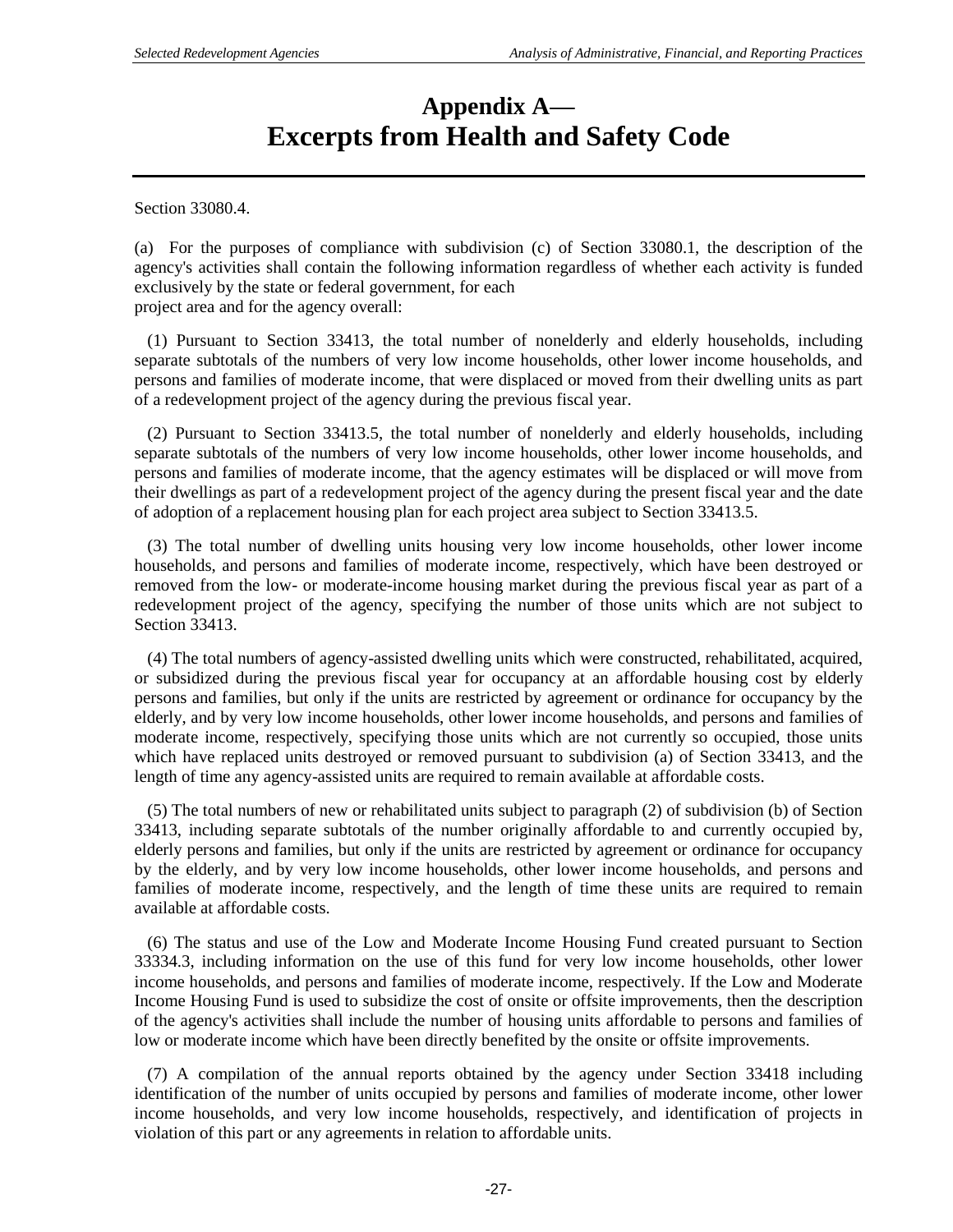(8) The total amount of funds expended for planning and general administrative costs as defined in subdivisions (d) and (e) of Section 33334.3.

 (9) Any other information which the agency believes useful to explain its housing programs, including, but not limited to, housing for persons and families of other than low and moderate income.

 (10) The total number of dwelling units for very low income households, other lower income households, and persons and families of moderate income to be constructed under the terms of an executed agreement or contract and the name and execution date of the agreement or contract. These units may only be reported for a period of two years from the execution date of the agreement or contract.

 (11) The date and amount of all deposits and withdrawals of moneys deposited to and withdrawn from the Low and Moderate Income Housing Fund.

(b) As used in this section: (1) "Elderly," has the same meaning as specified in Section 50067. (2) "Persons and families of moderate income," has the same meaning as specified in subdivision (b) of Section 50093. (3) "Other lower income households," has the same meaning as "lower income households" as specified in Section 50079.5, exclusive of very low income households. (4) "Persons and families of low or moderate income," has the same meaning as specified in Section 50093. (5) "Very low income households," has the same meaning as specified in Section 50105.

(c) Costs associated with preparing the report required by this section may be paid with moneys from the Low and Moderate Income Housing Fund.

33080.5.

For the purposes of compliance with subdivision (b) of Section 33080.1, the fiscal statement shall contain the following information:

(a) The amount of outstanding indebtedness of the agency and each project area.

(b) The amount of tax increment property tax revenues generated in the agency and in each project area.

 (c) The amount of tax increment revenues paid to, or spent on behalf of, a taxing agency, other than a school or community college district, pursuant to subdivision (b) of Section 33401 or Section 33676. Moneys expended on behalf of a taxing agency shall be itemized per each individual capital improvement.

(d) The financial transactions report required pursuant to Section 53891 of the Government Code.

 (e) The amount allocated to school or community college districts pursuant to each of the following provisions: (1) Section 33401; (2) Section 33445; (3) Section 33445.5; (4) paragraph (2) of subdivision (a) of Section 33676; and (5) Section 33681.

 (f) The amount of existing indebtedness, as defined in Section 33682, and the total amount of payments required to be paid on existing indebtedness for that fiscal year.

(g) Any other fiscal information which the agency believes useful to describe its programs.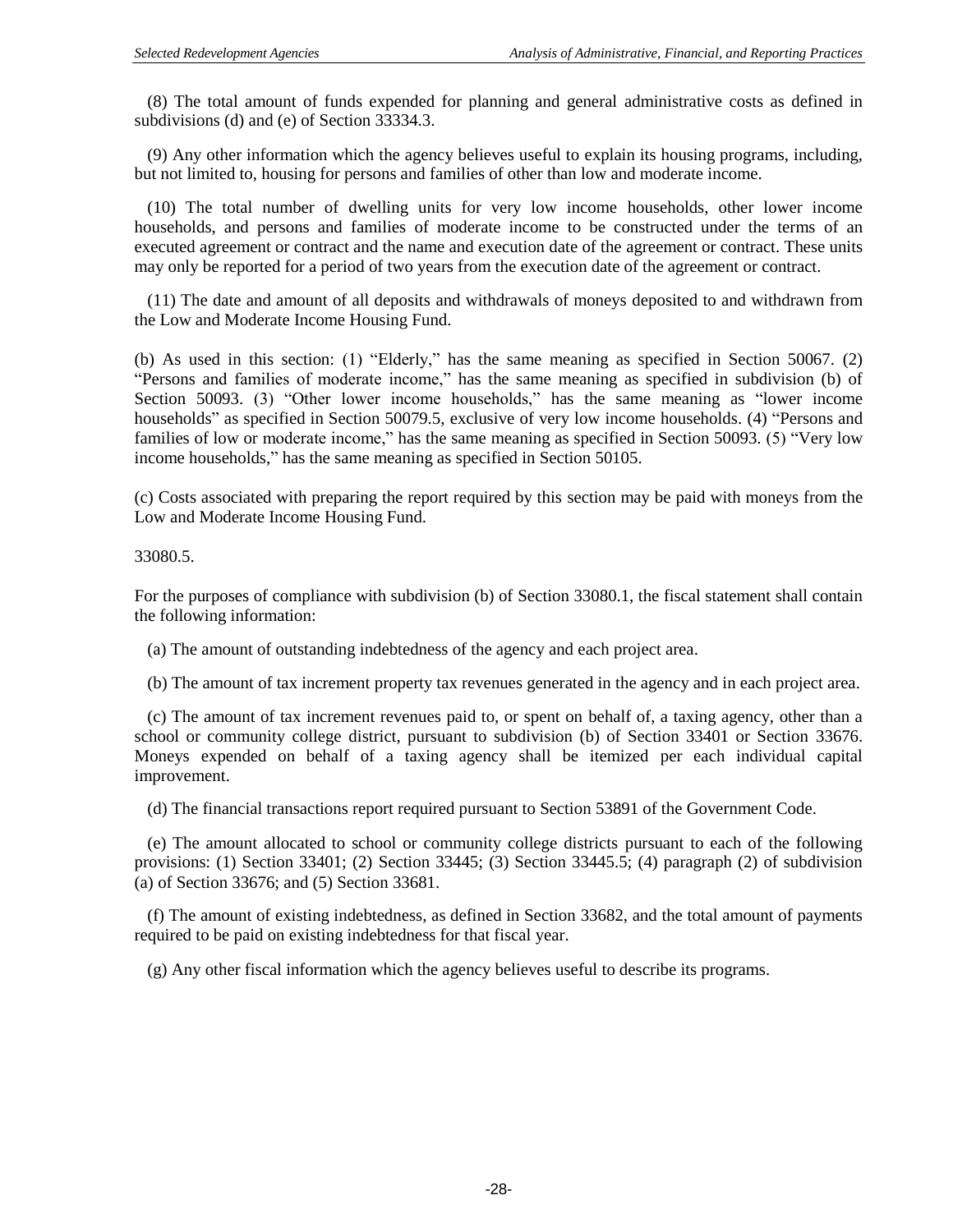# **Appendix B— Specific Agency Responses to the Report Findings**

A total of 16 redevelopment agencies (RDAs) responded to the State Controller's Office's (SCO) draft report. Some of the responses were directly related to specific issue/issues pertaining to the particular agency in the report. Others were more general in nature. The following provides the agency-specific responses and SCO's comments:

### AUDIT SCOPE SECTION

#### **Hercules Redevelopment Agency**

Agency's Response:

The Hercules Redevelopment Agency believes the State Controller's Office (SCO) unfairly single it out by highlighting in the Scope Section of the report allegation of improprieties at the RDA as well as the disclosure in its independent auditor's report about going concern. The RDA contends that "We are quite certain that each Agency has its own issues, and are concerned that this section of the report singled out Hercules for issues not substantiated in the Review."

SCO's Comment:

The SCO has no intention of singling out Hercules RDA in the report. The disclosure is a common professional practice to clearly delineate any scope limitation in the review.

FINDING 3—Ineligible charges against the Low and Moderate Income Housing Fund

#### **Desert Hot Springs Redevelopment Agency**

Code Enforcement Officers

Agency's Response:

The code enforcement charges of \$162,600 relate directly to qualified programs and services furthering housing-related goals under the Agency's Implementation Plan and for use of LMIHF. The activities are eligible costs in that they served to preserve and protect the Agency's supply of qualified affordable housing through the implementation of the Neighborhood Renewal Program. As discussed with the State Auditor during the site visit, this amount represents only a small portion of the total code enforcement costs citywide during that year. The city spent \$777,202 during the year reviewed. The code enforcement services provided were the initial phase of implementation of the Neighborhood Renewal Program ("NRP") to remove blight in the existing low income neighborhoods funded out of the LMIHF set-aside as well as bond proceeds issued by the LMIHF specifically. The term "code enforcement" perhaps is not well-defined but the activities performed are the initial inspection of the blighted homes in low income housing neighborhoods. This program was well documented and key evidence provided and made available during the site visit directly to the State Auditor.

The Agency believes this alleged finding is an unintentional oversight and is confident the State will modify/amend/remove the comment. The Agency has programmed \$5,000,000 under the NRP program to assist low income homeowners rehabilitate their homes and the activities and services provided by Code Enforcement were integral to the mission of the programs integrity and LMIHF goals and objectives for the community. The Agency is willing to provide additional evidence to substantiate the \$162,600 being questioned in this draft document before being released as final.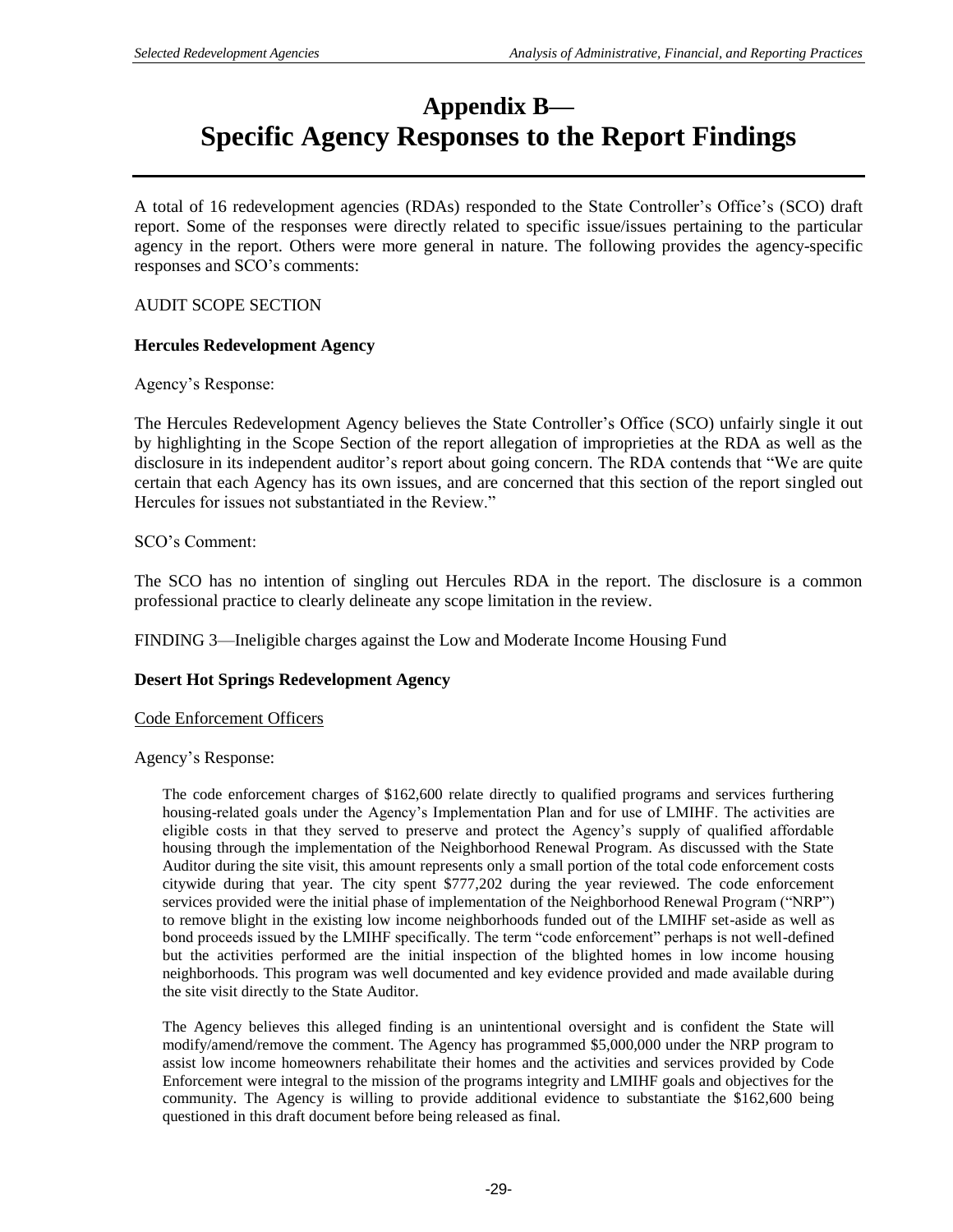### SCO's Comment:

The expenditure remains ineligible as the agency was not able to clearly demonstrate that the code enforcement services provided were exclusively for the production, improvement, and preservation of low- and moderate-income housing. The SCO is willing to review any additional documentation the agency may wish to submit regarding this finding.

### **Community Redevelopment Agency of the City of Los Angeles**

County Administration Fees

Agency's Response:

The CRA/LA has deposited 20% of the tax increment actually received by the agency as required by law. The administrative charge levied and retained by the County of Los Angeles is applied to all gross tax increment before the funds are allocated to the CRA/LA . This practice has been in effect since the inception of the levy of the County administration fees, since there were no statutory provisions or legal opinions to the contrary. That being the case, we disagree with this finding as applied to the CRA/LA and request that the final sentence of that paragraph be stricken.

SCO's Comment:

The amount remains an ineligible expenditure.

On July 14, 1993, Attorney General Daniel E. Lungren opined in opinion 93-209:

When a redevelopment agency calculates the 20 percent "set-aside" for low-and moderate-income housing, the set-aside is based upon the total tax increment revenues allocated to the agency irrespective of any subsequent transfers made by the agency to other public entities.

The opinion further notes that Health and Safety Code section 33334.2(a) states in part:

. . . not less than 20 percent of all taxes that are allocated to the agency pursuant to Section 33670 shall be used by the agency for the purposes of increasing, improving, and preserving the community's supply of low- and moderate-income housing

The practice of charging 20% of the administrative cost to the Low and Moderate Income Housing Fund would appear to be contrary to the Health and Safety Code. Additionally, the practice of charging 20% of the administrative charge to the Low and Moderate Income Housing Fund is analogous to (mathematically the same as) calculating the required 20% "set aside" after deducting the administrative charge from the gross tax increment.

For example, assume the gross tax increment is \$1,000,000 and the administrative charge is \$100,000. Then,  $20\%$  of \$1,000,000 = \$200,000 and  $20\%$  of \$100,000 = \$20,000 and net tax increment = \$900,000. Whether the Agency calculates the set aside to the Low and Moderate Income Housing Fund net of the administrative cost or gross of the administrative cost and subsequently charges the Low and Moderate Income Housing Fund 20% of the cost, the result is the same: the Low and Moderate Income Housing Fund only receives 18% of the tax increment allocated to the Agency which appears to be contrary to the Health and Safety Code.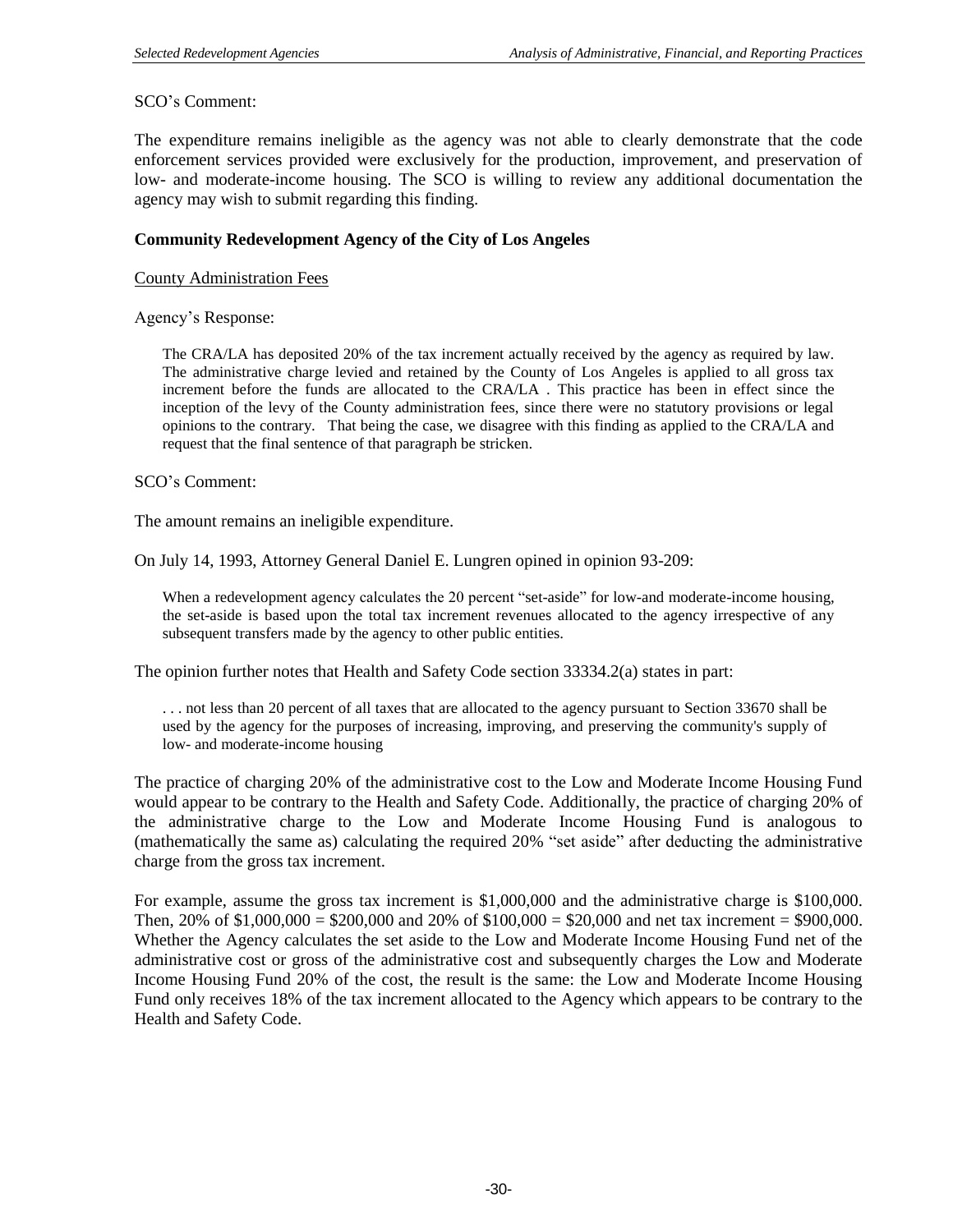FINDING 4—Questionable charges to RDAs

### **Redevelopment Agency of the City of Pittsburg**

#### Lack of Documentation and Undocumented Loan

Agency's Response:

In response to the SCO's finding about lack of documentation, the Director of the Redevelopment Agency of the City of Pittsburg asserted that auditors made a factual error. The RDA also suggested that the documents were available but the auditors failed to ask for them.

#### SCO's Comment:

Contrary to the agency's assertion, the auditor made repeated request to agency staff for documentation. When the State Controller's auditor requested from the Finance Director documentation to support the \$3 million transfer, the sole documentation provided was a copy of the agreement to reimburse the city for services. According to the Finance Director, the agency had no detailed documentation and the transfer was based upon the agreement. This item was discussed at the exit conference with the RDA Director and the RDA Manager, and the agency did not offer to provide any additional documentation. Inexplicably, the RDA Director now claims the auditor did not ask for the documentation.

The agency disputed our statement that there is a large advance balance in the General Fund. It is unclear as to how the agency could assert \$15,446,574—or 93% of the advance still in the General Fund—is not a large balance. The agency further disagrees that the "RDA is losing interest which should accrue to the Agency." The agency states:

The \$16 million was immediately placed in an interest-bearing account. The interest earned accrues to the fund, and is appropriated to other redevelopment-supported projects. There is no difference in the rate of interest on these funds and the rate earned on any other redevelopment funds. There is no loss of funds to the Pittsburg RDA whatsoever. Documentation of this fact is readily available from the Director of Finance. Had the Controller's representative requested this information, it would have been provided to him.

Again, this item was fully discussed with agency representatives at the exit conference. Agency representatives were completely aware of the finding and did not offer any documentation to refute the finding until receiving the draft review report. The SCO is willing to review any documentation the agency wishes to supply to document that the interest earned on the advance is re-deposited into the agency funds and not into the city General Fund.

#### **Redevelopment Agency of the City of San Jose**

#### 1. Excess Salaries and Benefits Charged to the RDA

Agency's Response:

In response to the SCO's finding that the City of San Jose charged 25% of the salary and fringe benefits of the mayor, the 12 members of the city council, and 40 city council staff members to the San Jose Redevelopment Agency, the agency responded that compensations were based on the level of services provided in their capacity as the agency's board and that the allocation of costs is based on several factors.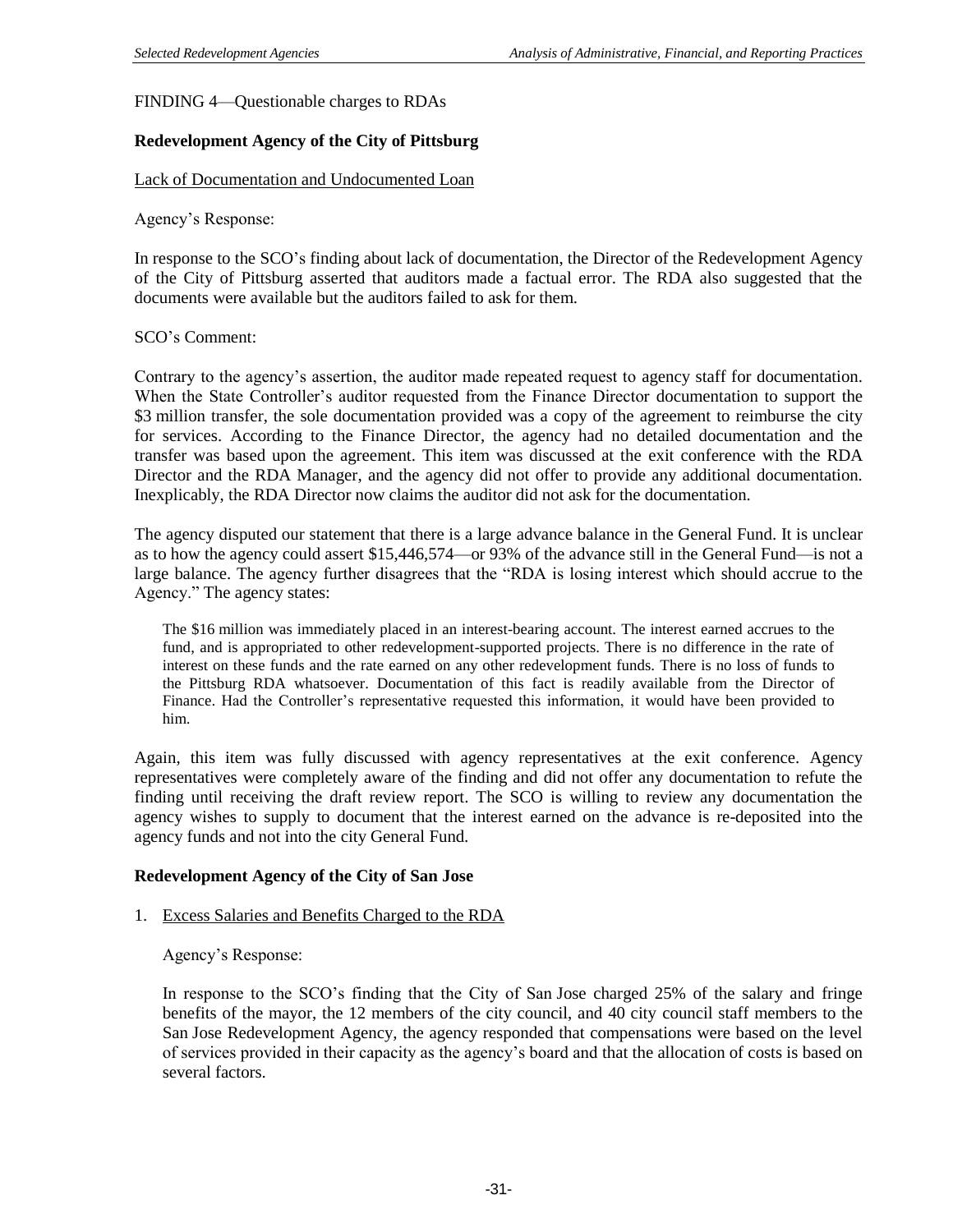# SCO's Comment:

Agency representatives provided a detailed explanation of the project areas as well as core services provided by the RDA but failed to address the basis of how the 25% allocation was derived. Without a measurable basis to allocate costs, the 25% remains arbitrary.

### 2. Excessive Indirect Cost Rate Charged to the RDA

Agency's Response:

The RDA disagreed with our finding and recommended that this finding be stricken. For FY 2009-10, the city and RDA have—for at least a decade—annually agreed to a discounted lump sum indirect cost reimbursement at the implied rate of 63.8%, not the 147.26% calculated as part of the city's Cost Allocation Plan.

SCO's Comment:

The RDA's expenditure worksheets and records as well as budget data provided to the SCO auditor during the review support the 147% indirect overhead rate charged. The RDA did not provide any additional documentation with its response to show that it had actually charged a lower rate. The SCO will review any documentation that the RDA provides to support the 63.8% rate as claimed.

FINDING 6—Independent Auditors Failed to Comply with Audit Guidelines

## **Community Redevelopment Agency of the City of Los Angeles**

In response to our finding about inadequate disclosure, the agency's independent auditor submitted the following response.

Agency's (Independent Auditor) Response:

The agency's independent auditor stated the excess surplus calculation was tested during the agency's audit. Since there was no excess surplus, a computation of the excess surplus was not included in the fiscal year 2010 Comprehensive Annual Financial Report (CAFR). The auditor further stated that in the future the calculation will be included in CAFR even if there is no excess surplus.

SCO's Comment:

The SCO appreciates the timely response to this finding and acknowledges the proposed change in the reporting of the Excess Surplus Calculation.

FINDING 7—Ineligible Loan

### **Community Redevelopment Agency of the City of Calexico**

Agency's Response:

The City of Calexico feels that the appropriate documentation can be provided to show this debt has been paid in full. If additional information is needed, the City of Calexico will provide it.

SCO's Comment:

The SCO has thoroughly analyzed all available documentation provided by the RDA. If additional documentation is available, SCO is willing to review it; however, the RDA did not include such documentation in its response.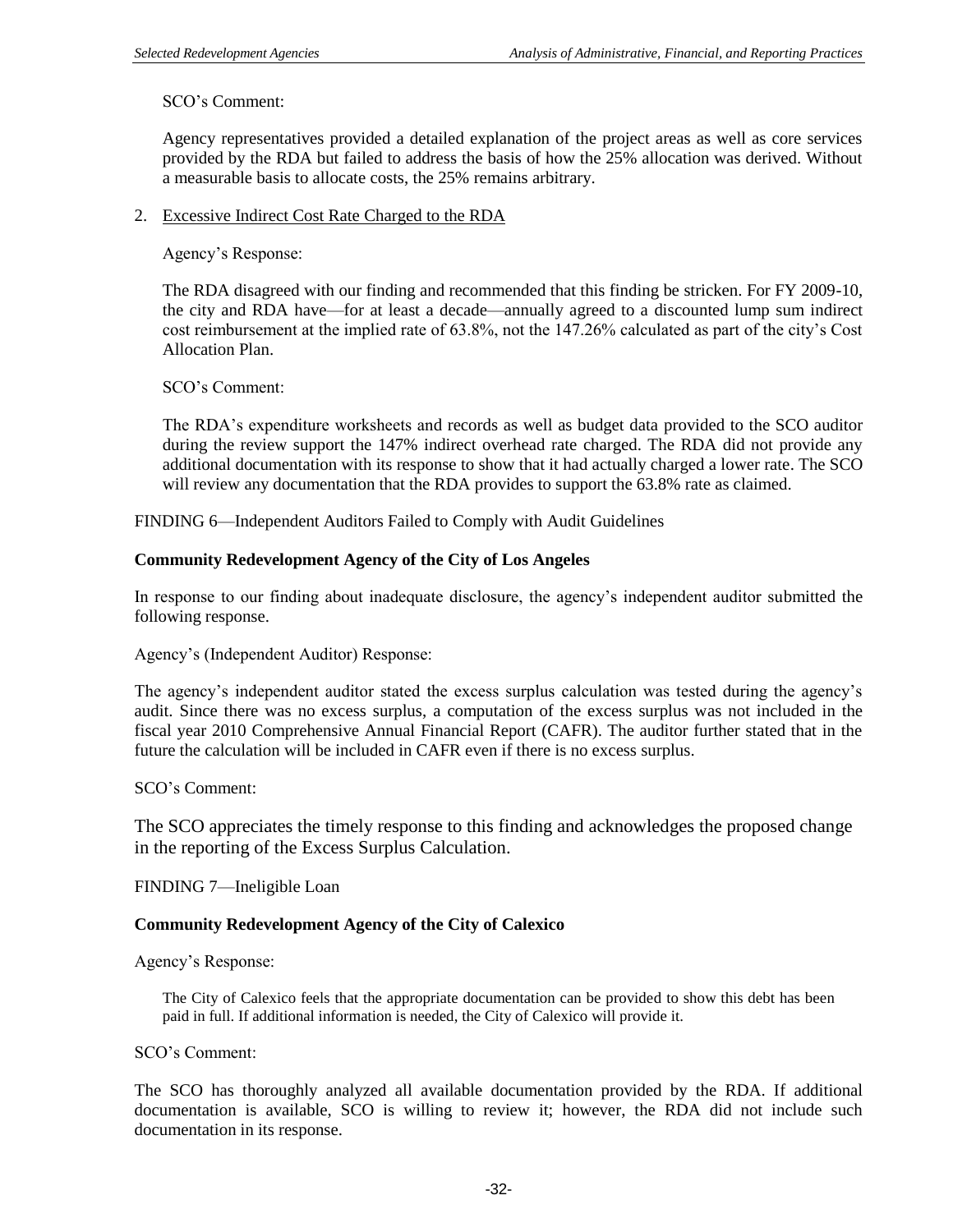FINDING 8 [Observation 2 in the draft report]—Virtually Any Condition Could be Construed to be Blight

Based on the RDA's response, Observation 2 in the draft report has been recategorized as Finding 8 in the final report.

Agency's Response:

The auditor has asserted that the Desert Willow Golf Resort project appears to be inconsistent with the intent of the Community Redevelopment Law in addressing the elimination of blight. In fact, the definition of "redevelopment" in the Community Redevelopment Law specifically includes the provision of recreational facilities (§33020). Desert Willow currently employs 206 individuals. The adjacent hotel, restaurant and timeshare projects, which were developed as a direct result of the Desert Willow project, employ 203 individuals.

#### SCO's Comment:

In order to spend RDA funds on "recreational facilities" under Health and Safety Code section 33020, the area must be "blighted." The fact that the RDA continues to insist that a 4½ star golf course constitutes "blight" further illustrates our point that virtually any condition could be construed to be blight. Moreover, the renovation of all 18 greens, reshaping of greenside bunkers and fairway bunkers, new bunker drainage improvements, bunker liners, new sand, and restoration of all lake edges appears to be maintenance and/or maintaining the publicly owned golf course which is a violation of Health and Safety Code section 33445(a)(3), which states:

**33445**. (a) Notwithstanding Section 33440, an agency may, with the consent of the legislative body, pay all or a part of the value of the land for and the cost of the installation and construction of any building, facility, structure, or other improvement that is publicly owned and is located inside or contiguous to the project area, if the legislative body determines all of the following: . . . (b) . . . (3) **A redevelopment agency shall not pay for the normal maintenance or operations of buildings, facilities, structures, or other improvements that are publicly owned. Normal maintenance or operations do not include the construction, expansion, addition to, or reconstruction of, buildings, facilities, structures, or other improvements that are publicly owned otherwise undertaken pursuant to this section.** [emphasis added]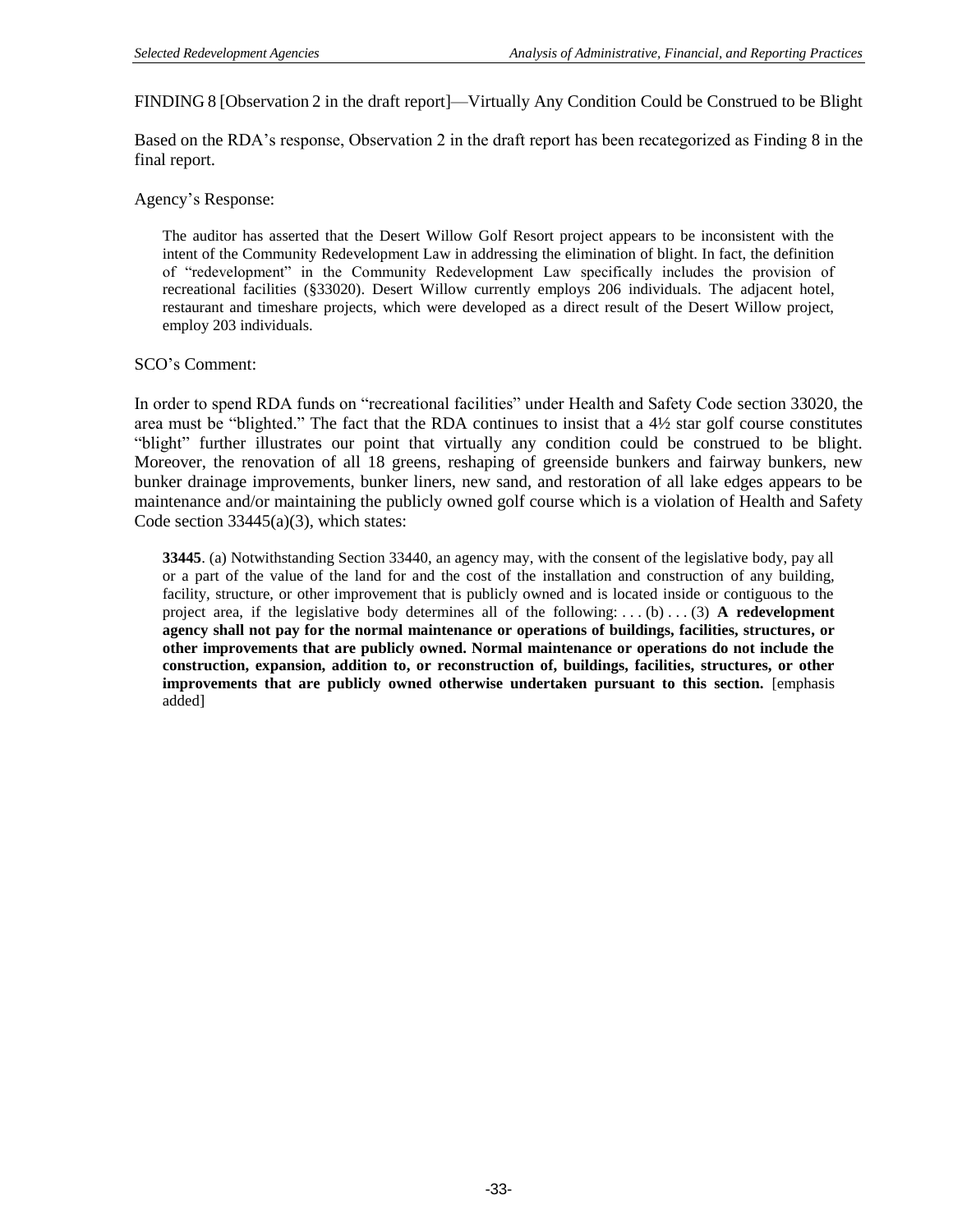# **Appendix C— General Comments Made by the Redevelopment Agencies**

A total of 16 redevelopment agencies (RDAs) responded to the State Controller's Office's (SCO) draft report. Some of the responses were directly related to specific issue/issues pertaining to the particular agency in the report. Others were more general in nature. The following provides the RDAs' general responses and the SCO's comments:

1. Questions about the validity of sampling methodology in the selection of the 18 RDAs. Some RDAs questioned our sampling methodology by pointing out the disproportional number of RDAs in our sample that failed to deposit funds in the Supplemental Educational Revenue Augmentation Fund (SERAF).

## SCO's Comment

The 18 RDAs selected for the review was based on the following objectives:

- Meaningful sample size, giving us insight into the financial practices and activities of RDAs throughout the State (the 18 selected represent 16% of all redevelopment dollars in FY 2008-09).
- Geographic balance (one Northern California, five Bay Area, four Central Valley, two Los Angeles, three Inland Empire, and three other Southern California).
- Diversity of RDAs serving urban, suburban, and rural areas.
- Seek cost and time efficiencies so that the review could be completed in a timely manner.
- 2. Legal requirement for tracking of job creation number from redevelopment activities, Some of the RDAs pointed out that currently there is no statutory provision requiring the RDAs to track job creations (Observation 1).

### SCO's Comment

We agree and modified the observation to reflect that there is no legal requirement for the RDA's to track job creation. We also noted that such data is requested by the SCO for inclusion in the Annual Report of Financial Transaction of the Redevelopment Agencies and that such data should be one of the critical performance measures given the magnitude of public funds spent on redevelopment activities.

3. A number of the agencies asserted that they had met all or a majority of reporting requirements.

### SCO's Comment

As detailed in Finding 5, Health and Safety Code section 33080.1 provides for the content of the required annual report. While we found that many agencies completed portions of this report, we found that the 18 agencies reviewed did not meet the full requirements of the annual report. The most common finding was that agencies reviewed did not file a "Fiscal Statement" and/or listed all of the deposits and withdrawals from the LMIHF.